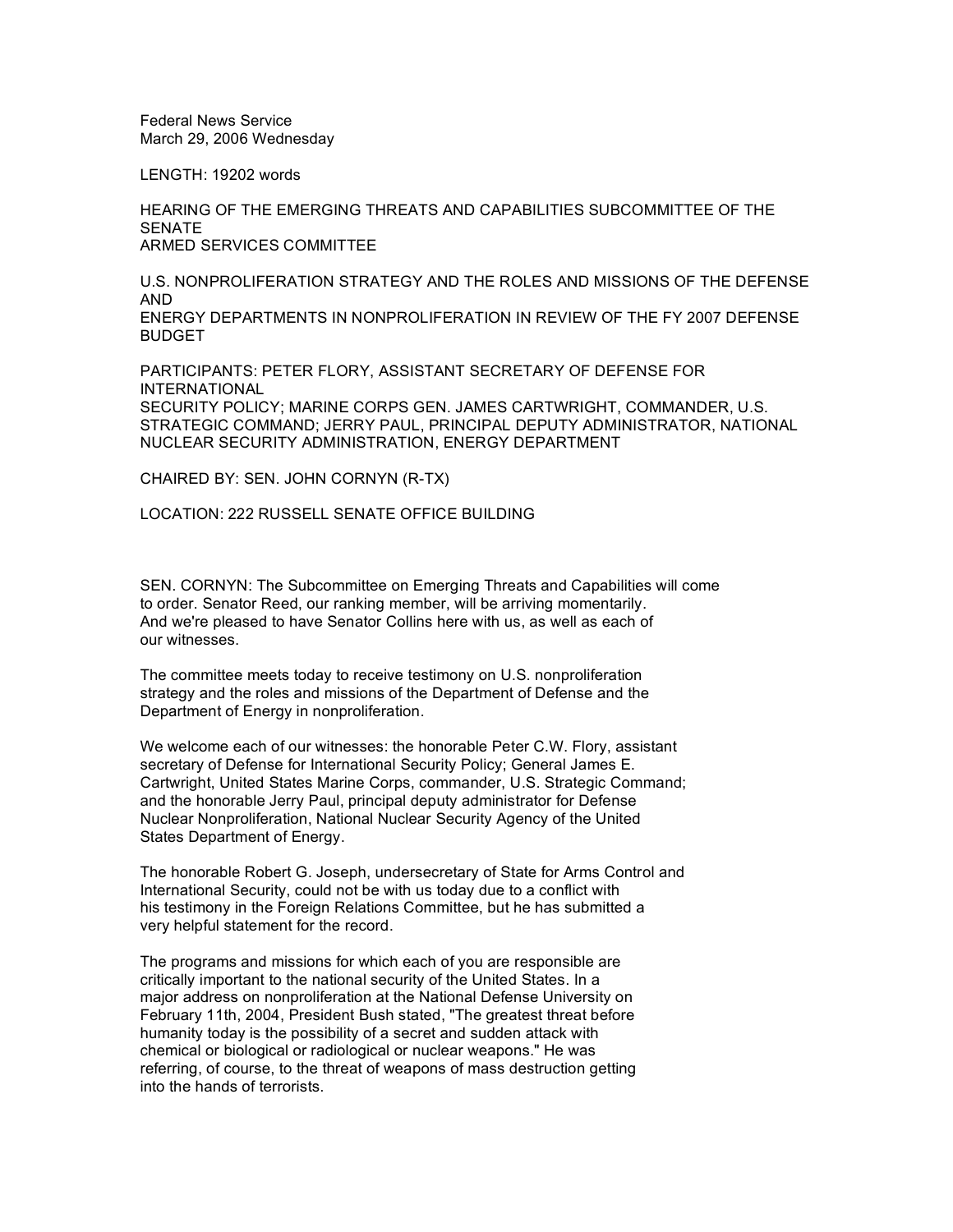Appearing before the Senate Armed Services Committee just one month ago, Ambassador John Negroponte, the director of national intelligence, testified that terrorism is the preeminent threat to the United States, and the key terrorist organizations remain interested in acquiring chemical, biological, radiological and nuclear materials or weapons to attack the United States, U.S. troops and United States interests worldwide.

Each of you have significant responsibilities for programs and missions that are aimed at reducing the proliferation threat and managing the consequences, should such weapons ever get into the wrong hands or even be used.

Assistant Secretary Flory, we look forward to your testimony on the administration's nonproliferation policy and strategy, the cooperative threat reduction program, the Department of Defense's role in the Proliferation Security Initiative, and your assessment of efforts underway at the Department of Defense to consolidate and integrate myriad department activities into a unified combating WMD mission.

With respect to the cooperative threat reduction program, the subcommittee is interested in your testimony on the progress of the Chemical Weapons Destruction Facility at -- I'm going to have a hard time pronouncing that here -- Shchuch'ye -- the prospects for using CTR funds to eliminate chemical weapons in Libya, and your vision of the future of the CTR program.

General Cartwright, we look forward to your testimony on your new responsibility for integrating the department's efforts to combat WMD. We understand this is a work in progress. We look forward to enhancing our understanding of what this mission encompasses and how you plan to carry out your responsibilities in this area and what role the Defense Threat Reduction Agency will play. We'll be interested to hear what milestones you have set to measure progress in integrating the Department of Defense's efforts to combat WMD.

Deputy Administrator Paul, we look forward to your testimony on the impressive and growing array of the Department of Energy's nonproliferation programs.

The Second Line of Defense, Megaports, the Global Threat Reduction Initiative and elimination of weapons-grade plutonium production programs, to name just a few, are making important contributions to U.S. nonproliferation objectives.

One program that I have concerns about is the MOX Plutonium Disposition Program, which seems to have an uncertain future on the Russian side, and it has experienced considerable cost growth and schedule delays on the U.S. side. We look forward to a dialogue with you about the way forward in this program.

In general, the fiscal year 2007 DOD and DOE budget request demonstrates the administration's continuing commitment to threat reduction and nonproliferation programs. I strongly share that commitment and believe that we must maintain and strengthen our support for these vital nonproliferation programs in the future.

The subcommittee looks forward to your testimony, and I thank each of you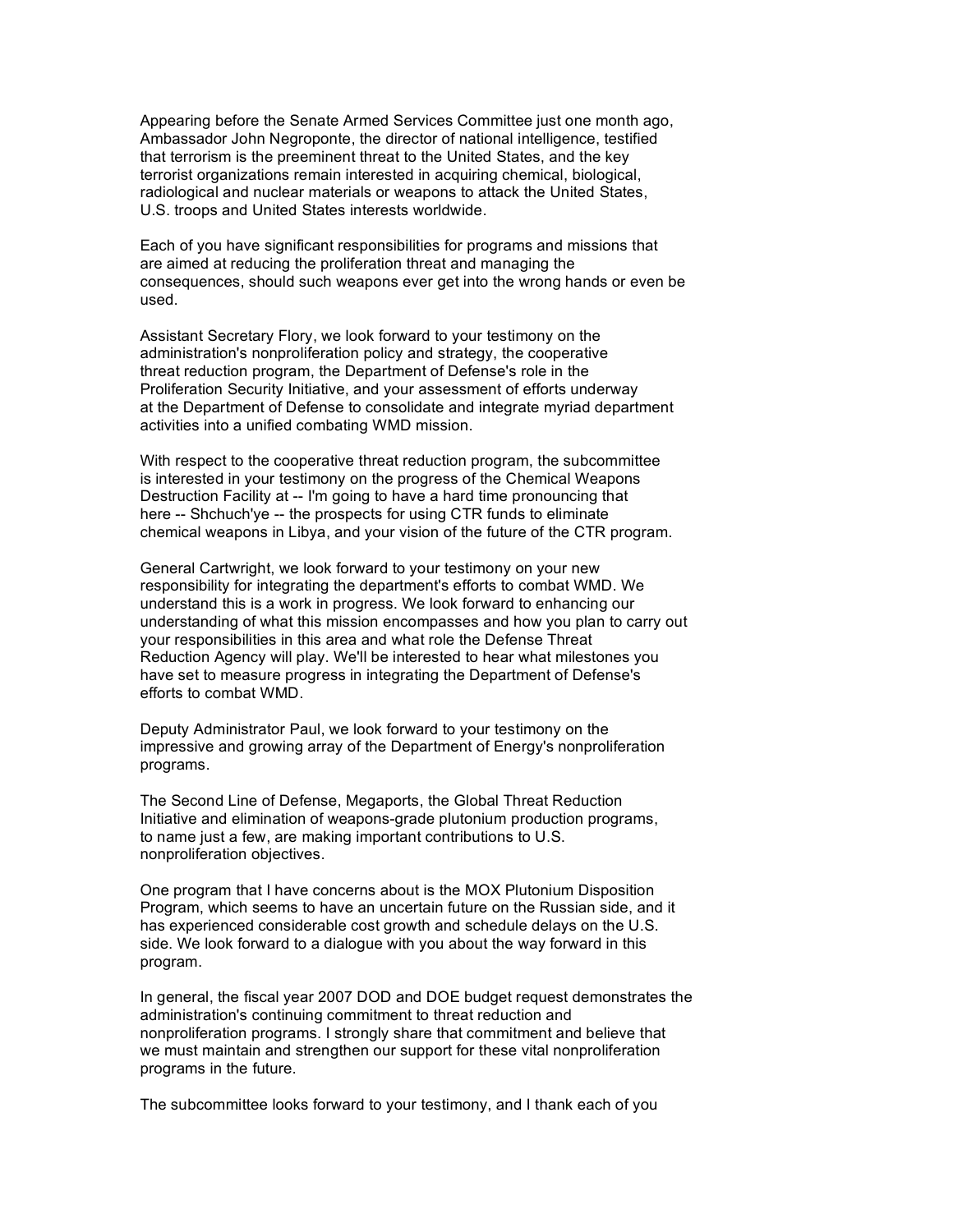for your service to our nation and your presence here today to provide testimony.

We'll go ahead and hear the opening statements from each of the witnesses, and then we'll turn to a round of questions. And when Senator Reed arrives, we'll certainly give him a chance to make any opening statement he would care to make.

Secretary Flory, we'd be glad to hear from you first.

MR. FLORY: Chairman Cornyn, thank you, Senator Collins, Senator Nelson. It's an honor to have the opportunity to testify before the subcommittee today to describe the Department of Defense's efforts to combat the proliferation of weapons of mass destruction, or WMD, an acronym we'll be using through the course of the day.

I appreciate the opportunity to summarize my prepared remarks, which I request be included in the record in full.

SEN. CORNYN: Certainly, without objection, all written statements will be made part of the record.

MR. FLORY: Thank you.

My goal today is to share with you many of the new approaches, new initiatives the department is taking to stop the proliferation of WMD, to preventing its use, and to enabling our war-fighters to accomplish their missions in a WMD environment, if necessary.

This is not a new mission. It's something we've been focusing on particularly since the events of September 11th and the promulgation of a national strategy on combating WMD in 2002. The challenge was summed up particularly well by President Bush in his January 2004 State of the Union address when he said, "America is committed to keeping the world's most dangerous weapons out of the hands of the most dangerous regimes." I would add to that by, under regimes, we would also include terrorist groups and others who might want to use weapons of mass destruction against us.

There's a great deal that has happened since September 11th, since 2002, and even since January 2004. At the strategic level, the strategic-level guidance preventing hostile states and non-state actors from acquiring or using WMD is one of the four priorities for the Defense Department that were identified in the Quadrennial Defense Review that was issued by Secretary Rumsfeld last week -- excuse me, last month.

I would add that it also supports and is an element of the other priorities, which include defeating terrorist networks, defending the homeland (in-depth?) and shaping the choices of states at strategic crossroads. So all of these priority areas actually relate to and support each other. This is the first time that a Quadrennial Defense Review has devoted so much attention to the threat of WMD.

Also recently, and also at the strategic level, the chairman of the Joint Chiefs of Staff, General Pace, issued the first-ever national military strategy to combat WMD on February 13th, 2006, last month. Our strategic approach is to build on the so-called three pillars of combating WMD, and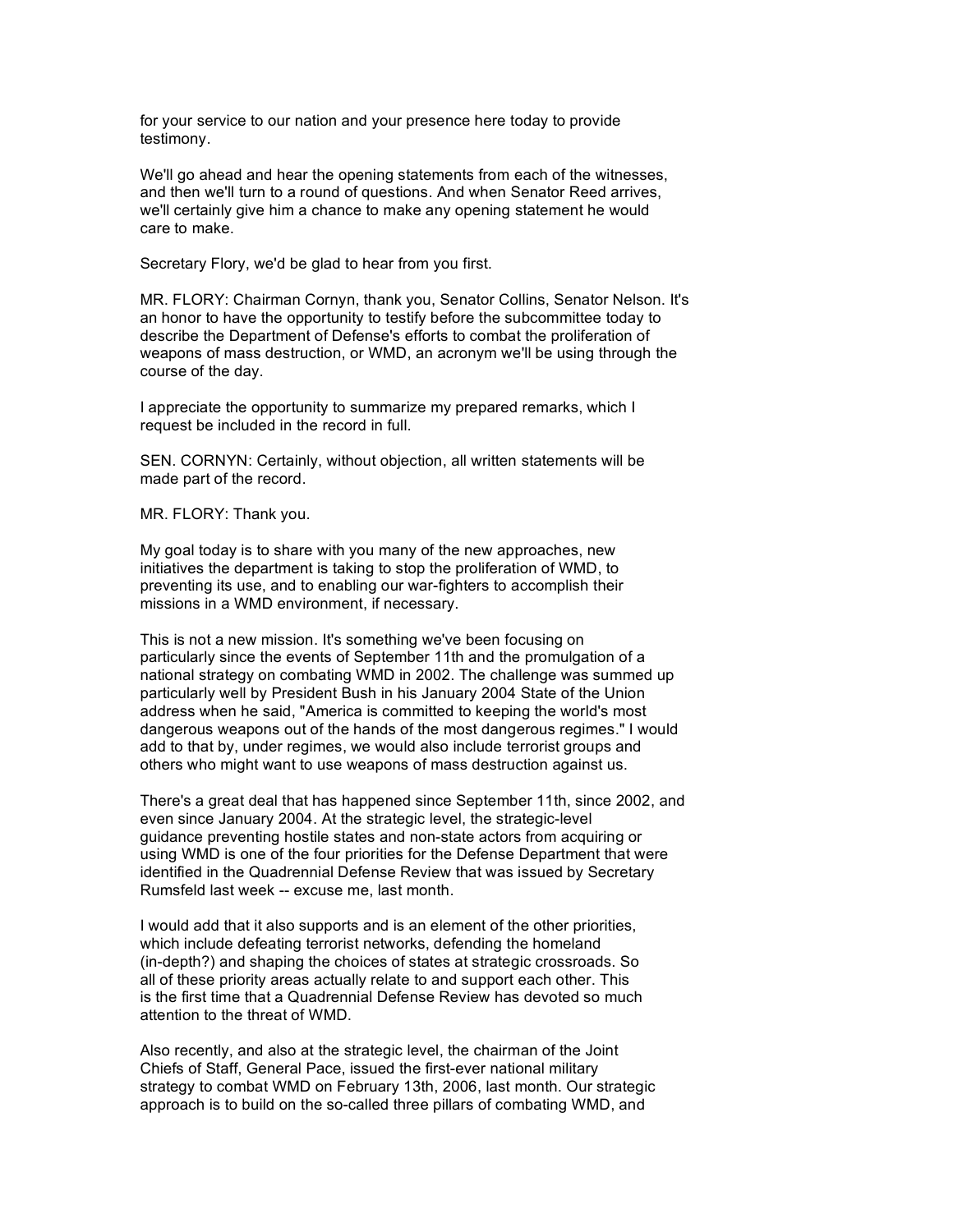these were identified in the 2002 national strategy, and those are nonproliferation, counterproliferation and consequence management.

We use those terms as follows. Nonproliferation refers to actions to prevent the proliferation of weapons of mass destruction by dissuading or impeding access to or distribution of sensitive technologies, material and expertise.

Counterproliferation refers to actions to defeat the threat and/or the use of weapons of mass destruction against the United States, against our armed forces, against our allies or against our partners.

WMD consequence management refers to actions taken to mitigate the effects of a WMD attack or event and to restore essential operations and services at home or abroad.

The strategic framework and the more detailed functional requirements that flow to it is the department's vehicle for dividing the broad combating WMD mission into eight specific and definable military activities that we can address with better focus in the budget, training, doctrine and policy processes.

In addition to a new strategic framework, we have also revised our organizational structure to better position us to combat WMD. On January 6, 2005, the secretary of Defense designated the United States Strategic Command, STRATCOM, commanded by General Cartwright, who is here with me today, as the department's lead for synchronizing and focusing combating WMD operational efforts in support of our combatant commanders.

In this new role, STRATCOM supports the other combatant commanders as they execute combating WMD operations, and General Cartwright and his team, including Dr. Jim Pygnalia (ph) of the Defense Threat Reduction Agency, now are the advocates for developing mission requirements and shepherding them through the budget process. Those are mission requirements relating to combating WMD.

The first two mission requirements to be addressed in this manner are WMD elimination and interdiction, two areas where we need to increase our capability substantially. Those are two of the eight mission areas that were identified.

In addition, all DOD components were directed to realign themselves to improve execution of the combating WMD mission. Within the Office of the Secretary of Defense for Policy -- the (Office of) Undersecretary of Defense for Policy, for example -- my own office, the Office of the Assistant Secretary for International Security Policy, is a near-single point of contact for policy support for the combating WMD mission, specifically covering seven of the eight mission areas. And we continue to refine our organization within the Office of the Undersecretary for Policy.

When we pursue these strategic and organizational changes, we continue to move ahead with day-to-day activities to combat WMD. Many of these activities were initiated around the time of the national strategy to combat WMD in 2002. Some actually were started earlier, and many are entirely new or certainly are things that were initiated in the last couple of years.

The QDR group these activities into preventive and responsive dimensions.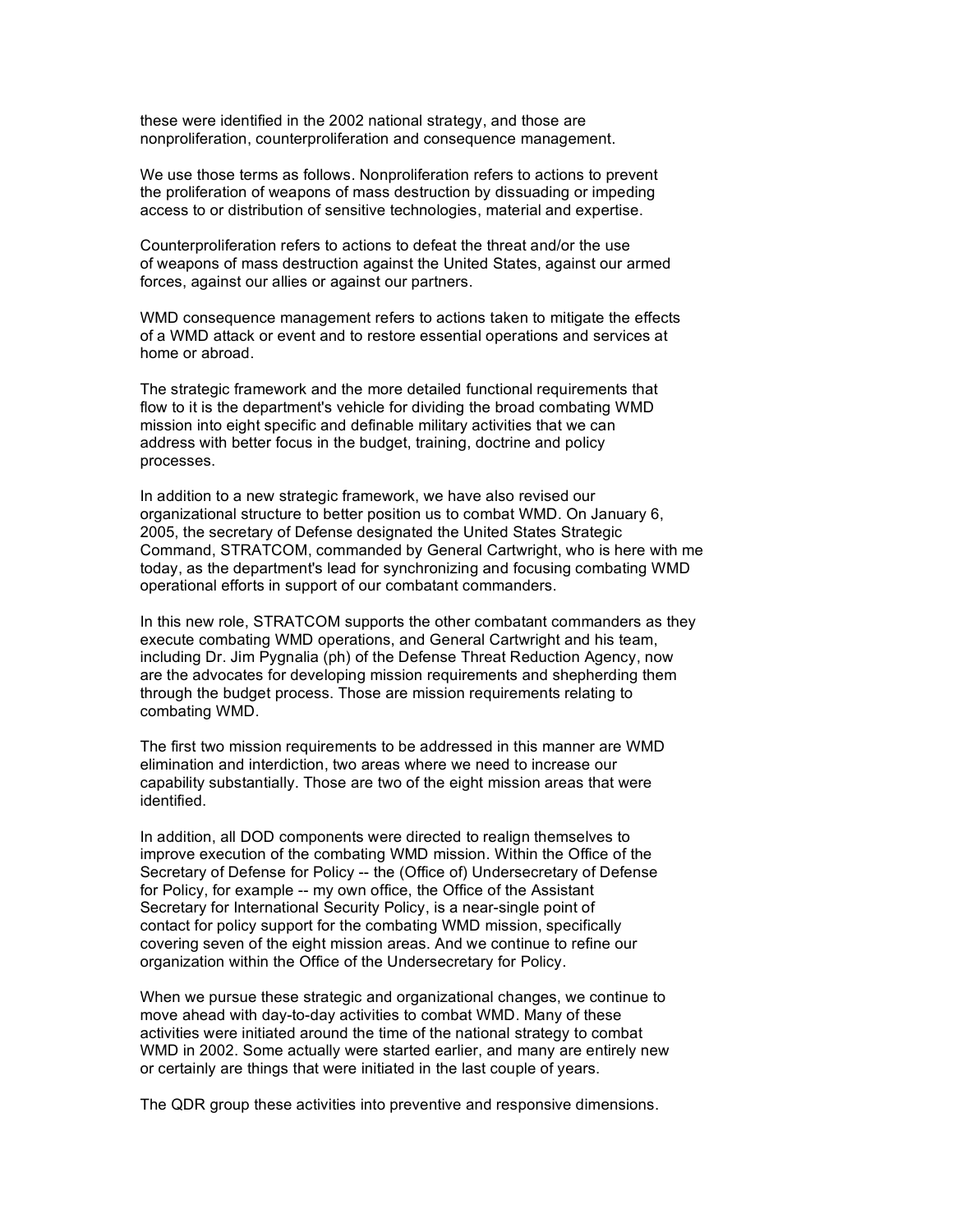With respect to the preventive end of things, nonproliferation treaties and export control regimes have been and remain integral elements of our strategy for combating WMD. These include the Nuclear Nonproliferation Treaty, the Chemical Weapons Convention, the Biological Weapons Convention, the Nuclear Suppliers Group, the Australia Group, the Wassenaar Arrangement and the Missile Technology Control Regime.

The Department of Defense brings significant policy and technical expertise to bear on enforcement of these regimes, including, for a few examples within my office, our Office of Negotiations Policy and the Defense Technology Security Administration.

But while these regimes are an important first line of defense, not all countries are members of all regimes, and many countries that are members of regimes cheat.

Weapons of mass destruction programs in countries like Iran and North Korea, for example, have highlighted the need for additional measures. One of those in particular is interdiction. Interdiction is an essential component in our efforts to counter the proliferation activities of both suppliers and customers. Interdictions can raise the costs for proliferators. They can shine a bright light on their activities. They can also deter suppliers or potential suppliers from going into the proliferation business in the first place.

President Bush launched the Proliferation Security Imitative, or PSI, in May 2003 to help focus U.S. interdiction efforts and to build the interdiction capacity of like-minded governments around the world. PSI partners -- and now there are over 70 of them -- define interdiction broadly to include military, law enforcement, intelligence and diplomatic efforts to impede and stop proliferation of shipments. This can involve sea, air, land, or what we call transmodal shipments, shipments that go from sea to air or land to sea or whatever. Again, more than 70 countries have indicated support for the PSI and we continue to discuss the initiative with other potential supporters.

The Department of Defense is responsible for leading the PSI Operational Experts Group process, which is the main focus for the operational aspects of PSI. This is a group that brings together experts in military, intelligence, law enforcement, customs and other fields (and?) allows them to plan and conduct exercises, to share expertise -- to share expertise, for example, on how different countries' legal regimes can be used to support counterproliferation activities.

To date, we've had 19 PSI exercises with a number of countries, involving a wide range of operational assets, including air, maritime and ground assets, and these have been hosted by a number of different PSI countries.

Another DOD program that supports the preventive dimension of combating WMD is the Cooperative Threat Reduction Program, or CTR, which, Chairman Cornyn, you mentioned earlier. The subcommittee is familiar with the history and the details of CTR, and we appreciate your support in the past.

My prepared statement addresses in detail the CTR's record over the past year and some of the issues and challenges we see in the year ahead. For now I'd like to highlight one of the CTR preventive activities in particular,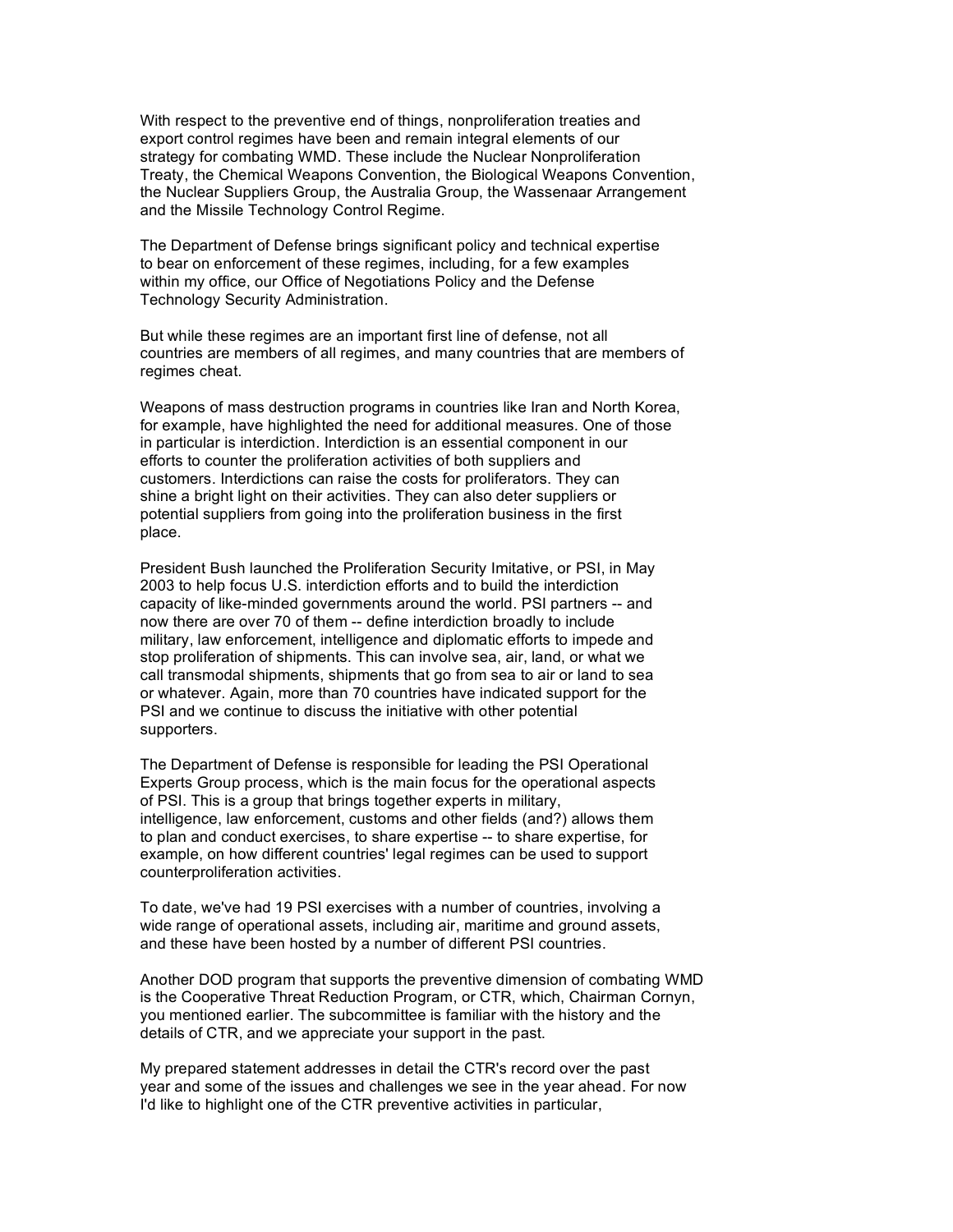which is one in which the administration needs Congress's help in the short term to help ensure success. And I'm referring to the Nuclear Security Cooperation Initiative announced by Presidents Bush and Putin at the February 2005 G8 summit in Bratislava.

A key element of this initiative is to accelerate U.S. security work at Russian nuclear warhead storage sites, to achieve completion by 2008. That would be four years ahead of the original planned schedule. If we're successful in doing this -- and we certainly intend to be successful - we'll be able to say by 2008 that we will have done all that we can to bring the security of Russia's nuclear weapons up to credible standards. This will be a significant achievement, and we need your help to achieve this goal.

Acceleration of the original schedule to 2008 requires additional funds for obligations during fiscal year 2006. And I would respectfully urge subcommittee members to support the administration's request for \$44.5 million in fiscal year 2006 supplemental appropriations for this project.

Mr. Chairman, if I could just quickly also address two of the specific issues you asked about in your statement, the Shchuch'ye project and the question of using CTR funds to Libya.

The Shchuch'ye project is a large project in which we've invested a great deal of money to construct a chemical demilitarization plant. We've had a delay in the project that is going to set us back, we think, somewhat over a year. The one subcontractor that entered a bid to carry out some of the work inside the facilities of actually putting in some of the equipment submitted a bid that is way too high. And both the U.S. government and our main contractor on the contract agreed that the bid was too high.

We have gone back. We have put the contract out for additional bids. We'll go through that process. We'll see what we emerge with and see if we can't get a better offer on the table this time. But we emphasize, for the committee's purposes, this means there will be a delay in the Shchuch'ye project.

The other matter you raised was the question of Libya, what CTR might do to contribute to the destruction of Libyan weapons. We had a team -- I think it was a State/DTRA team, with members from the State Department and our Defense Threat Reduction Agency -- that was in Libya in February. They have looked at the stocks involved. They've looked at the logistical and other issues involved.

We expect to get a report back from them with some options sometime next month, and I'm sure we'll have the opportunity to discuss that further with the committee. But that's the status on the couple of additional items that you raised.

Mr. Chairman, turning now to the responsive dimension of the combating WMD mission and what we have done to address the challenges here, the autumn 2005 program budget review undertook a comprehensive look at combating WMD funding that was carried on through the Quadrennial Defense Review.

Beginning with the 2006 budget submission, in fact, we added \$2 billion to the previous \$7.6 billion fiscal year 2006-2011 allocation for the Chemical-Biological Defense Program. This increase in the Chem-Bio Defense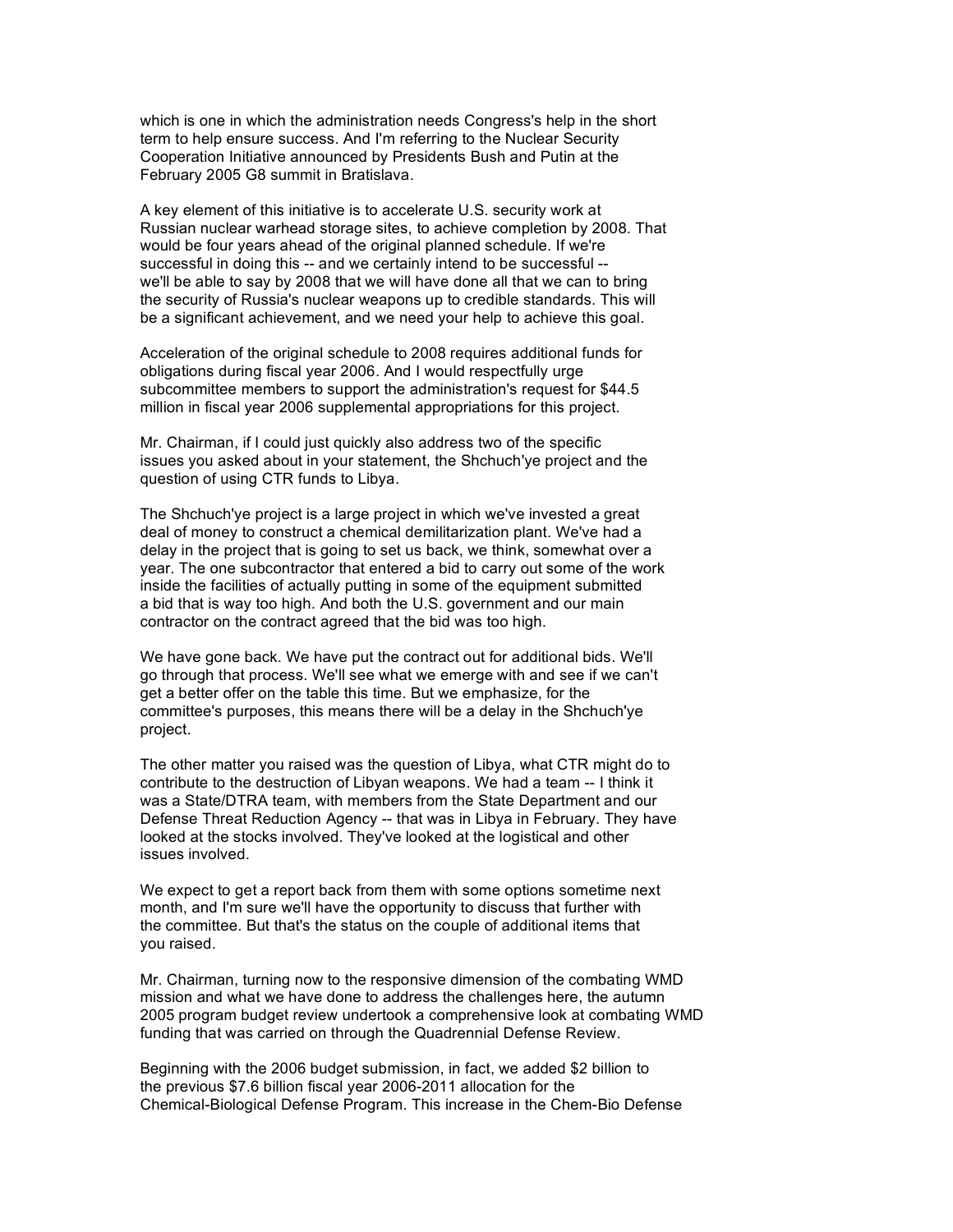Program funding represents a down payment towards re- prioritization of and within the combating WMD mission. This process is not complete, and we look forward to working with STRATCOM and with the committee as we proceed with these initiatives.

Another element of the responsive dimension is the establishment of an Army headquarters tasked to provide technically qualified chemical, biological, radiological, nuclear and high-yield explosives, or CBRNE, response forces to support geographic combatant commanders.

The 20th Army Support Command has this job now, which includes capabilities to quickly and systematically locate, seize, secure, disable and safeguard an adversary's WMD program, including sites, laboratories, materials and associated scientists and other personnel.

The impetus for setting up this organization was the work that was done prior to the Iraq war to set up forces to deal with the WMD that we expected to find in Iraq. And, in fact, many of the elements of the current group actually did serve as part of the Iraq WMD effort.

Today this organization includes the Army's Technical Escort Battalions as well as an Army Explosive Ordnance Disposal, or EOD, group. The headquarters of the 20th was activated in 2004. The next step for this unit will be to make it -- will be to make the entire unit, including the headquarters, as deployable as its many operational components. As it stands right now, some of the headquarters is civilian, so they cannot be deployed in the same way that the military components can be. But that's something we're in the process of changing.

Another element of the responsive dimension is to anticipate the continued evolution of WMD threats. As an example of how we're doing this, we are reallocating \$1.5 billion in Chem-Bio Defense Program funds to invest in broad-spectrum countermeasures against advanced bio-terror threats.

What we're trying to do is this. Currently the approach has been what somebody shorthanded as the "one drug, one bug" approach, whereby a particular vaccine or a particular remedy only worked against one particular pathogen. What we're trying to do now is develop broad- spectrum countermeasures that work against an entire class of threats.

We're also expanding our work with potential partner countries to improve response capabilities. In 2002, the department helped create a chem-bio-radiological-nuclear, or CBRN, defense battalion for NATO. Elements of this fully operational battalion were available just over a year later to support the 2004 Summer Olympics in Athens. This battalion has received personnel and capability support from 17 NATO nations to date.

We continue to encourage strengthening the battalion's capabilities to help drive member nations to improve their own combating WMD capabilities, as well as to improve the collective capabilities of the unit. This battalion will be a model for future collaboration as we expand our counterproliferation discussions with other nations.

In addition, we continue to develop bilateral discussions with international partners on counterproliferation issues ranging from policy and operational support to detailed technical cooperation. And we have or we are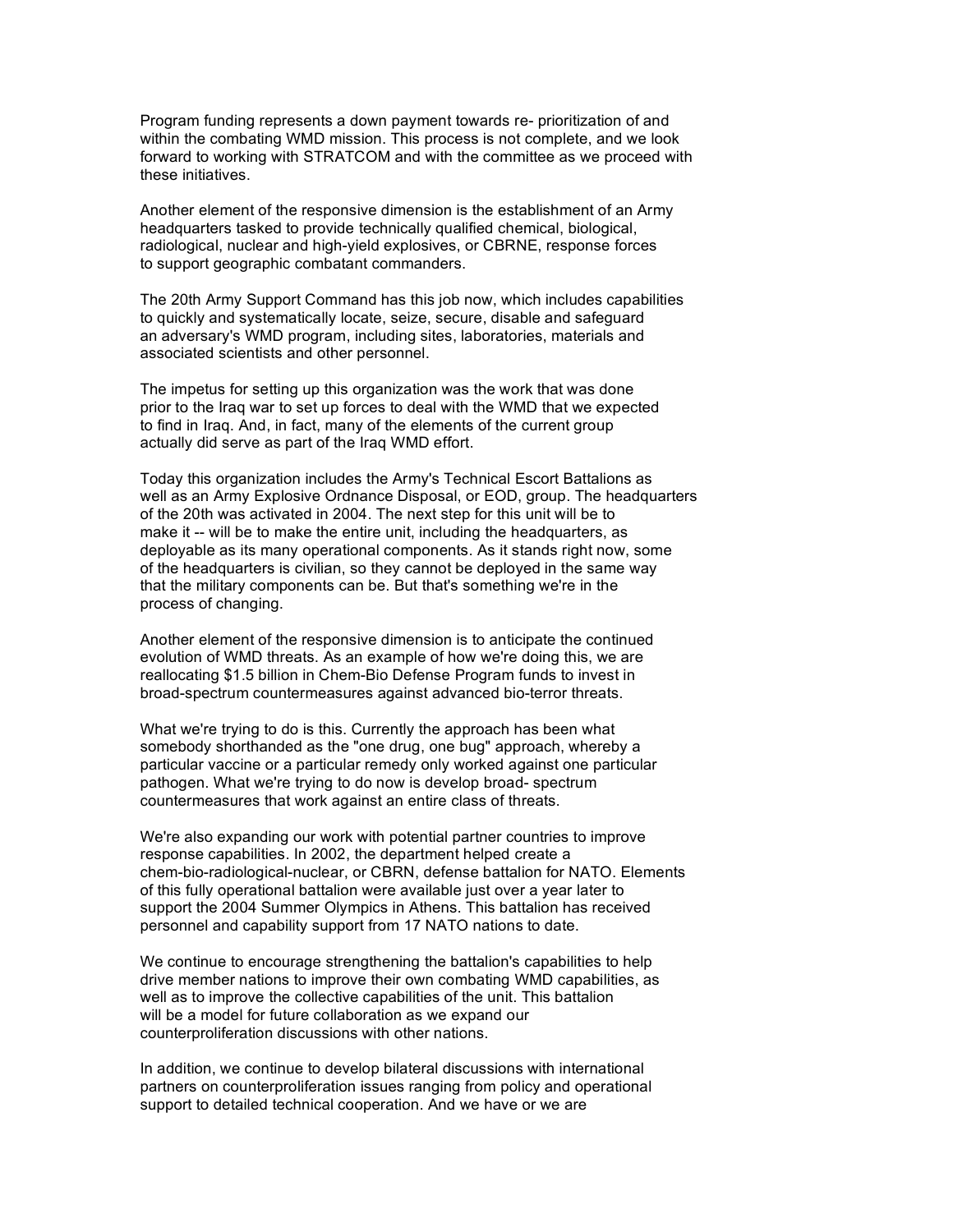establishing such bilateral working groups with a number of countries in Europe, the Middle East and Asia that share our concern about and our desire to prepare to deal with the WMD threat.

I would just add, as a general point here, one of the key themes in the Quadrennial Defense Review is the idea of developing partnership capacity. And both the initiatives that I just mentioned, as well as a number of things that we are undertaking, are designed to support that goal.

We can't do everything. We shouldn't have to do everything. And in a number of cases, arguably it's better if somebody else does it. So the idea of developing capabilities and developing capabilities of partner nations is something that runs throughout our entire approach here.

SEN. CORNYN: Secretary Flory, you're providing the committee with a lot of very good information. But in the interest of getting to the other witnesses, if you wouldn't mind summing up, and then, of course, we'll come back with some questions and answers.

MR. FLORY: Mr. Chairman, I can sum up very briefly and simply say we understand at the Department of Defense that combating the threat of WMD in a complex and uncertain world, a world that continues to surprise us, and often in unpleasant manners, requires a new approach. This approach is reflected in our strategic guidance, in our realigned operational structure and in the way we carry out our day-to-day activities. Our commitment to success is absolute. Failure is not an option.

I look forward to having the opportunity later to answer your questions. Thank you.

SEN. CORNYN: Thank you very much.

General Cartwright, we'd be glad to hear your opening statement.

GEN. CARTWRIGHT: Thank you, Mr. Chairman.

I think most of it has been covered. And I'll just hit on a couple of questions that you brought up in your initial statement, just to make sure we've got that as a starting point.

The threat really has been covered; the pillars, the national and the military strategy here. STRATCOM, in January of 2005, was assigned the mission. And key to the mission definition here, our role was that of synchronizing and integrating all of the mission areas that heretofore had been spread across the department.

And so we see ourselves in a position of advocating for the doctrine, the organization, the material solutions, the tactics, techniques and procedures that will serve and benefit the regional combatant commanders.

In August of 2005, the Defense Threat Reduction Agency was assigned as our lead combat support agency. And what they brought to the table for us was the technical expertise. They are recognized within the department as having the technical expertise and the relationships cross-government to allow us to affect this mission area in a way that we need to do it.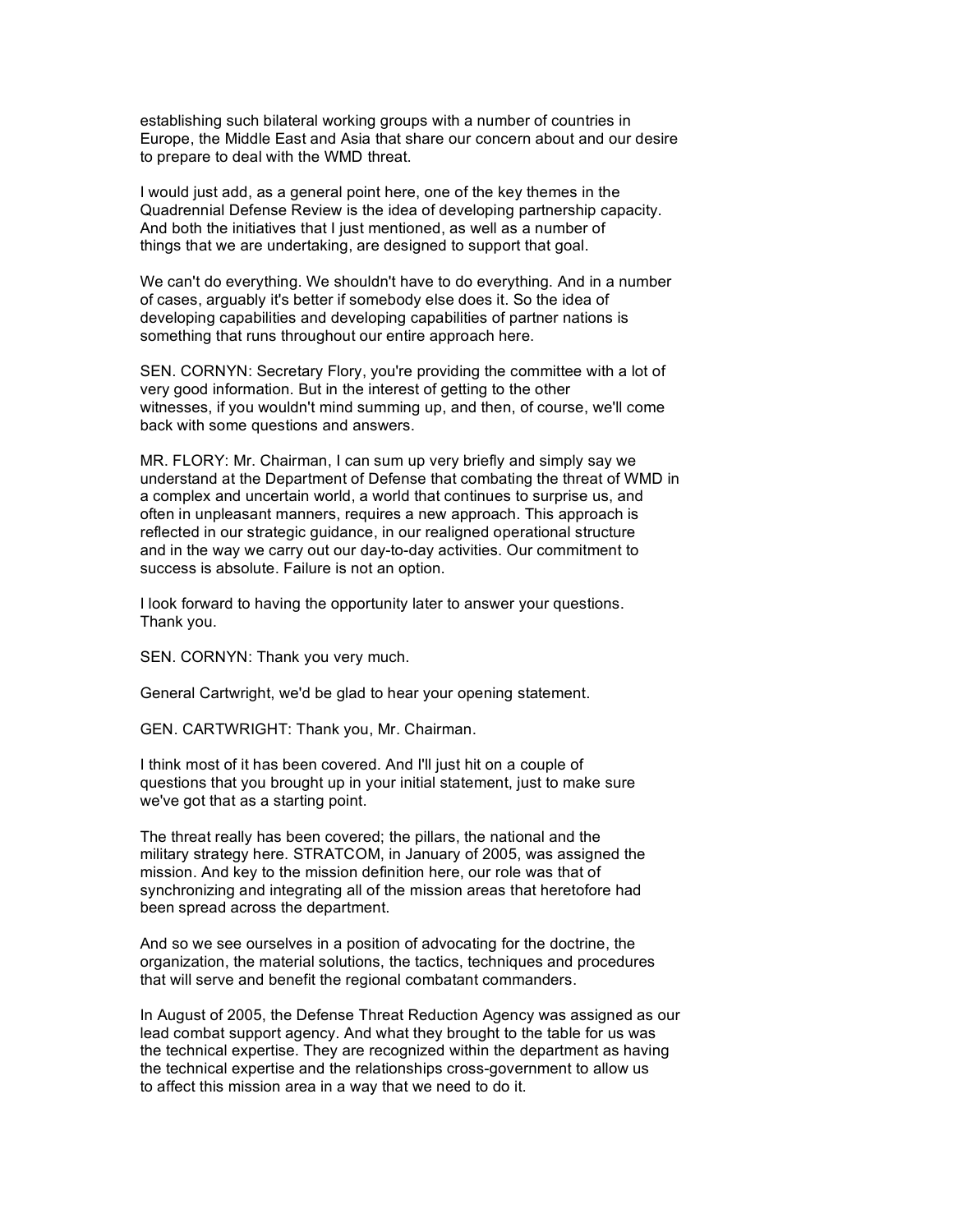In the January time frame of this year, 2006, we stood up the initial operating capability of what we call the Center for Combating Weapons of Mass Destruction. STRATCOM is organized with joint functional components. But given that the Defense Threat Reduction Agency is, in fact, an agency rather than a military organization, and has a director at its head versus a commander, we chose to call this a center to clearly identify the fact that it was led by a civilian.

We have assigned to that organization a flag officer who gets up every day worrying about what it is that we need to do to bring closer the military capabilities and the technical expertise that DTRA brings to the table. Mar 29, 2006 12:12 ET .EOF

So there is a core element inside of DTRA at their headquarters in Fort Belvoir in Virginia that is assigned to bring closer together the technical expertise that resides there and the operational planning and execution functions that we're going to have to carry out in this mission area across all three pillars.

We also, as was discussed here in the opening statement, have a joint task force for elimination that we are standing up with the 20th Support Group of the Army -- a major effort and a major capability need that we have to get going and get going quickly. We're in the functional need-assessment phase of standing that organization up to make it deployable, make it responsive to the combatant commanders.

The objective here is to give the regional combatant commanders the capability all the way from what we call phase zero, which is where engagement activities within the theater, through combat operations and, if necessary, through the consequence management or the cleanup of activities at the end of a conflict. And to have one coherent organization looking across all those phases in support of the regional combatant commanders, that's where we want to end up. We intend to get there and get there as quickly as we can.

The next major milestone for us is at the end of this year to have that component -- that JTF for elimination -- up and running with a needs assessment and understanding of the requirements, the resources, both in manpower and dollars, that are going to be necessary, and the authorities for that organization to be effective. And I'll leave it at that and open to your questions.

SEN. SESSIONS: Thank you.

Mr. Paul.

MR. PAUL: Thank you, Mr. Chairman, Senator Nelson. Thank you for creating this opportunity to raise the level of attention and for your leadership on these paramount issues associated with nuclear weapons of mass destruction. It is indeed a pleasure to be here today to discuss nonproliferation activities of the Department of Energy's National Nuclear Security Administration.

Acquisition of nuclear weapons -- weapons of mass destruction - capabilities, technologies and expertise by rogue states and terrorists pose the greatest threat to our national security, as the chairman eloquently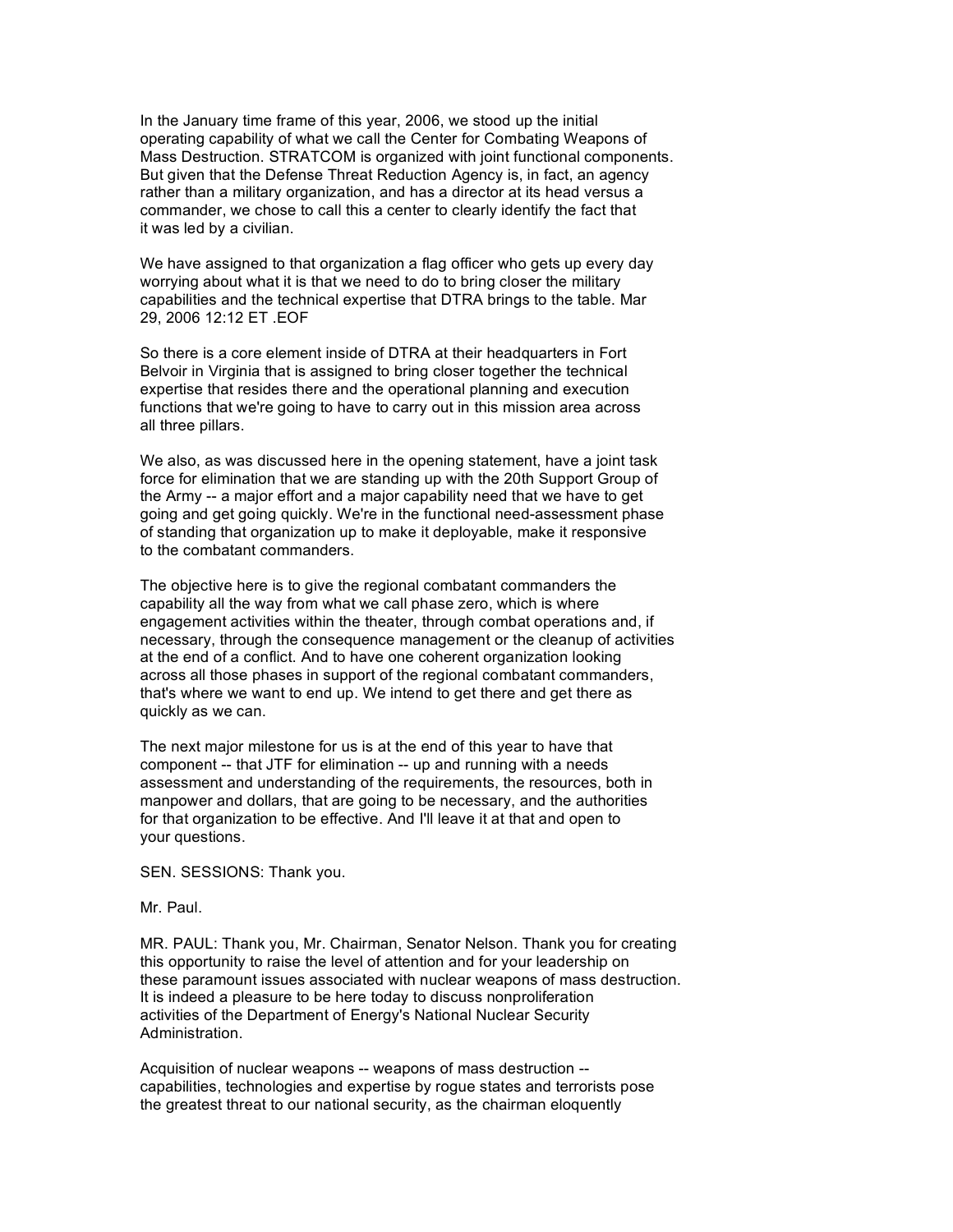pointed out. Pursuit of these capabilities by terrorists and the states of concern underscores the importance of our threat reduction, detection and interdiction programs. The mission of the Office of Defense Nuclear Nonproliferation within NNSA is to detect, prevent and reverse the proliferation of weapons of mass destruction.

Our programs are structured to support multiple layers of defense against nuclear terrorism and state-sponsored nuclear proliferation. We work with more than 70 countries to secure dangerous nuclear and radiological materials and to dispose of surplus weapons-usable material. We also work closely with multinational and multilateral institutions, including the IAEA, the International Atomic Energy Agency, at the United Nations in our offices in Vienna and with the Nuclear Suppliers Group as well to strengthen international nuclear safeguard regimes and to improve the nuclear export control regulatory infrastructure in other countries. This multilayered approach is intended to identify and address potential vulnerabilities within the international nonproliferation regimes and to limit terrorist access to deadly weapons and materials themselves.

Since September 11th, 2001, the Office of Defense Nuclear Nonproliferation within the National Nuclear Security Administration has accelerated and expanded its implementation of a six-pronged defense in-depth strategy to deny terrorists and states of concern to the materials, the technology and the expertise needed to develop nuclear and radiological weapons. Our programs fall into those six broad categories.

First element of that strategy is to account for and secure nuclear materials in Russia and the former Soviet Union. To date, we've secured over 80 percent of the sites where these materials are stored and we are on course to finish all of our security upgrades by 2008 -- a full two years ahead of schedule.

Second prong is to detect and prevent the movement or trafficking of weapons-usable technologies and nuclear materials. We have installed radiation detection equipment at more than 50 border crossings in Russia and the former Soviet Union and European countries. The Megaports Initiative is currently operational in Greece, the Bahamas, Sri Lanka, Spain, Netherlands, and is at various stages of implementation in nine other countries, and there are many more on the list that we are driving towards implementing.

The third prong is to stop the production of new fissile material in Russia. We are working with Russia to expedite the closure of its remaining three plutonium production reactors in the formerly closed cities of Seversk and Zheleznogorsk.

Fourth, to eliminate existing weapons-usable material in Russia and former Soviet states through our Megatons to Megawatts program. More than 260 metric tons of Russian highly enriched uranium that is bomb-grade uranium from dismantled weapons have been down-blended to low-enriched uranium that is nonbomb-grade uranium, nonweapons-grade material for use in commercial nuclear power reactors.

As we speak, Mr. Chairman, Senator Nelson, 10 percent of all electricity consumed by Americans in this country comes from low- enriched uranium that formerly was a part of highly enriched uranium from Soviet nuclear weapons. This program ultimately will be responsible for disposing of approximately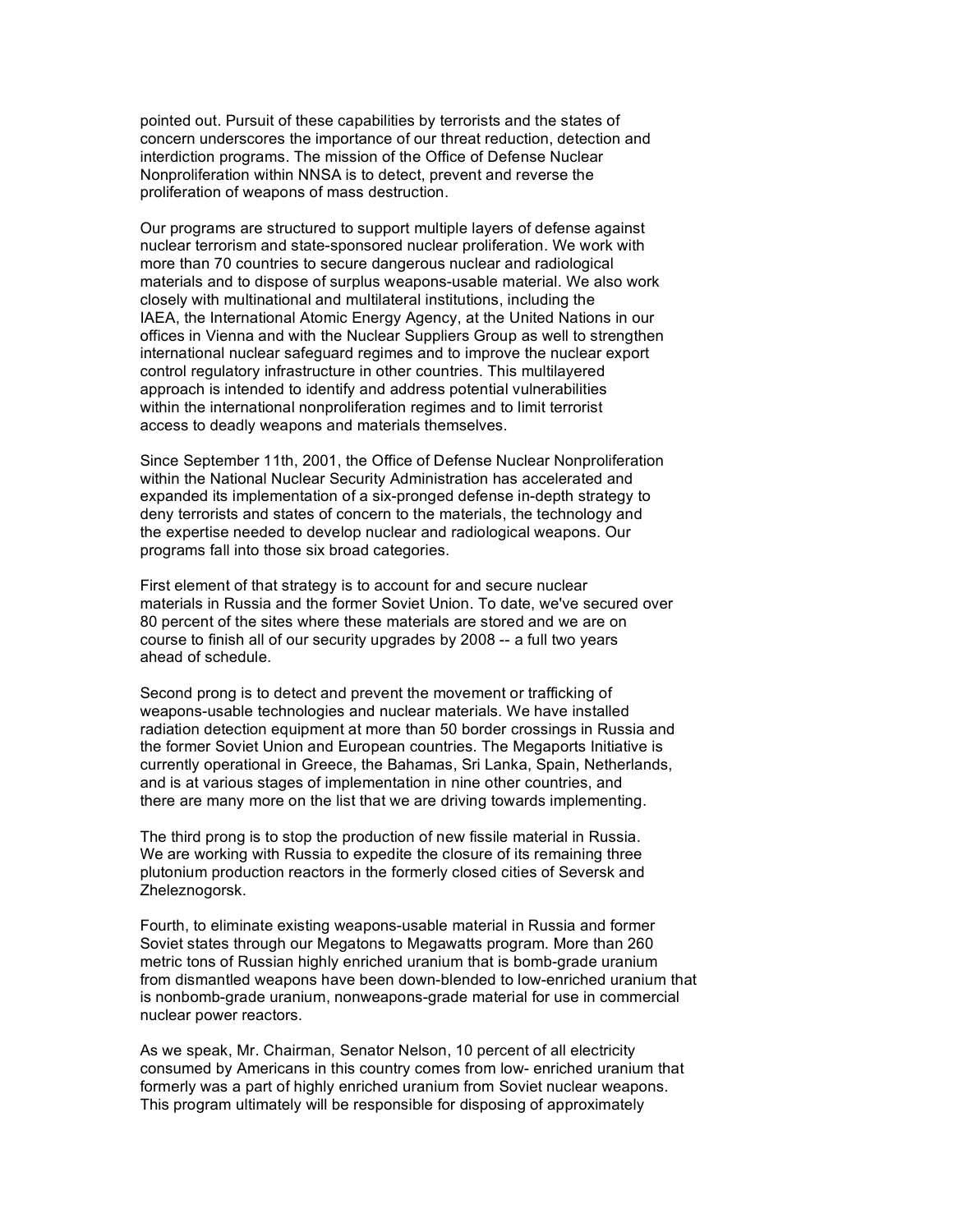20,000 nuclear warheads worth of material, and we're a little more than half way through that now.

We're also working with the Russian Federation to eliminate 34 metric tons of weapons-grade plutonium in each country and that's for over 17,000 nuclear weapons.

This, in part -- the MOX program that the chairman mentioned, and I look forward to taking some questions on both the Russian and the domestic progress on MOX.

Fifth prong is to eliminate or consolidate the remaining weapons- usable nuclear and radiological materials that exist throughout the remainder of the world.

Our Global Threat Reduction Initiative formed two years ago has converted 43 research reactors to use low-enriched uranium and plans to convert all 106 targeted research reactors by 2014.

GTRI, the Global Threat Reduction Initiative, has repatriated 145 kilograms of Russian origin highly enriched uranium from Russian supplied research reactors and approximately 1,200 kilograms of U.S.- origin highly enriched uranium in spent fuel assembly from U.S. supplied research reactors.

The U.S. Radiological Threat Reduction Program has recovered more than 12,000 radioactive radiological sources in the U.S. and the International Radiological Threat Reduction Program has completed security upgrades at 373 sites to date.

And our sixth prong is to support our U.S. diplomatic initiatives. The Department of Energy and the National Nuclear Security Administration through our national laboratories are playing a vital role in our nation's broader effort to challenge proliferation in Iran, prepare the groundwork for verifying any North Korean nuclear declaration in the context of the six-party talks, to promote universal implementations of the antiproliferation measures outlined in the United Nations Security Council resolution 1540, to update the Nuclear Suppliers Group guidelines, and strengthen international safeguards -- and of course assist Libya in the dismantlement of its former WMD program.

We also perform critical research and development. We manage a vigorous nonproliferation R&D program, and it is the technical base that provides our policy programs and operational agencies, including the Department of Defense, Department of Homeland Security and the intelligence community, with the innovative systems and technologies to meet their nonproliferation, counterproliferation and counterterrorism missions responsibilities.

A brief word -- Bratislava -- as you know, many of these programs have new, accelerated completion dates as a result of the joint statement that the general and Secretary Flory referred to at the G8 summit on Bratislava. We have made great progress because of this momentum that has been given to us by this joint statement between President Bush and President Putin. We've established a bilateral senior working group co-chaired by the U.S. secretary of Energy, Bodman, and the Russian Federal Atomic Agency director, Sergei Kiriyenko. Together, they oversee enhanced nuclear and security cooperation in five areas -- emergency response, best practices, security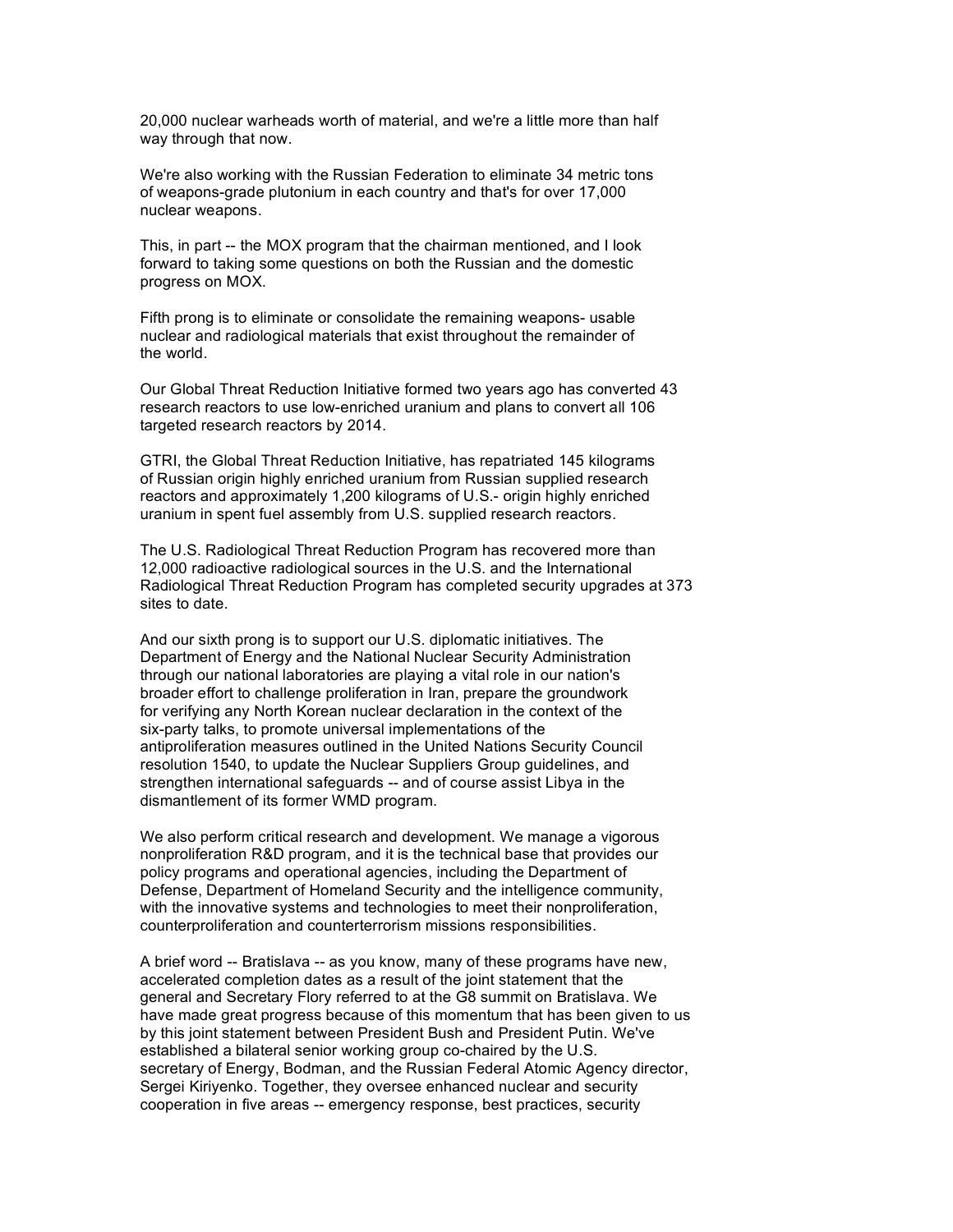culture, research reactors, material protection, control and accounting.

While the NNSA has been working with our Russian counterparts in many of these areas for several years, the Bratislava initiative truly did elevate our dialogue to a national level and has moved the cooperation to one of a shared partnership. One example would be our cooperation on physical protection of sensitive nuclear sites in Russia. That has been accelerated and will allow us to complete those by the end of 2008.

And I want to also make a brief comment while we're talking about nonproliferation on the importance of energy, nuclear energy and nuclear nonproliferation.

Last month, the president announced the Global Nuclear Energy Partnership. GNEP is a comprehensive strategy to supply the projected doubling of the world's demand for nuclear energy in the next four decades. We do this by using the science of the atom to provide clean, safe nuclear energy for decades to come in a way that reduces air emissions, advances nonproliferation goals, helps to resolve nuclear waste disposal issues and develops advanced safeguards and technologies. It is through GNEP that we can create a new model of nonproliferation both globally and domestically.

Under the administration's proposal, countries with secure advanced nuclear fuel cycle capabilities would offer commercially competitive and reliable access to nuclear fuel services to those countries who agree to forgo the development of indigenous fuel cycle enrichment and reprocessing technology.

On the budget, let me just say we thank the Congress very much for helping us to elevate the level of attention to nonproliferation issues. We ask for your continued support. This administration has more than doubled the funding for nuclear nonproliferation since its first budget in 2001. The request this year of almost \$2 billion supports the NNSA nonproliferation programs and represents almost a 7 percent increase over the budget for comparable '06 activities in a budget-constrained environment.

I have submitted a more detailed budget justification and statistical appendix for the record, and I'd like to take just a quick moment to run through a couple of those key items.

The activities that fall under the Bratislava Initiative -- our budget request will support the completion of upgrades of nine additional 12th Main Directorate sites by the end of 2008, acceleration of the Russian Research Reactor Fuel Return program and continued development and execution of specialized emergency management training for monitoring and assessing nuclear and radiological events. High among our priorities, it will also help us increase the sustainability activities to support transfer of the material protection and control and accounting activities to Russia by 2013. In other words, it's one thing to go in and secure a facility; you have to also then train the host country to maintain the capability and operate that equipment -- the sustainability function that we continue to try to transfer to the Russians.

The request also fulfills DOE's commitment to roughly 675 million to the G8's Global Partnership Against the Spread of Weapons of Mass Destruction. This is a program, of course, that Senator Domenici highlighted very eloquently yesterday during the hearing with Senator Collins. It also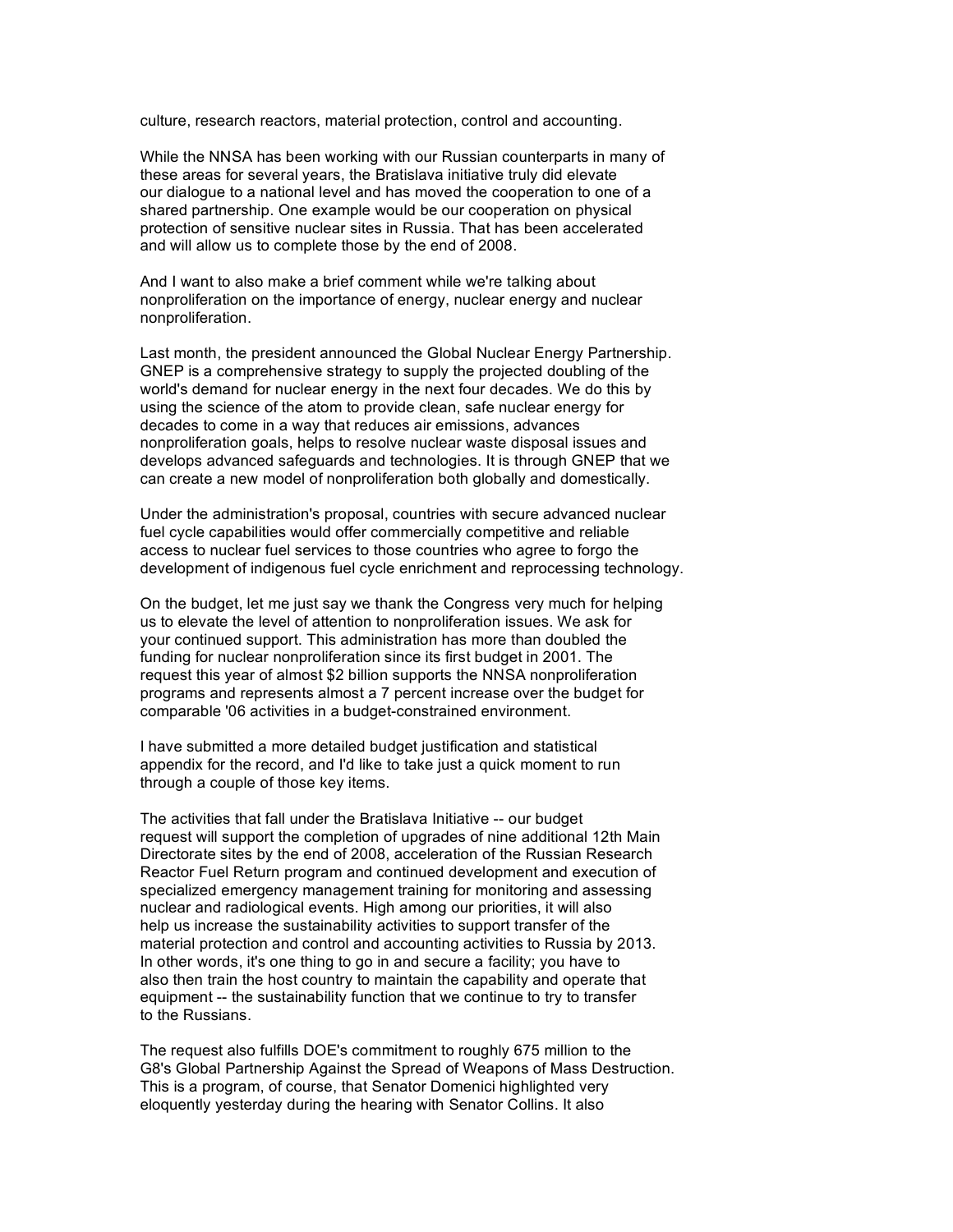supports six-party talks with North Korea and the scientist engagement in Russia, the former Soviet Union, Libya and Iraq.

In conclusion, I just again want to thank you for this opportunity to speak about some of the programs that we are engaged in that Congress has been so supportive of, and we ask for your continued support and certainly look forward to an opportunity to answer some of your questions. Thank you.

SEN. CORNYN: Well, thank you very much. We'll now proceed to a round of questions. And each of you have provided extensive opening statements, which, rather than interrupt and truncate, I thought have been very helpful in sort of laying out the overall groundwork that are necessary to understanding our nonproliferation and counterproliferation and counterterrorism efforts.

But I would like to just ask -- maybe start with Secretary Flory. I understand General Cartwright's mission within the Department of Defense when it comes to synchronizing and integrating the department's efforts on counterproliferation, but I'd like to get your comment on the overall -- who is responsible government-wide across agencies for coordinating and integrating our efforts when it comes to counterproliferation and nonproliferation? And my understanding is the ultimate responsibility stops at the National Security Council and then, obviously, the president. But I'd like for you to give us some sense of your confidence level that things are going well, that we are filling the gaps and anticipating departmental differences in our approach so that we can have some understanding about how we're handling these important missions government-wide.

MR. FLORY: Senator, you're right; we have focused primarily on what we do within the Defense Department and how we organize internally. The focal point -- I mean, as you say, ultimately the responsibility is with the president and the president has the National Security Council and the National Security Council staff. I would say the focal point for most of our efforts is the director for proliferation strategy (post-strat ?) office and the NSC staff where there's a senior director who is the -- sort of the person who pulls together the different departments on many of these issues. I think you've seen an evolution on a lot of fronts since the administration took office, particularly since September 11th, that have been manifested in the strategic -- in the first strategy for combating WMD in 2002 and the succession of additional documents that I cited to you earlier -- most recently, the most recent National Security Strategy.

I think that -- I would say that I think we have made a lot of progress in organizing for a new type of threat, a threat that in many ways is more diffuse and more complex certainly than the Cold War threat and even arguably than the way we've perceived the threats in the 1990s. I think that what one always -- the nature of the threat is such that one would never want to say one was totally confident because of the uncertainties involved; because of the effort of proliferators, both countries that want to sell things and countries that want to get a hold of things; the extraordinary denial and deception measures that they use, the large amounts of money that they spend in doing the things they're trying to do.

This remains a very hard target and a very complex target, and this is one of the reasons that in the QDR and many of our other documents we emphasize the theme of uncertainty. We've been surprised before. We were surprised at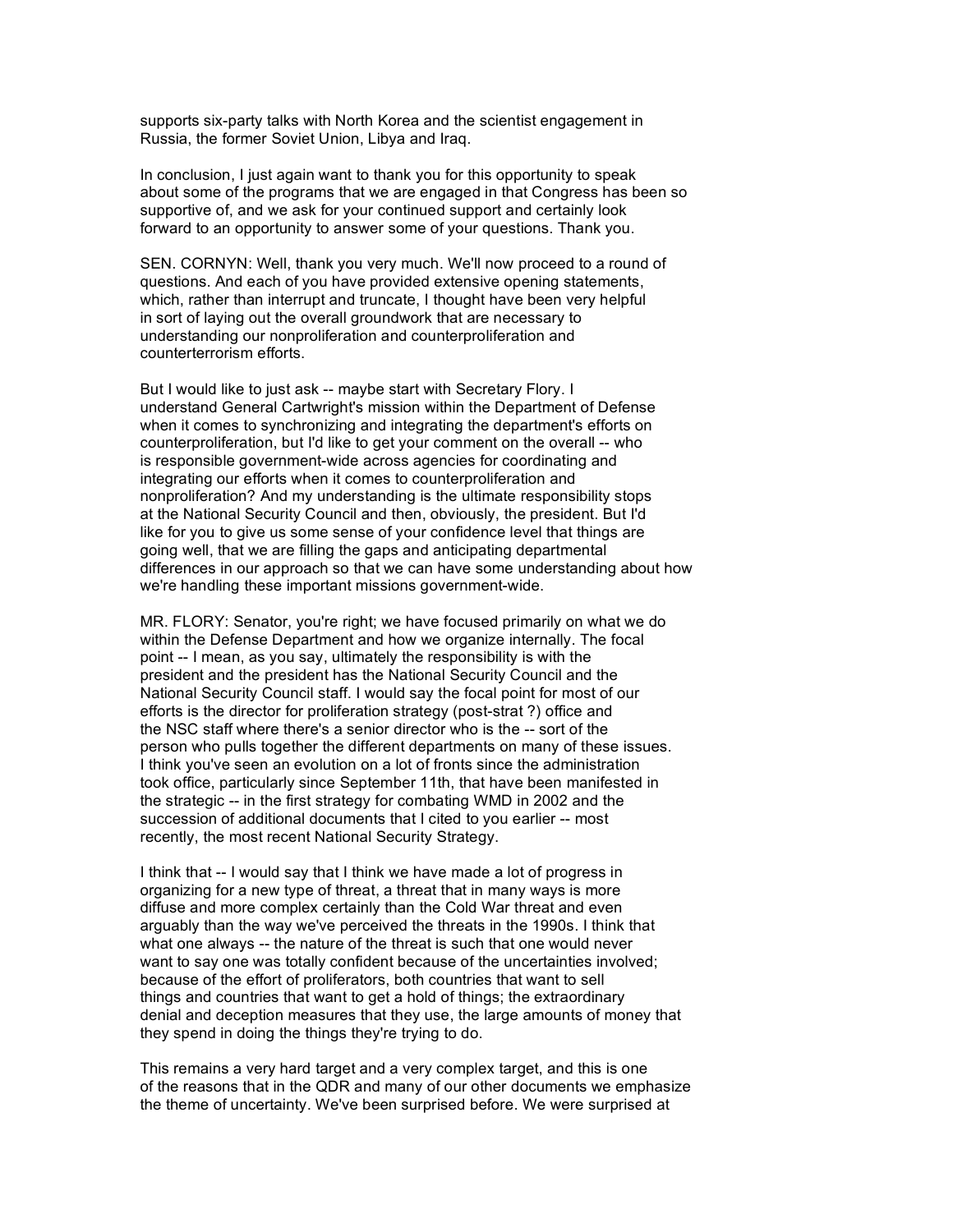the time of the first Iraq war at the extent to which the Iraqi nuclear problem had advanced as well as later on as we found the extent of biological and chemical weapons that Saddam Hussein at that point had managed to amass. We were surprised when we went into Iraq in 2003 because we expected to find weapons there. We were focused for a number of years on Libya's chemical weapons program. The nuclear program there came to our attention and that was an unpleasant surprise.

So the basic point I would say is that yes, we've made a great deal of progress in the way we have organized and the guidance we have developed to deal with this threat. On the other hand, this is a very adaptive threat. It's a threat where people are watching what we're doing and trying to find ways to get around what we're doing.

I would ask my colleagues -- they might want to add on that. I know General Cartwright sees this on a day-to-day basis as well as Mr. Paul, so I would --

SEN. CORNYN: Let me put another little fine point on the question, and then I'll ask General Cartwright and Mr. Paul to comment. But it seems to me that all of the wonderful work that's occurring that each of you and people working with you are doing to reduce the threat from proliferation of weapons and to prepare ourselves to counterproliferation of weapons can essentially be defeated in an A.Q. Khan or somebody like him sees that nuclear materials get in the hands of people that shouldn't have them. And I just want to make sure and give you an opportunity to express yourselves on whether you believe that we are prioritizing measures appropriately and whether you believe that we are doing -- since resources are not limitless, that we are putting our money and our resources and our personnel on the issues in a priority way that are most likely to cause us harm.

## General Cartwright?

GEN. CARTWRIGHT: Mr. Chairman, I think that's a good question. It gets really at the heart of the issue.

As you start -- for STRATCOM -- as we start to enter into this mission area, the objective is not to invent a whole new organizational construct, go out and buy all new equipment, et cetera, but to leverage what is there, understand where the gaps in our capability are and how can they be quickly filled. A key part of this mission area is our interfaces with our eight interagency partners as well as our allies. And so where we can, we're taking advantage of those existing relationships clearly between DOE and STRATCOM, NNSA and STRATCOM, a long heritage of sharing on the technical side and being able to leverage our technical capabilities (to ?) the nuclear world, et cetera.

So we're trying leverage off of those capabilities.

Within the Strategic Command's portfolio are the intelligence, surveillance and reconnaissance skills that will be so critical to doing some of the things that you alluded to in trying to find these weapons, fix them, and then, if necessary, go out and take them, destroy them, whatever is necessary. Those skills are within the portfolio.

What we're trying to understand now, as we stand this organization up, is,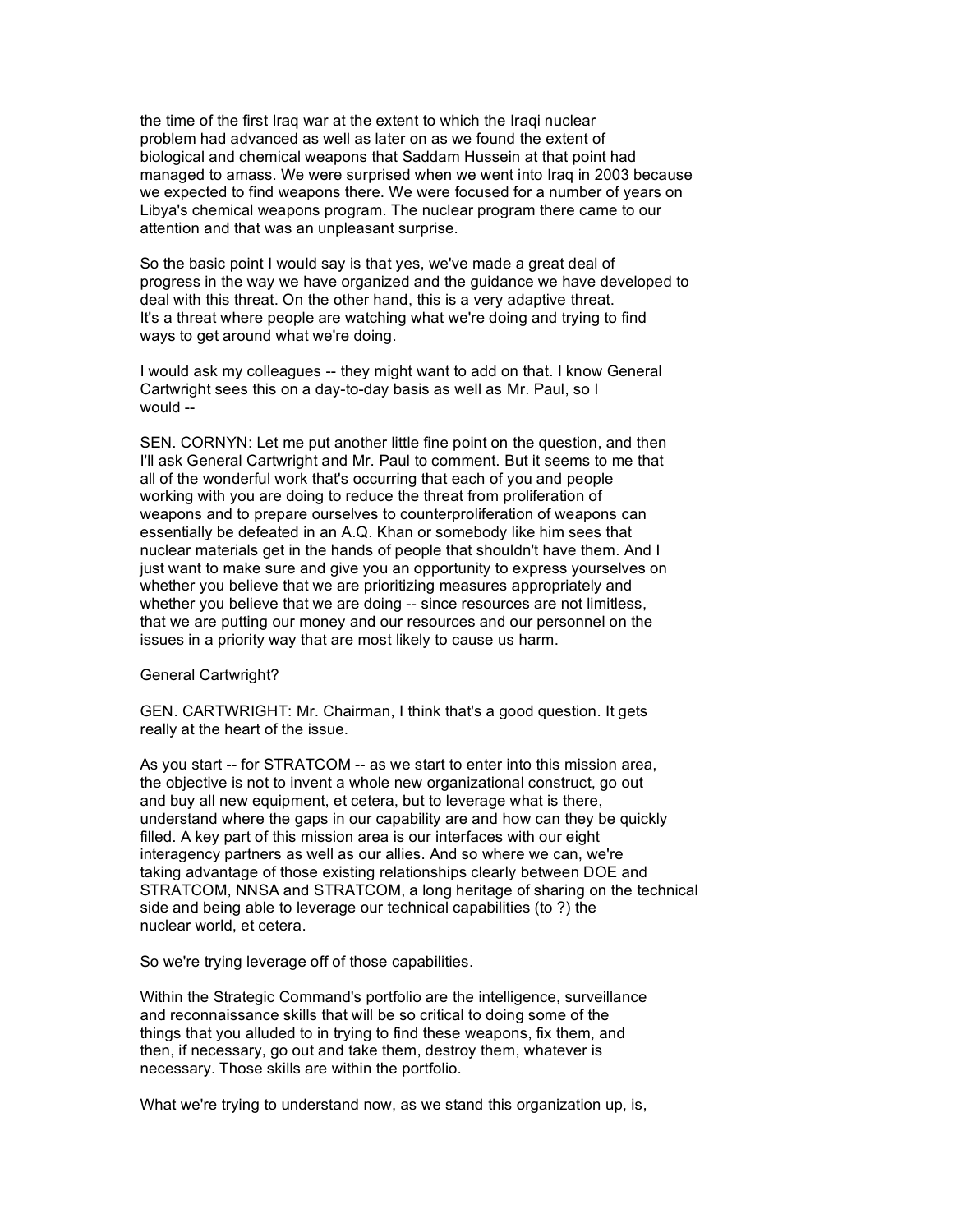how well will they scale up to the size and how quickly will they be able to respond to an ever changing adversary? And do we have the right organizational constructs? Do we have the right relationships set up to be efficient at the doing that? And not to react to the adversary, but to get in front of the adversary; to basically be determinate of where they're going rather than the other way around.

And I'll tell you that this is a work in progress. I'll tell you that the organizations are coming together and issues of turf are not really getting in the way. And at the agency level, without stepping on checks and balances, we're creating relationships that are inside the decision cycles of the adversary, which to me is the key attribute. We can have wonderful studies and decisions, but if they occur and they're not actionable because they occur after the adversary's already acted, it's of no value.

And so to us, it's critical to make sure that whatever we set in place has to be able to make the adversary react to you, get in front of their decision cycle and change the calculus in their minds. So to me, that will be the litmus test of how well these organizations actually perform.

SEN. CORNYN: Thank you.

Mr. Paul, do you have a brief response?

MR. PAUL: Briefly, Mr. Chairman.

It's an excellent question. You know, nothing binds men together more than a common challenge. And just as nuclear proliferation and the threat of nuclear terrorism has bound members together in Congress in a bipartisan way to provide extraordinary attention and support and resources for this, so too within the interagency. It binds us together. The working relationships are really fantastic.

I'm not going to tell you that there aren't difficulties with the interagency at times. There's supposed to be a certain amount of tension, which is healthy. But in this arena, when we're focused on keeping people with evil in their hearts who would harm innocent people from doing so on American soil, that tends to bind us together in our organizations. Mr. Flory and General Cartwright and Undersecretary Joseph and DHS and National Nuclear Security Administration I think work very well in this regard.

Is there progress to be made? Absolutely. Every day we worry about whether we have the right construct, for example, the right organization in order to get our work done. But there is strong agreement on the need to develop the right technology, to deploy that technology to ensure that we have the management structure and the focus and the attention on getting this job done because it's so important.

SEN. CORNYN: Thank you very much.

#### Senator Reed.

MR. FLORY: Senator, if I could just add one small point. General Cartwright made the point very well about resources. In the Defense Department, we already get from the Congress and the American people a substantial budget, and we use it to cover our needs, and we allocate in what we think is an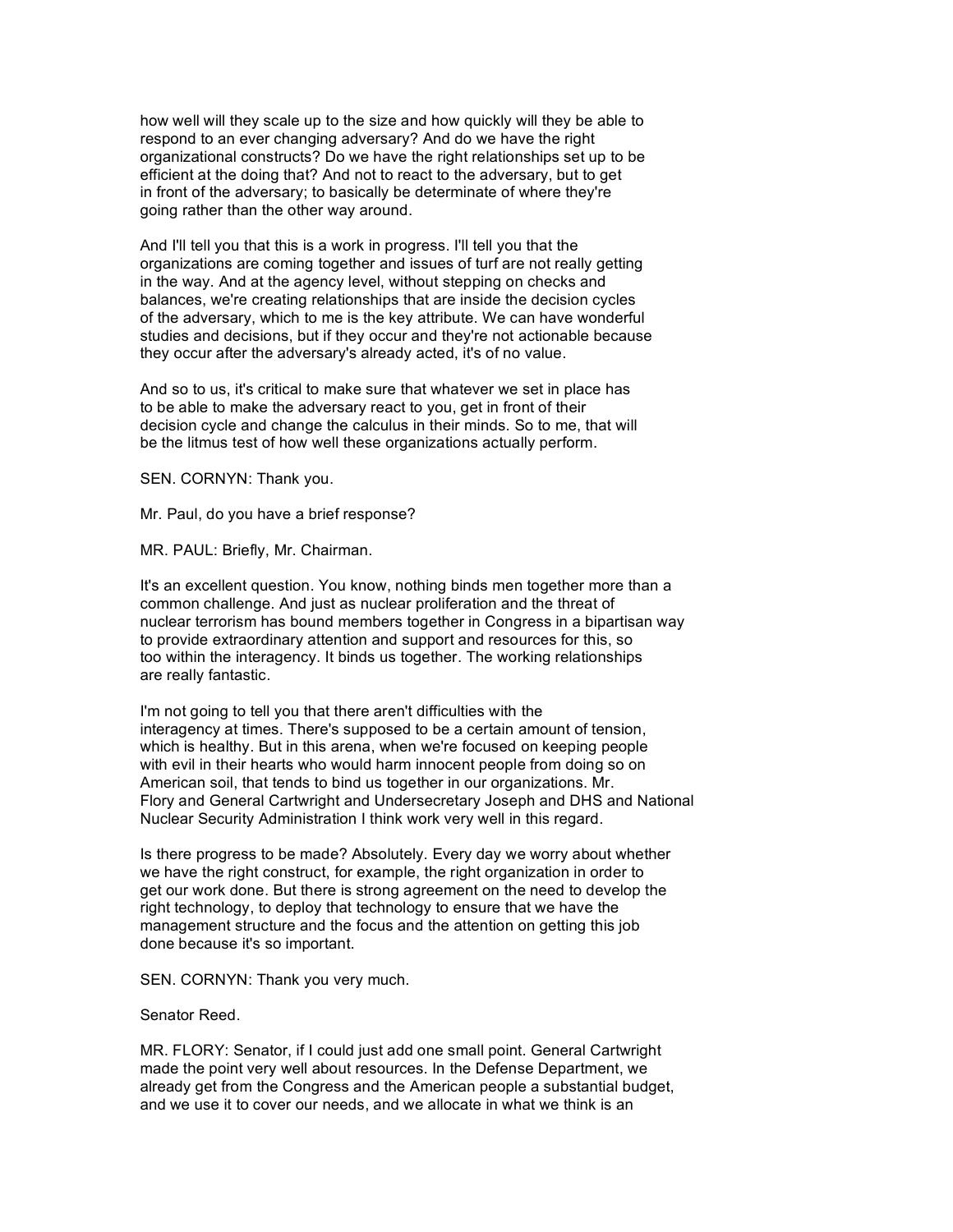intelligent way.

One of the ways in which we can improve our capability is in some cases using a relatively small amount of money differently. For example, in terms of interdiction, the Navy is -- and this is one of the items -- one of the eight mission areas that General Cartwright is tackling as a priority -- the Navy has done a good job of using relatively small amounts of money to increase its organic interdiction capabilities on ships deployed. The approach earlier was more an approach that -- the idea that you had to have some specialized operators to come in and do an interdiction. In most cases, you actually don't.

So what the Navy has done -- again, without spending a whole lot more money -- has developed more deployed organic capabilities that can carry out interdiction. So it's not just a question of resources; it's a question of using the resources we have intelligently and getting -- in ways that give us that extra bit of leverage.

SEN. CORNYN: Thank you.

Senator Reed.

SEN. JACK REED (D-RI): Thank you very much, Mr. Chairman. And thank you for your consideration this morning with my schedule particularly.

And I have an opening statement, which I'd like to put in the record, and at this time yield to Senator Nelson, who has been attentive throughout the hearing.

SEN. BEN NELSON (D-NE): Well, thank you very much, Senator Reed. I appreciate the courtesy.

General Cartwright, you mention in your written testimony that STRATCOM has developed a Center for Combating Weapons of Mass Destruction, and that there are going to be former Soviet scientists and others who have expertise in this area, and they want to turn over their knowledge on access to weapons-grade plutonium and other very valuable information. Can you give us maybe some specifics as to how this would work?

GEN. CARTWRIGHT: The Center for Combating Weapons of Mass Destruction had its initial operating capability declaration on the 1st of January this year. It is headed -- it is housed inside of the Defense Threat Reduction Agency at Fort Belvoir. Dr. Jim Tegnelia, who is here with me today, is the lead of that agency.

We have several programs that are of record and are in execution to try to help to both retrain people and take these skills and make them usable in other disciplines, use these skills in a way that's synergistic with our aims in things like -- not necessarily for the Russians, but you know, proliferation security initiatives and other types of activities.

We also have another activity in Omaha with STRATCOM that seeks to create partnerships in the civilian sector and reach out through that area to try to find ways to address many of these problems -- particularly as we start to get to the heart of problems in the future of biological agents and chemical agents -- to try to find ways to address these problems that are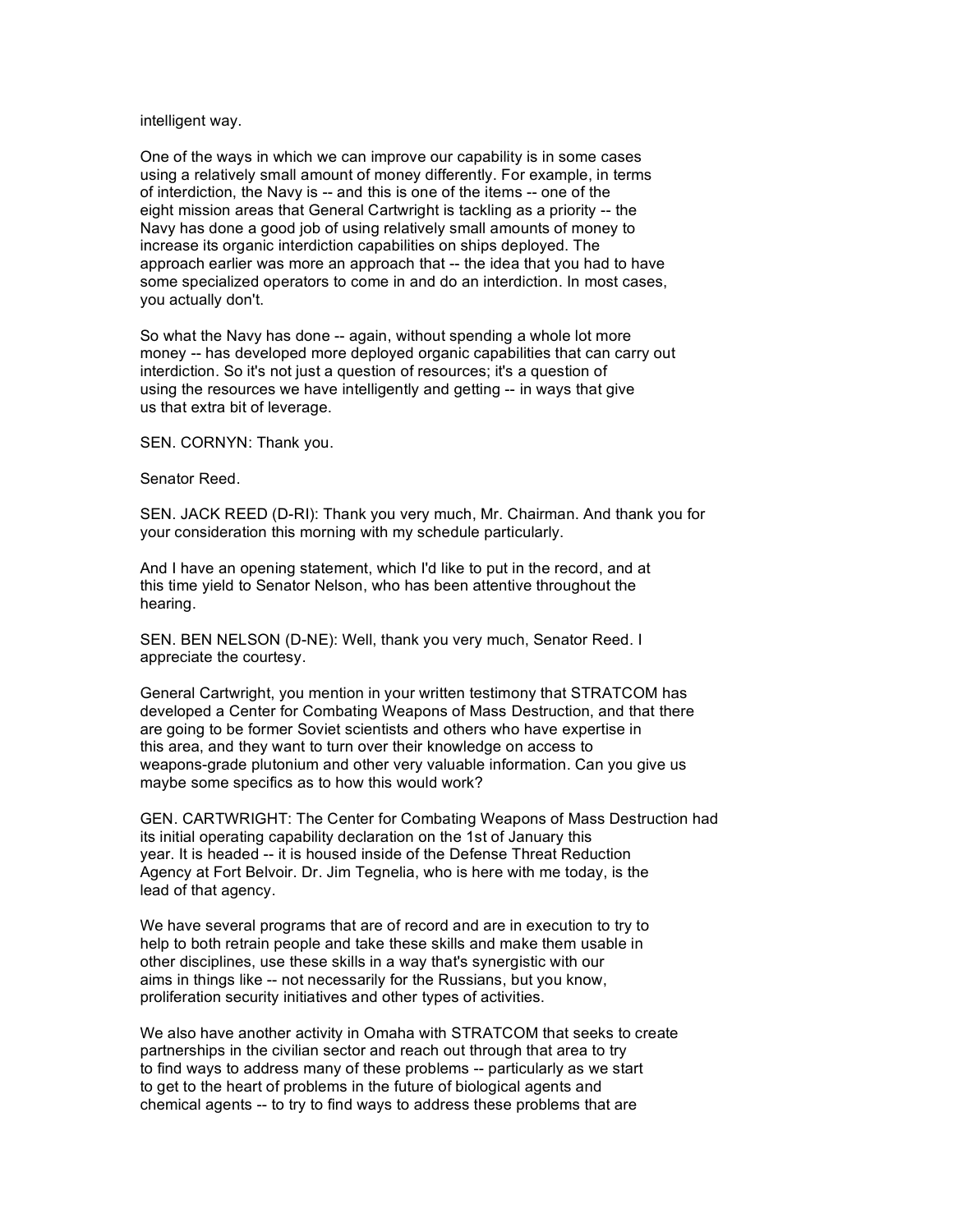probably nonstandard, but take advantage of all of the expertise that lives in the academic world -- not only in the United States, but abroad -- and in the business world.

And that agency, coupled with this Center for Combating Weapons of Mass Destruction, we hope to see some synergy that grows out of that, that starts to change the mind-set and offer a path forward that is positive in nature versus the one that we're on, which is -- in many cases is just continue building the next generation of an agent, whether it be nuclear, biological or radiological.

SEN. NELSON: Thank you.

Secretary Flory and Mr. Paul, when I hear words like uncertainty and surprise, those are words that are not comforting. But after all the effort is made and with and expectation of success in 2008, how certain, on a scale of one to 100, will we be that we've identified all the nuclear arsenal, secured it, and have kept it out of the hands of those who would misuse it?

MR. PAUL: Senator, one thing we are certain of to a 100 percent degree is that the threat is real, and that those persons with evil in their hearts will continue to try. And it's our job to make sure that they fail every day, all day. It's our job to ensure that our certainty about whether we're doing everything possible is at its peak as well.

I can't give you an exact number. What I can tell you is, is that if we have in the NNSA 37,000 committed federal, military and civilian patriots who work every single day, 15-hour days, trying to make sure that this threat doesn't ultimately succeed on our soil. I have a high degree of certainty that the American people are safe and can be confident in knowing that we are doing absolutely all that we can do every single day.

SEN. NELSON: What if we were to relate it to just the former Soviet Union and the Russian stockpiles? Is that a -- is there a possibility of identifying some degree of certainty there?

MR. PAUL: We have historically recognized that that is an area globally of greatest threat. That's where the material is. After the fall of the Soviet Union, security -- we found out that security to them, quite frankly, had been a ring of soldiers, many of whom simply went home shortly after. And there were very little physical protection. All of the material protection and control and accounting systems that exist there today are U.S. origin that we put there and that we manage every single day. And we are very close to wrapping up that work.

In the former Soviet Union, for example, we've completed 41 of 51 material sites. That's 80 percent where we've completed all of those upgrades. Forty-seven of the 73 warhead sites; that's 64 percent. And we will have all of those completely secured by the end of '08. We risk-based those, we prioritized them in order to increase our certainty, if you will. We're making great progress. The Congress has been very supportive.

It takes time, though. Access is one issue. And of course, it's obvious that these are facilities that exist in a country that has to cooperate with us in order to let us get in there and do our work. Once we get access, we have high degree of certainty that by leveraging the extraordinary technology of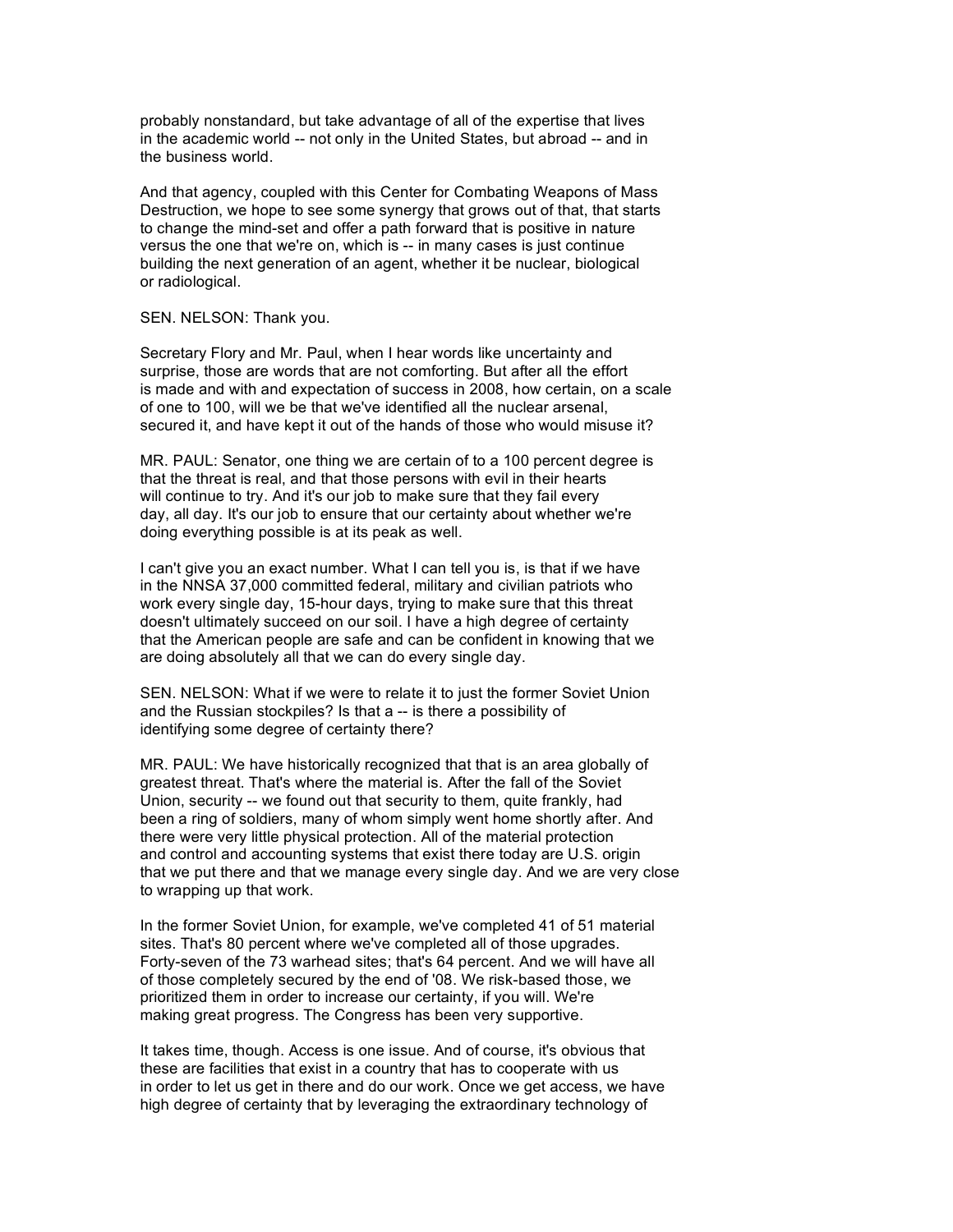our laboratories -- Sandia National Lab, Los Alamos Lab, Livermore Lab and so many others -- that we can do the job, do it quickly and do it well.

SEN. NELSON: When we identified those 50-plus sites, have we been able to do any kind of accounting or inventory, based on what was expected to be there versus what we found?

MR. NELSON: Yes, and in -- well, in the '90s -- late '80s, early '90s - there were predictions about how much material would be in those sites. And of course, they were merely predictions. And as time went by, as we got better and better intelligence, as we were able to put our technical experts inside with access, we learned that those predictions weren't always accurate. And each time we get a new piece of intelligence, a new piece of data, we feed that into the calculus in making that risk-based determination of what equipment to put in where and at what time. But certainly, it is a work in progress truing up our decade-and-a-half old predictions.

SEN. NELSON: Well, the final question is, is it reasonable to expect that not everything was there that had originally been there? In other words, are there missing items that we're aware are missing as -- what do you know that we know versus what we don't know?

MR. PAUL: I think the question and the point is, is that you never know what you don't know. And we do take that point. That is something that we build into our --

SEN. NELSON: I understand. What I'm trying to say is, do we have any information that would indicate that we expected something to be there that isn't there --

MR. PAUL: No.

SEN. NELSON: -- or wasn't there, with some degree of reliability to where we would be concerned that there is something missing, putting it that way?

MR. PAUL: No.

SEN. NELSON: Thank you, Mr. Chairman.

Thank you.

General?

GEN. CARTWRIGHT: I would just add, though, I mean, you don't want a false positive.

SEN. NELSON: Well, that's what I'm trying to get to.

GEN. CARTWRIGHT: And that ought to keep us awake at night. I mean, we can't assume that we do, in fact, have full accounting of what exists today. And certainly, the way technology is moving, building fissile material is a relatively complicated process. But as we move to the future and worry about the next generation of weapons of mass destruction -- may it be bio or some other -- those production requirements are not the same and can easily be disguised. And we should worry about what we don't know.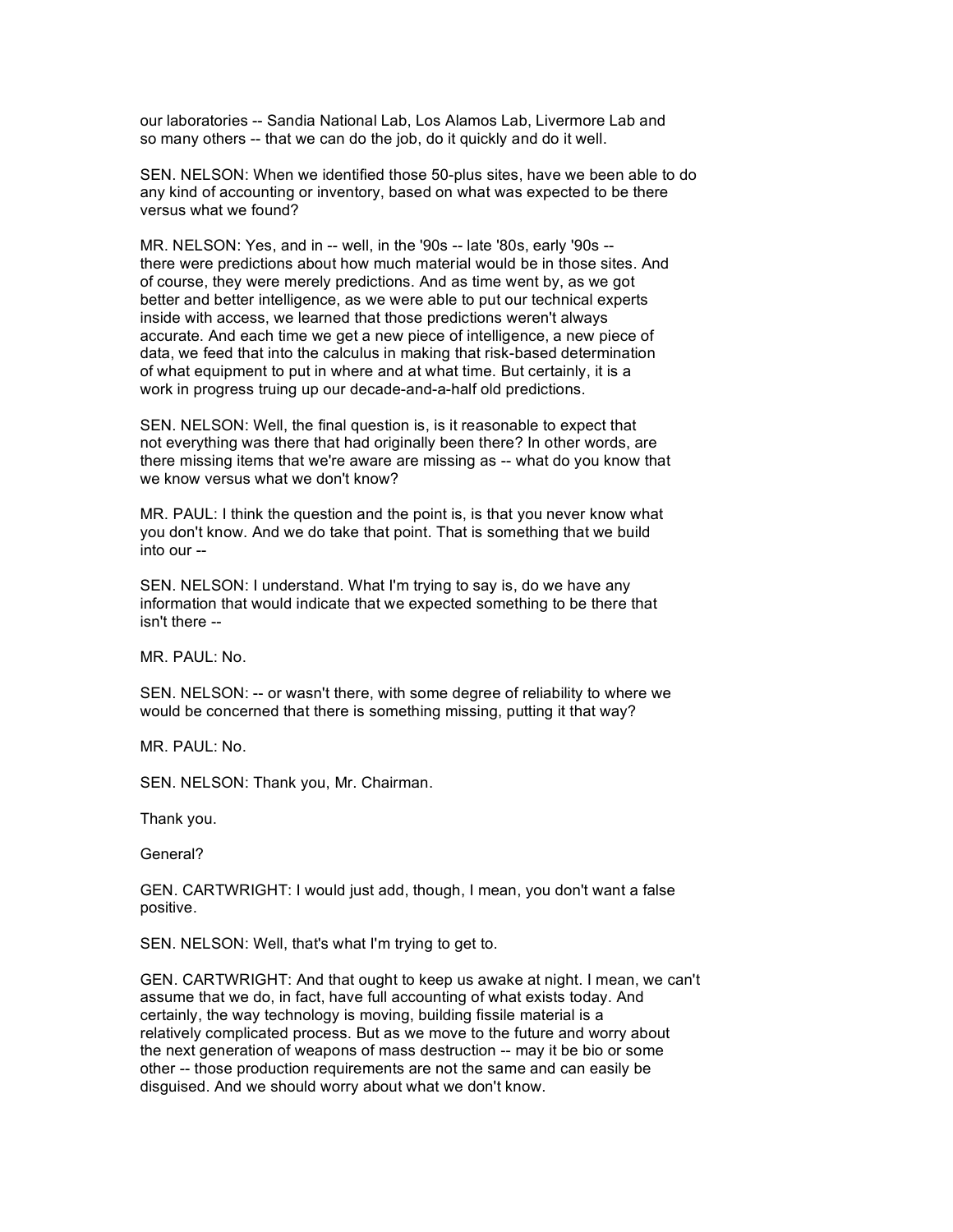SEN. NELSON: Well, General Cartwright, with you worrying about it at night, I think I'll sleep better at night. Thank you.

Thank you, Mr. Chairman.

SEN. CORNYN: Thank you, Senator Nelson.

Senator Reed.

SEN. REED: Thank you very much, Mr. Chairman.

Thank you, gentlemen, for your testimony today. And let me follow up with a question regarding Senator Nelson's topic.

And that is, we know very little about the tactical nuclear weapons that the Soviet Union had and now that are in the hands of Russian and successor states. Last year we proposed an amendment on the committee to try to get a better handle on that. Can you give us, Mr. Flory -- or Secretary Flory -- a notion of what we're doing to initiate discussions and really try to determine the status of their tactical nuclear weapons and what we can do to put them into controlled circumstances?

MR. FLORY: Senator Reed, as you point out, the status of those tactical weapons has been a concern from the beginning. I don't want to say we've got a handle, but we've got processes in place to deal with the strategic and, as we mentioned specifically, accelerating the improvements in the security on the stored, nondeployed weapons.

I would have to get back to you specifically with respect to any discussions. Secretary Paul may have something that he can add to that, but if I could back to you on the record.

SEN. REED: Surely, Mr. Secretary. Yeah.

Secretary Paul?

MR. PAUL: Together, we will.

SEN. REED: Okay. I mean, one of the obvious things -- and you might want to comment, General Cartwright -- is that some of these weapons are rather mobile and small, and ideal if you had a shopping list as a terrorist - it'd be on that shopping list and we've got to be concerned, absolutely concerned.

Let me raise another issue with Secretary Flory and Secretary Paul. And that is, the 9/11 commission evaluated many of our national security efforts, and this commission is one of the most respected voices today on a bipartisan basis. And they gave the administration a D with respect to securing radiological and nuclear materials in the Soviet Union.

And I presume -- correct me if I'm wrong -- that this is agreed by all to be a high national security priority in the United States. Essentially, what they've done is challenged the administration and Congress to speed up these efforts and be more proactive and more effective.

What's the reasonable timeline? The 9/11 commission said it would take us 14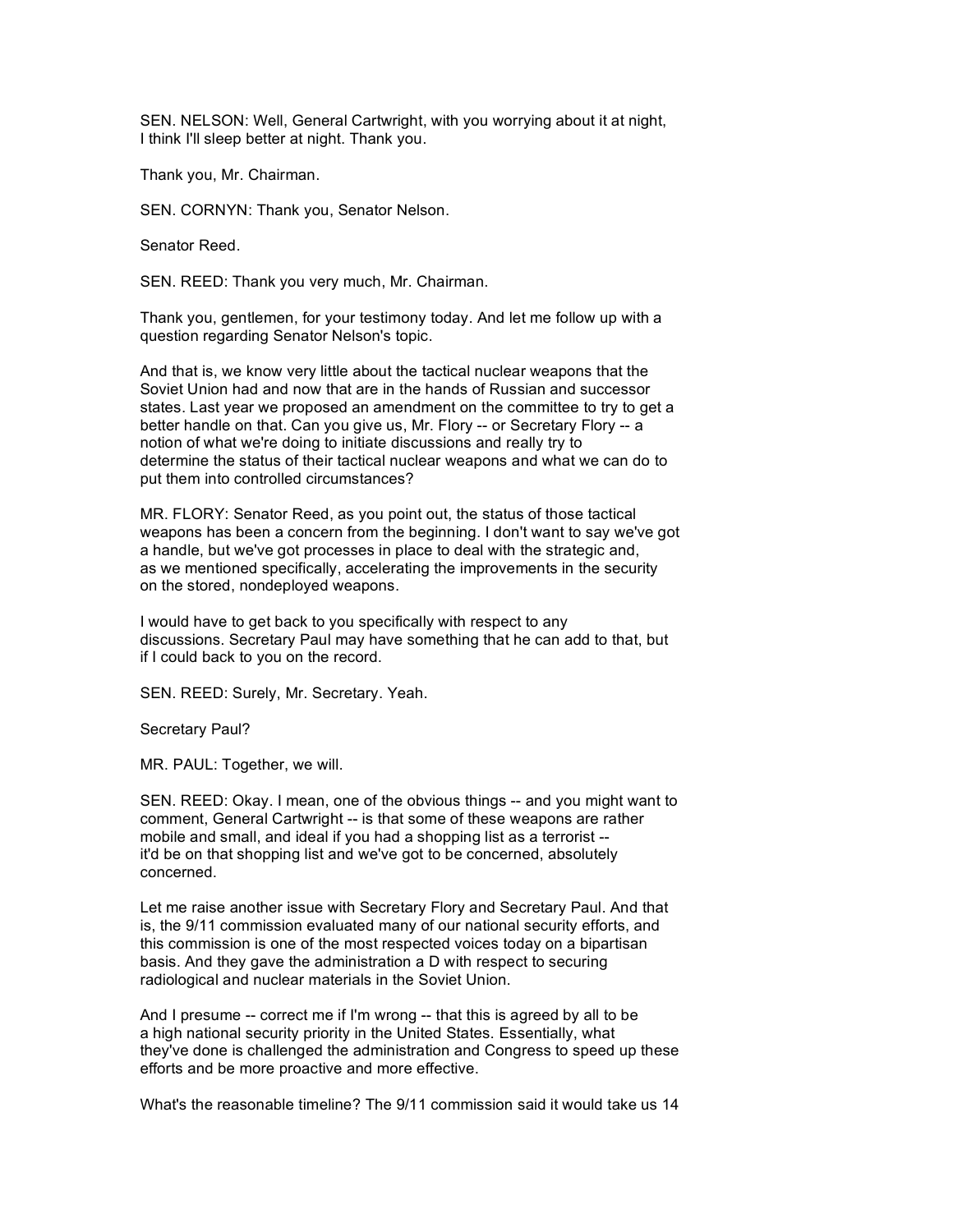years at the current rate to secure these materials. I note that DOE and NNSA are talking about securing all materials by 2013. There seems to be a gap, first of all, in the perception of what the process is, how fast it's going. But the bottom line here is, what do we have to do to accelerate the securing of these materials? Secretary Flory and Secretary Paul.

MR. FLORY: I would just make one point. One of the things we're trying to do to secure in particular the so-called stored warheads is the Bratislava initiative announced by President Bush and President Putin. And in fact, we have a supplemental request before the Congress now for \$44 million. That will certainly help because that's one area where we recognize that there was a need to move faster on that. We worked with the Russians because, frankly, it wasn't easy to get the level of transparency and understanding and agreement on that side to let us know the things we needed to know in order to help them to solve this problem.

And I think that brings us to an important point here: the Russians continue to have the primary responsibility there, and it's something we need to keep as part of the context. We can do with them what they are willing to do with us. And they have been, over time, willing to do more things, but the fact of the matter, at the end of the day, they are ultimately responsible.

## SEN. REED: Secretary Paul?

MR. PAUL: It's an excellent question. As I said on the MPC&A upgrades, we firmly believe that we will have this complete, 100 percent, by the end of '08, a full two years ahead of schedule. What has given us a lot of momentum is Bratislava, and President Bush and President Putin coming together and making that clear, joint statement.

But what's also given us a lot of -- a lot of momentum is the broad, bipartisan support from Congress and the funding. And as we talked about before, this administration has doubled the amount of funding that has gone to nonproliferation and addressing this threat. We continue to make progress. We don't slow down. We look for ways to accelerate as much as we can. We have accelerated a lot.

We've gotten more and more access into the Russian facilities, but it's not just Russia. It's outside the Soviet Union states, and that's really the next chapter. And what we've been working on for several years is broadening it out throughout Europe, reducing the enrichment of those research reactors under the six remaining research reactors, downblending, putting in security measures at those reactors, repatriating Russian-origin spent nuclear fuel and fresh nuclear fuel, all of which is highly enriched uranium, and repatriating the fuel that had as it's origin America's -- American/U.S. fuel origin.

We continue to look for ways to accelerate that. I take your point. We'll continue to do that.

SEN. REED: Let me -- a quick follow-up question.

Secretary Flory points out that there's a supplemental request, which I think is very important, which we have to recognize. Do you have sufficient funds, Secretary Paul, to meet this 2013 goal of securing these materials?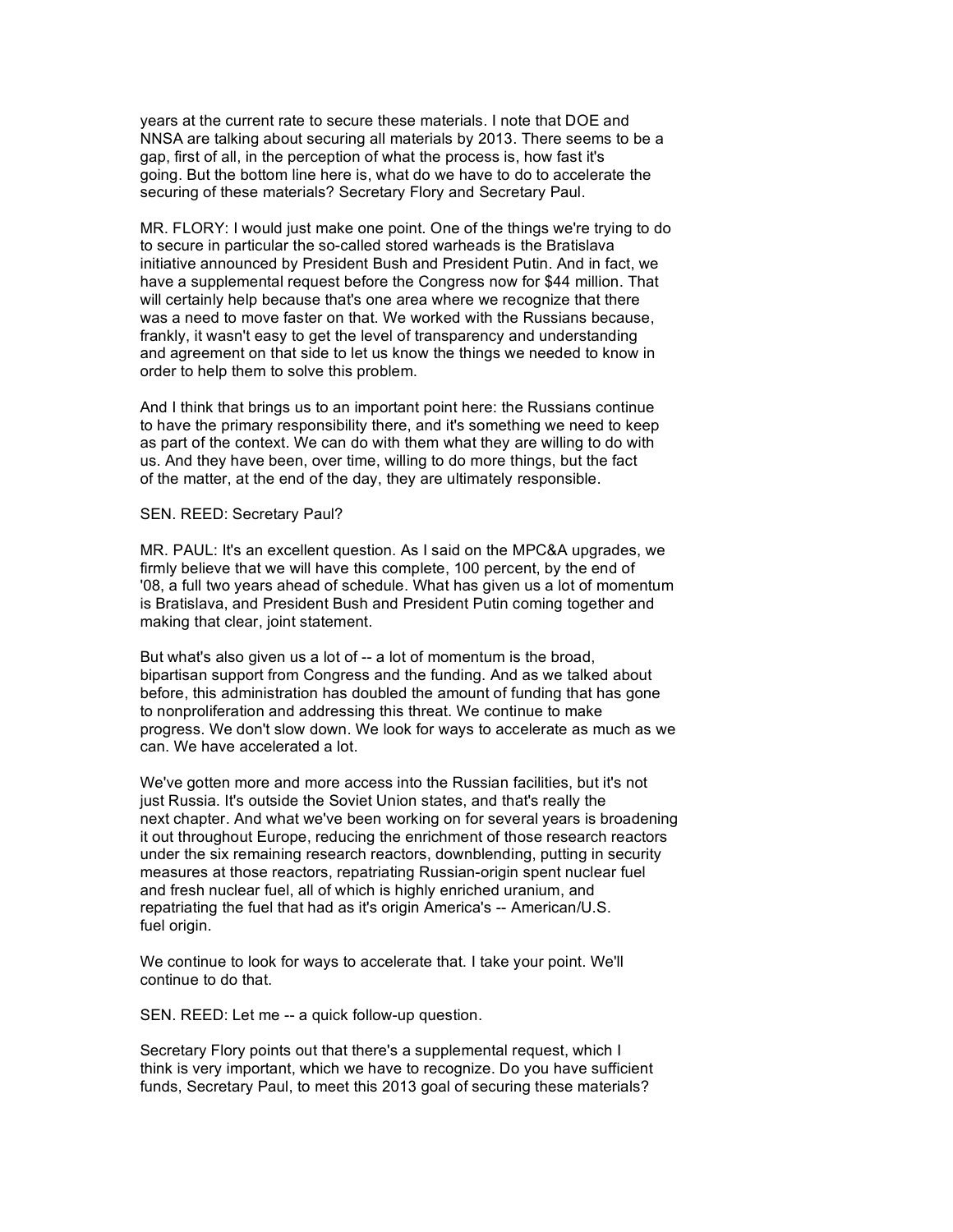Or do you need incremental funds going forward and we should be -- either through supplementals or enhanced budget authority now give you these additional resources?

MR. PAUL: The president's 2007 request provides for -- as reflected - provides for the adequate funds to meet these --

SEN. REED: And these are 2013?

MR. PAUL: Yes, sir.

SEN. REED: Okay.

Thank you, Mr. Chairman.

SEN. CORNYN: Senator Clinton.

SEN. CLINTON: Thank you, Mr. Chairman.

Well, obviously, Mr. Paul, this is a matter of great concern to us, especially in light of Linton Brooks' comments in a recent USA Today article saying that one-third of the world's 130 civil nuclear research reactors lack security upgrades needed to prevent terrorists from stealing material that would enable them to make a nuclear device, including even atomic bombs. We just need to know as precisely as you and others can lay out how to make good on the priority that the president expressed during the 2004 election and which many people agree with, that, you know, preventing rogue states and terrorists from acquiring the materials necessary for a nuclear weapon has to be our top priority.

Why aren't these reactors secure? And you know, are people refusing our assistance? Are we not offering our assistance? Is there no international mechanism capable of coming in and trying to help secure these reactors?

MR. PAUL: Well, first of all, to correct one part, I think the article could be read, could be interpreted the way that you have stated. It's actually not -- would not be completely accurate. Administrator Brooks did not say that there were all these reactors that were without security upgrades. Through our Global Threat Reduction Initiative and through NA-21, (within ?) nonproliferation organization, we have a very effective program for providing the security of those reactors, both through this administration and the previous administration, who placed attention on this as well.

We originally identified 173 research reactors throughout the world that had highly enriched uranium in them. We started working down that list as to those that already had security upgrades, with countries such as France and Canada who take care of their own security. And what we came up with was a list of about 106 that needed additional security upgrades and down-blending from highly enriched uranium to low-enriched uranium. What we're -- and we have performed those upgrades at a total of 76 sites.

Of the remaining 27 research reactors upgrading -- there's currently upgrading of six of these that we're working on -- two in Chile, one in Mexico, Russia, Vietnam and Peru. And of the remaining 21, we have identified four new sites where security is not adequate, but we work on access.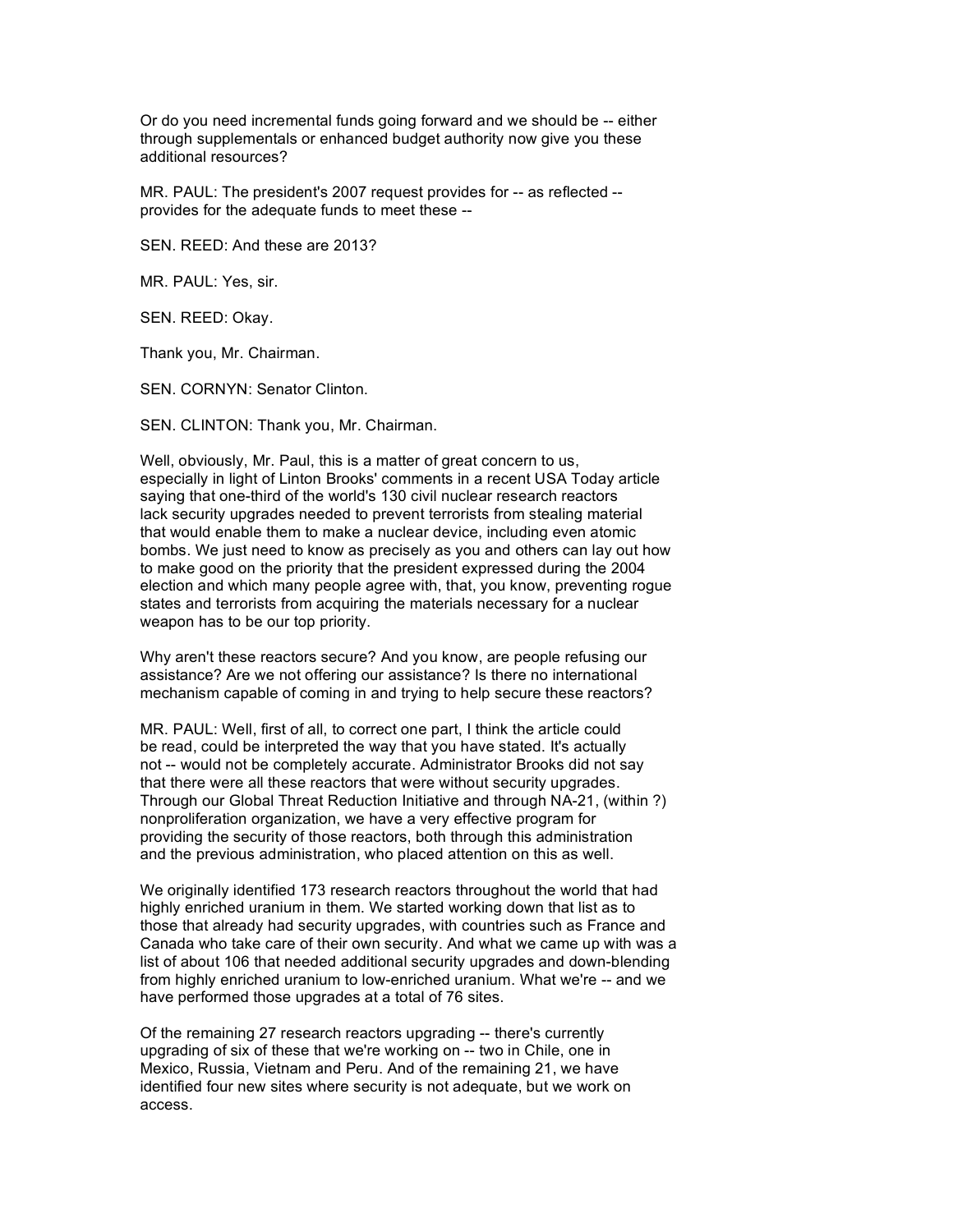As you know, this requires cooperation, and it's -- this committee -- this subcommittee and the committee have helped us in highlighting the focus and attention on that, and that helps us get some access. But it's hard to get into some of these sites.

But I can assure you that we are on top of these sites where -- we have made security upgrades in most of them. We have a program in place to down-blend the uranium in them. And as to the small number of sites that we believe need security upgrades and that we don't have access on, we are working very hard to get that access through the international regime and through other contacts and through the IAEA.

Thank you for the question.

SEN. CLINTON: Well, I appreciate the update on that, and obviously, as you said, this subcommittee and then the full committee are very concerned and focused on this, so any additional authority, any additional resources, I hope that you will let us know. Obviously, that has to remain one of our top priorities.

MR. PAUL: By the way, on the small list of other sites where we don't have access, we could provide you, in a different setting, some information on those.

SEN. CLINTON: Thank you very much. Mr. Paul, I want to follow up on some questions that I asked Secretary Bodman back in February when he testified before the full committee and we had a chance to discuss the Global Nuclear Energy Partnership. During that hearing, the secretary said he would get back to me with answers to some of my questions. I haven't yet heard back, so I'll ask similar questions to you and I hope that I will hear back from one or both.

Now I believe that, you know, GNEP is a well-intentioned proposal to help meet the energy needs of our country and our allies and be part of a comprehensive strategy to reduce our dependence on foreign oil. But I have some serious concerns about the program, which would create a global system of nuclear reactors and U.S. reprocessing plants over the course of decades that could cost tens if not hundreds of billions of dollars. And I am concerned about independent research that contradicts the administration's underlying claims that provide the rationale for GNEP. And I have two questions.

First, studies by the National Academy of Sciences, MIT, and even the Department of Energy itself, have pointed out worrisome risks with the program. First, we know reprocessing spent fuel creates plutonium, which can be used not only in civil nuclear energy reactors, as laid out in the plan, but also to make nuclear weapons. The U.S. has consistently opposed reprocessing, even for allies such as France. And while we focus on how to deal with Iran's quest to develop nuclear weapons and what to do about a nuclear-armed North Korea, a country which, as you know, does use plutonium in its nuclear weapons, I would ask first, how do you respond to the questions and the risks laid out by the independent analysts? And do you see a contradiction between GNEP and our global nonproliferation goals?

MR. PAUL: Not only is there not a contradiction, the two are absolutely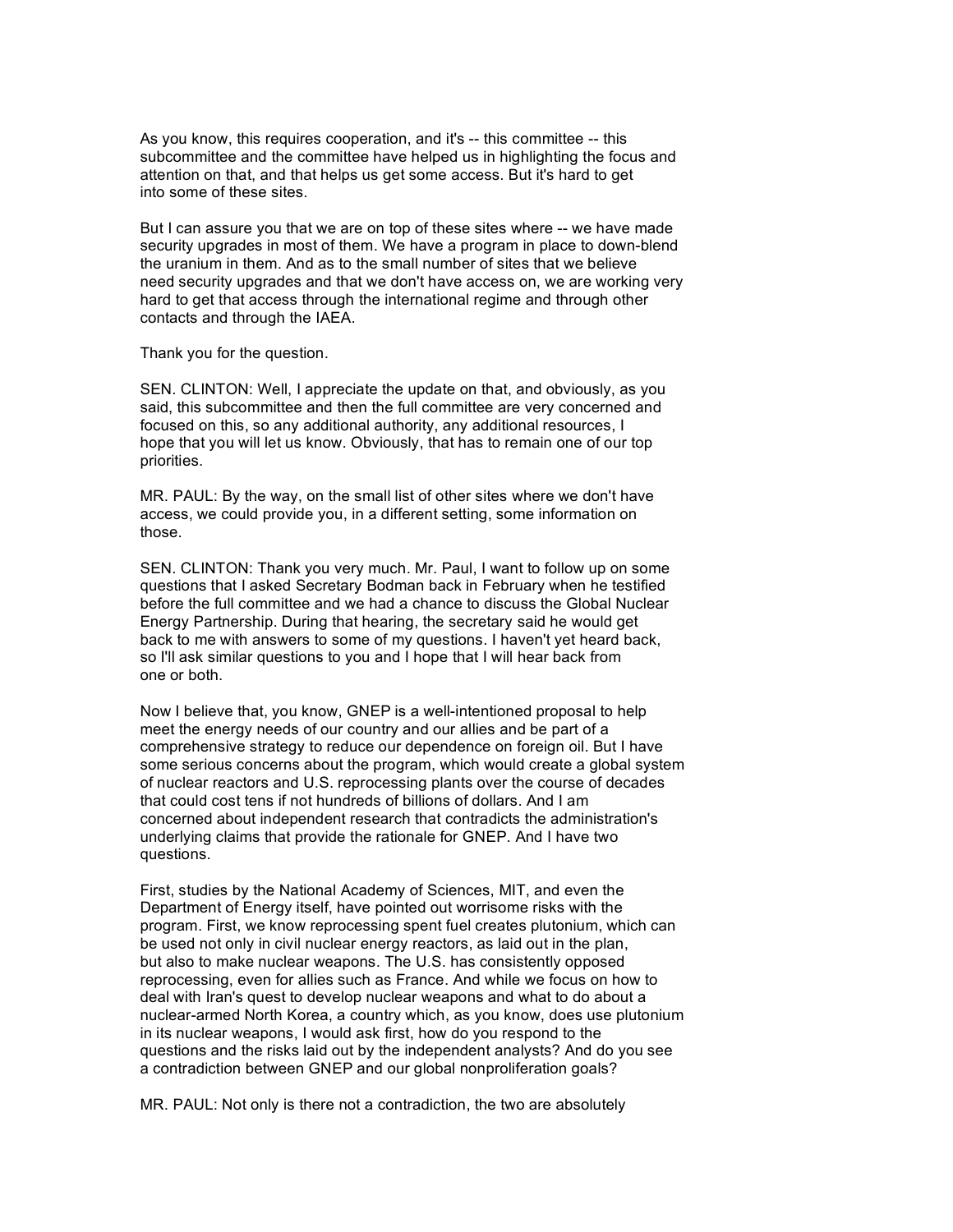critical for the success of each. It is certain that the world will supply the more than doubling of the demand for nuclear power globally over the next four decades through the use of the science of the atom. The rest of the world has concluded that. That's no longer a decision for America to make, quite frankly. And the rest of the world, in order to do this, will continue to make use of the nuclear fuel cycle and will continue to recycle fuel. We no longer in America have a decision on whether that will occur.

What the Global Nuclear Energy Partnership does do, however, is provide a narrow window of opportunity where, through leadership, America can guide that in a way that improves our nonproliferation regime globally and improves the proliferation resistance of those fuel cycle processes themselves.

It is through our research and development and technology and support that we've been able to provide some enhancement to the current PUREX processes that is the current methodology whereby the fuel cycle states reprocess fuel now. GNEP proposes a form of recycling that gives enhanced proliferation protections -- does not separate plutonium. Current recycling separates plutonium into a pure stream.

What GNEP is proposing is a different model whereby plutonium is not separated into a pure stream; it continues to have these other actinides and lanthanides connected to it.

On a global setting, as I said, the rest of the world has come to the conclusion that nuclear power will be an important part of providing energy supply, not just to America and to allies but also to those countries who aren't our allies, who want the peaceful use of the atom.

GNEP is an opportunity to allow the peaceful use of the atom, the use of nuclear energy for energy purposes, but do it in a way so that you bring together a partnership of countries whereby those who don't have a fuel cycle can access the energy without accessing the capability that can be converted into a military threat. That is a notion that is as old as President Eisenhower's speech in 1953 before the U.N. assembly. And we have made some progress on it. GNEP puts together all of these pieces. And we've been very encouraged by the support that we're getting from the global community, not only from the potential supplier states -- Russia, China, Japan, France, the U.K. -- and the IAEA secretary, ElBaradei, but also from potential recipient states, those states who might say that if we had a mechanism to access nuclear energy without developing a recycling capability in-house, we might go in that direction; let's sit down and talk. Very encouraging.

SEN. CLINTON: Could I just have a follow up on that? Because as I understand the critique from various nonproliferation experts, including the MIT study that I mentioned earlier, the so-called proliferation resistance reprocessing system that GNEP claims it would promote is proliferation-resistant only in comparison to other methods of reprocessing, not as compared to the original spent fuel. The spent fuel itself is actually far more proliferation-resistant than GNEP-reprocessed plutonium, because it's too radioactive to be handled safely by terrorists.

So in other words, the experts claim that the GNEP program would actually make it easier for terrorists to steal dangerous materiel to use in an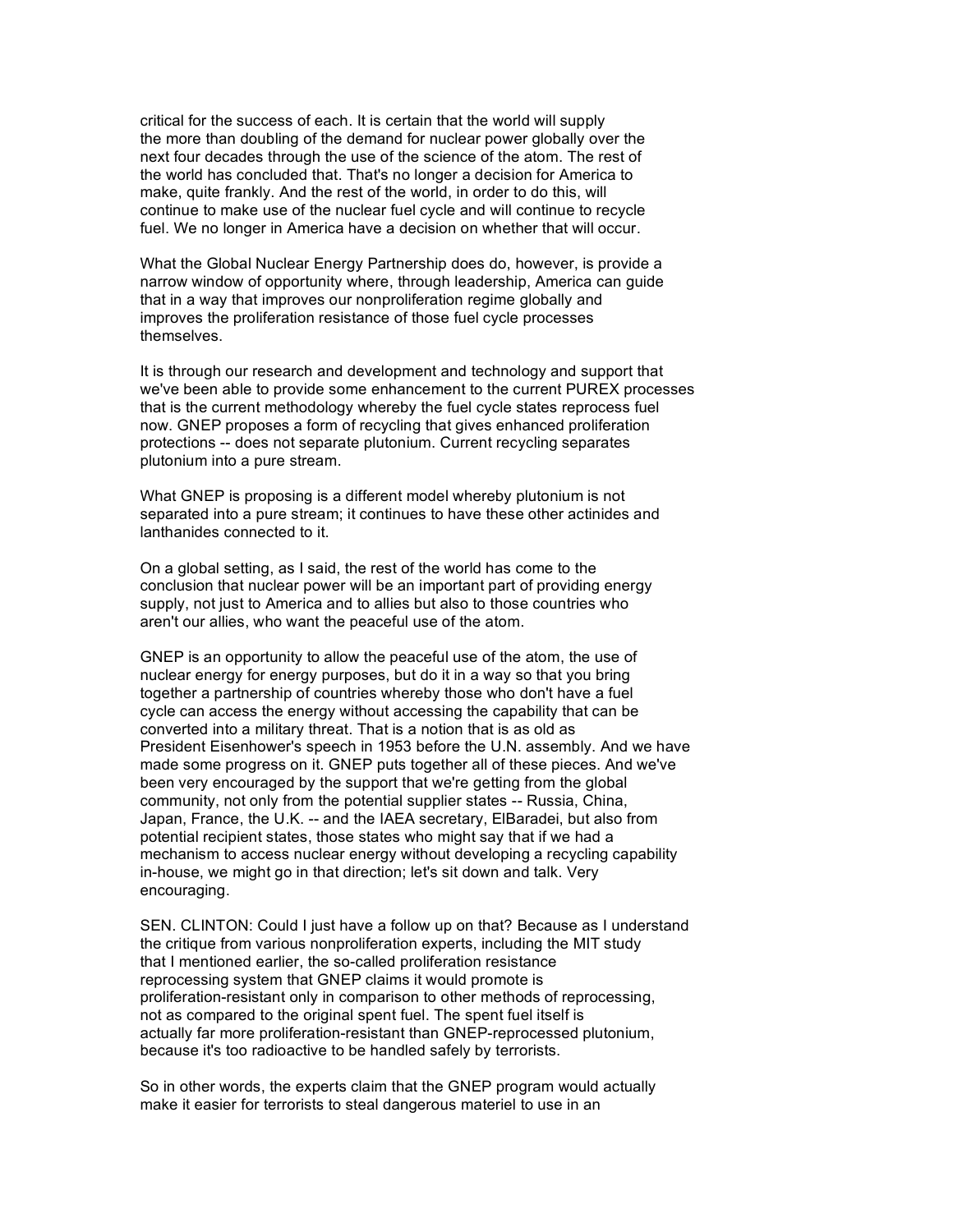attack. And you know, we're about to embark on an undertaking that could very well cost hundreds of billions of dollars, and I'm well aware of the desire on the part of many countries, including the administration here at home, to promote nuclear civilian use for energy purposes, but I'm just worried about the trade-off. I mean, if we spent hundreds of billions of dollars refining coal gasification, we would provide clean coal without providing, you know, spent plutonium as a potential terrorist attack. So how do you make that trade-off?

MR. PAUL: Fair question.

First of all, the purpose of these countries in accessing the science of the atom to provide energy is not to develop or promote nuclear power. It's to have electricity for hospitals or first responders and for schools.

SEN. CLINTON: Well, it's nuclear power to fuel electricity.

MR. PAUL: It's to have electricity and to find a way to provide that electricity in the cleanest, safest way. And they have come to nuclear power as the one zero-emissions method for doing that.

Now, the question is, can America provide the leadership to help that new partnership be crafted globally so that it is more proliferation-resistant? Now, I think we share common concerns and goals. We may not share all the same conclusions -- (chuckles) -- as to the, quote-unquote, "proliferation resistance" of one chemical process as opposed to another, based upon a spent-fuel standard. First of all, that process that you are talking about already exists. It's what all of those countries are currently using. So to go back and say, well, let's compare it to not doing recycling at all - quite frankly, we don't have that opportunity any more. The rest of the world is recycling fuel and will continue to recycle spent fuel. The question is, can we come up with a way that's even better, and can we be a player by asserting leadership? And we think that we can. And the global partners that we've spoken to also think that through this partnership we can show leadership to provide a more proliferation- resistant process.

Some of the studies that you're referring to, or some of the comments, have as their predicates certain assumptions that are not necessarily -- don't necessarily apply. You can design a recycle process through UREX to have whatever radiation level protection that you want, if that's the sole way that you're going to define proliferation resistance.

But proliferation is something -- nonproliferation is something that's far greater than a mere radiation dose level at 100 rad or rem per hour, or an 80-to-100 spent fuel standard. You can have UREX that is at that standard, if that is your goal. But the safeguards technologies that America has developed can help these other countries to deploy even on their PUREX processes has moved far beyond these earlier standards.

We have the opportunity to shift them to a more proliferation- resistant process that does not separate out plutonium and that provides safeguards and securities, verification technologies, mass accounting that is available with this process that is not available with others. Remember that when you keep that plutonium entrained with other isotopes, the lanthanides and the other transuranics, you have signals, signatures, additional tools that a nuclear engineer can use to ensure that there is not diversion -- tools that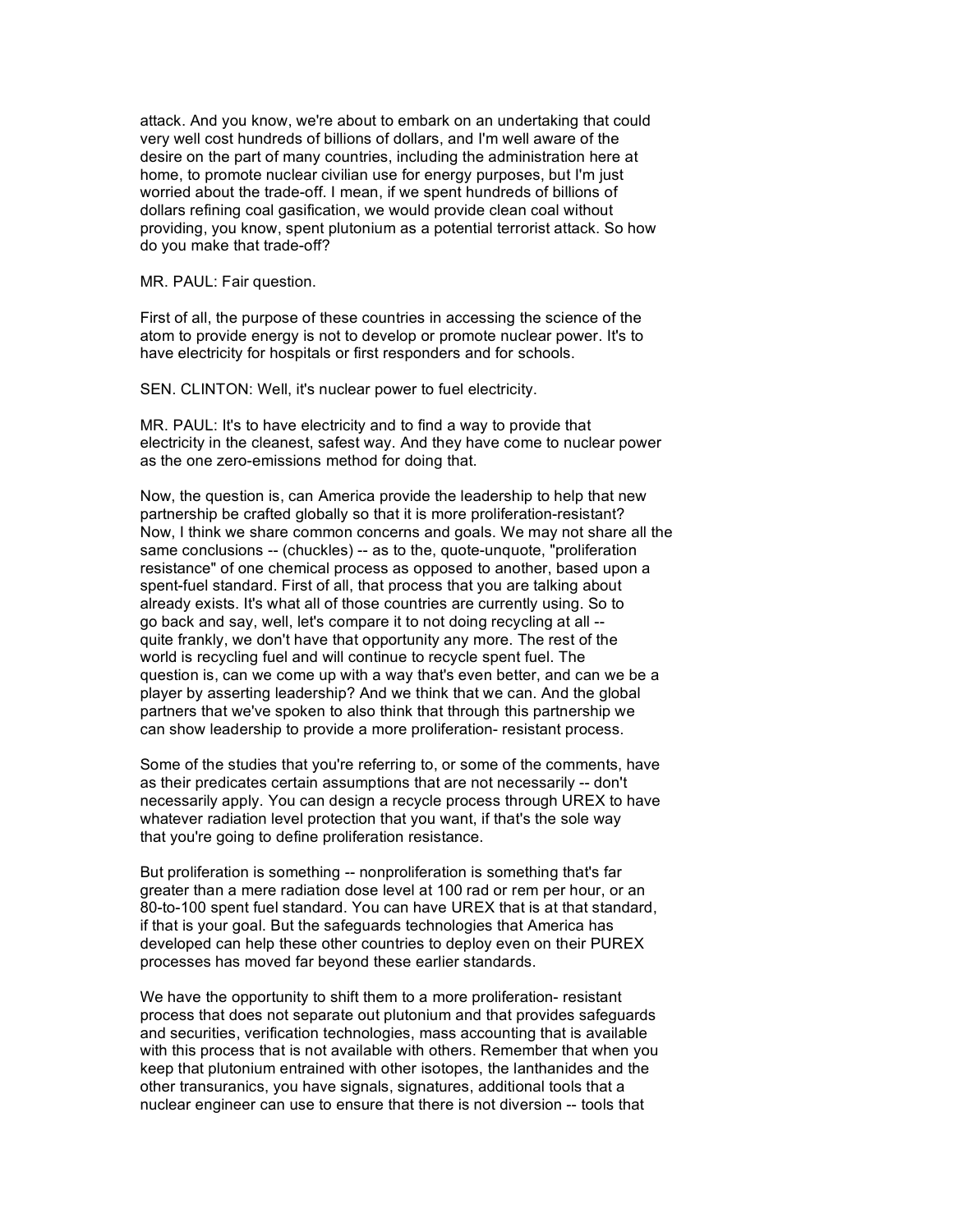I do not have available to me with PUREX.

SEN. CLINTON: Thank you, Mr. Chairman.

SEN. CORNYN: Thank you, Senator Clinton. You raise some very serious concerns, and certainly most members of Congress aren't nuclear physicists, and we need the best information we can possibly get when determining what the policy of this government should be in so many of these areas. So we'd encourage you to continue to supply us with that best thinking and the best sciences out there so we can answer some of these questions, at least as satisfactorily as humanly possible.

Mr. Paul, the Fissile Material Disposition Program under which the United States and Russia committed to dispose of 34 metric tons of surplus weapons-grade plutonium is, of course, laudable in intent, but it's been plagued by numerous problems. There's been a two-year delay in the program due to an inability to agree on liability issues for U.S. contractors. And now there's an agreement, but it awaits Russian signatures and ratification by the Duma.

The impasse over liability caused the United States to postpone construction of the U.S. MOX fuel fabrication facility in South Carolina, in order to maintain parallelism between the Russian and the U.S. programs. In 2005, the DOE inspector general report criticized the management of the U.S. program and assessed that the cost of the U.S. MOX facility will be \$3.5 billion, \$2.5 billion more than the original DOE estimate in 2002.

The FY 2007 budget request for the program is \$638 million, nearly one-third of the total DOE nonproliferation request for that year, and now it appears that the Russians are no longer committed to the program as originally conceived. Would you give us your view of the status of that program and where you believe the future leads?

MR. PAUL: Yes, Mr. Chairman.

The plutonium disposition model -- the goal of disposing of 34 metric tons of weapons-grade plutonium, both from Russia and 34 metric tons from surplus materiel stockpile of the United States -- is a goal that is shared by both this administration and the previous administration. The previous administration put in place a plutonium disposition agreement in 2000 with the Russians for the disposition on the Russian side and the U.S. side.

On the U.S. side is our MOX program -- that is, mixed-oxide fuel fabrication facility and pit disassembly conversion facility -- to take that plutonium from our stockpiles, convert it into a mixed-oxide fuel that can then be irradiated in light water reactors, power reactors that produce electricity for us. On the Russian side, the Russians have never particularly supported the notion of consuming that plutonium in light water reactors. Their preferred method is through fast reactors, and it is true that we have not made as much progress on the Russian side. They have started site preparation two years ago on their MOX facility, as we started site preparation this past fall on ours.

The challenges, the difficulties with this are, for one, again, the Russians would prefer to go in the fast-reactor direction. Two, the liability dispute, the question about what liability protection would apply with U.S.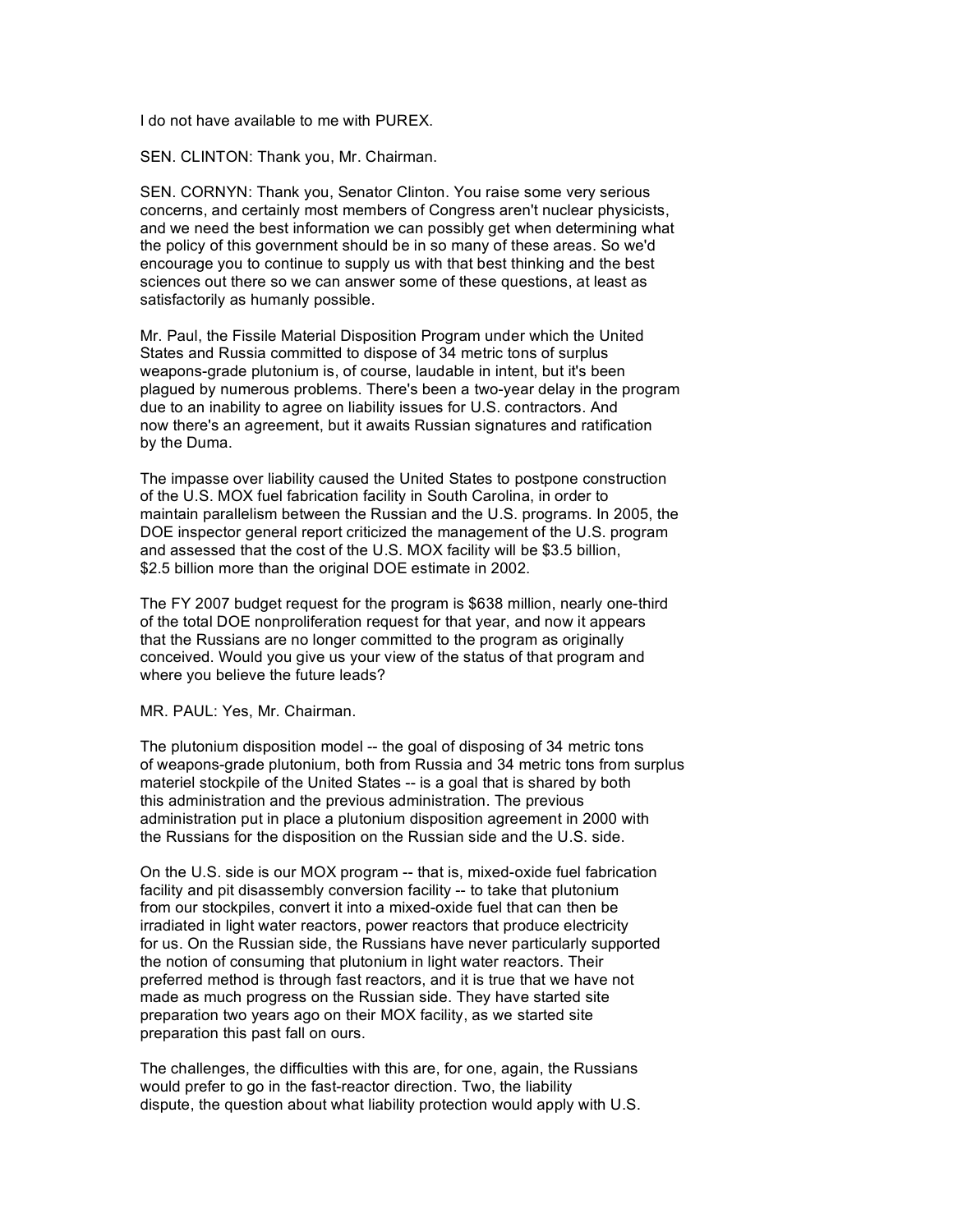workers in the Soviet Union, significantly delayed the progress on both sides, had a significant impact on the project costs. As you delay a project, a multibillion-dollar project, the long-lead procurement costs increase more and more and more. There has been uncertainty because of those delays that has, to some extent, affected appropriations, and it has resulted logical questions that would be asked from the legislative branch about --

SEN. CORNYN: Well, let me ask you this, Mr. Paul. Do you believe that Russia is still committed to disposing of excess plutonium through the MOX program and, if not, what are the costs and benefits and risks to the United States going down another disposition path?

MR. PAUL: As confirmed by recent communications between the director of Rosatom, Sergei Kiriyenko, and Secretary Bodman, they are still committed to the disposition of 34 metric tons, although their preference is not for light water reactors; their preference is for the fast reactors. What they have said, which is pretty consistent with what they said from the beginning, is that unless the international community provides all the money to do it, they're -- they're saying that they are supportive of doing it if the international community provides all of the money to use light water reactors. If instead of using light water reactors they can use their BN600 and move towards an upgrade of that, a BN800, a fast-reactor model, then they are saying that they would put in a significant amount of the money themselves.

So we are currently considering some discussions with them to figure out what would it take to get them to dispose of their plutonium in parallel with our disposition of plutonium, pursuant to the commitment that this administration and the previous administration have made to developing this MOX facility now in South Carolina.

Senator Graham has been a strong leader on these issues, both as to the facility itself, but also as to the importance of reducing the plutonium footprint worldwide.

SEN. CORNYN: If we were to delink the U.S. and Russian plutonium disposition programs, what would be the likely impact on the Russian program and on the U.S. program?

MR. PAUL: I think it could have a significant impact on the extent to which the international community would be willing to contribute. Now, the State Department has advised that they think that the probability is lower and lower that the international community is going to support this with funding at a greater and greater level. That's a lot of qualifiers.

There's still an opportunity here for the international community to provide significant support. I think if you de-link it right now, you probably send a strong message to those contributors that causes them to be even less receptive.

SEN. CORNYN: Well, if Russia decides to head down a different path, should the U.S. disposition program be considered a nonproliferation program or simply a program of disposing of excess U.S. material that should be considered in a wider context of DOE nuclear material disposition and cleanup?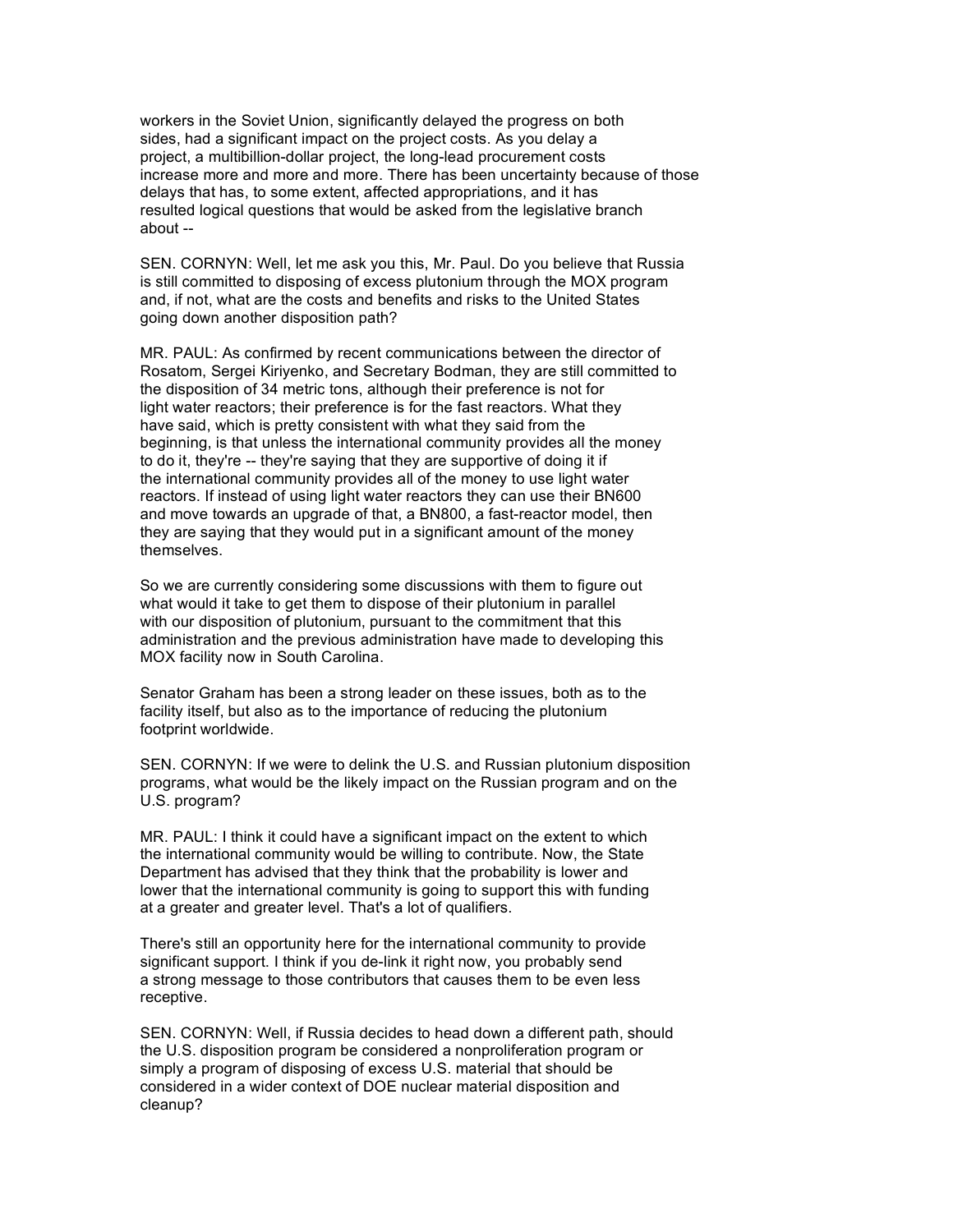MR. PAUL: We think both. This administration and the previous administration both thought that it was important to not only reduce, condense, consolidate the amount of fissile material in this country and its locations, and also for the worldwide nonproliferation effort to reduce the threat of people getting their hands on that material that can be used to make a nuclear device. For both of those reasons we continue to be committed to disposing of that material.

SEN. CORNYN: Secretary Flory, two years ago Libya declared its intention to renounce all WMD programs and made a full declaration of its considerable chemical weapons stockpile as a first step toward elimination. The United States has offered to help Libya in that connection, and I understand the administration is currently considering which agency of the U.S. government will be charged with carrying out that assistance.

It would seem that the Cooperative Threat Reduction Program is the most logical candidate. CTR is aimed at eliminating WMD threats. The Congress has provided authority to use CTR funds for activities outside of the former Soviet Union, with the specific example of Libya in mind. And CTR has the experience and expertise to undertake this activity based upon its experience in Russia and now in Albania.

Do you support the use of CTR funds for chemical weapons elimination in Libya? And what factors is the administration considering as it weighs this decision? And then let me ask you, when you're answering those questions, to answer one more. What is the estimated cost and timeline for carrying out the chemical weapons elimination program in Libya? So do you support the use of CTR funds? What factors is the administration considering as it weighs its decision? And what's the estimated cost and timeline?

MR. FLORY: Senator, the -- there was a team, a joint team -- I think it was State and DTRA team -- that was there in February at the site. They looked at the site and the surrounding area. It's a pretty remote site. I think it's about 600 kilometers away from Tripoli. The team that went there is supposed to present options in sometime next month. So given where we are in the month, pretty soon. I'll be in a better position to get back to you after that.

I think some of the factors that we would -- we would look at, and I think these will be incorporated in the options that are presented, are what is the conditions of the munitions? What is the proliferation risk we believe they pose? What are the technical aspects? For example, one part of the problem I think is going to be transportation. The -- where these things are now does not have any water, and chemical demill is a very water-intensive process. So there are a number -- a number of issues to be looked at, both in terms of the threat, in terms of the technical aspects of how we do it. And once we've had a chance to look at the options that are presented, we will be back to the Congress I'm sure.

The question is, there is the State Department nonproliferation money that's available, there's also the CTR money, and that's I think the sort of choice you referred to up front. If we could back to you when we know a little bit more about the scope of the problem, that would be -- we'd be pleased to do so.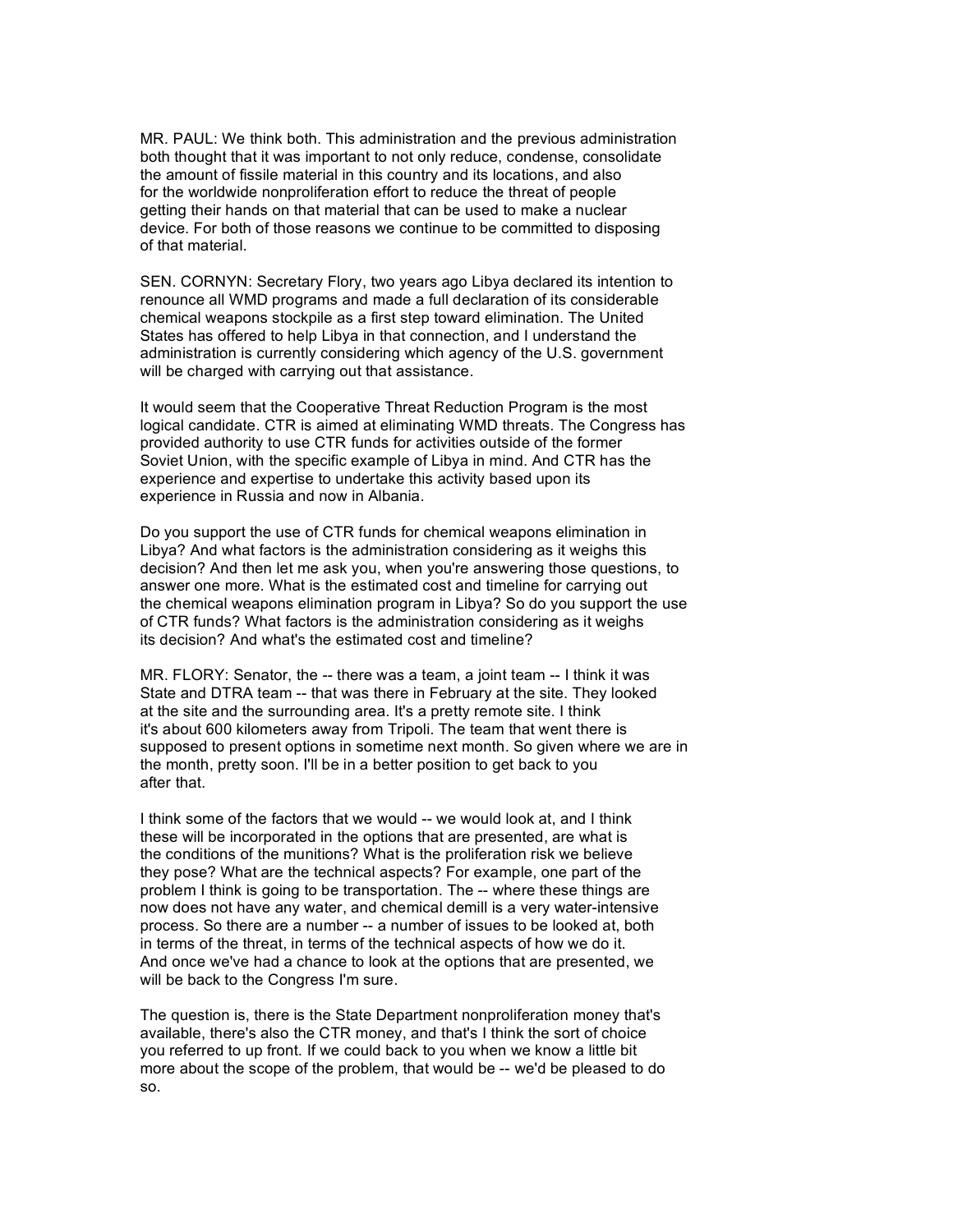In terms of the cost, because of some of the factors I just described, including the distances involved, the lack of water, the weather -- I understand that it's 140 degrees during the day for most months of the year there -- it's going to be fairly expensive. I haven't seen any, you know, figures we have a high degree of confidence in. I do think there's a good chance it will be over \$100 million, and in that case we have to consider what are the opportunity costs of doing that particular bit of work compared to other work CTR or any other program is doing in the former Soviet Union, in Central Asia, or in any of the other places we're working.

But we will be able to -- we'll be able to talk more -- with more definition when we have a report back from the team.

SEN. CORNYN: Well, thank you. We look forward to you getting back with us on that.

And here again, I guess you raise in your answer the point that I was inquiring about initially. And given not limitless resources, how do we prioritize and focus? And as you say, the opportunity costs of participating or funding one program at perhaps the expense of others, and that continues to be a concern, and I know you are working hard on that. But that certainly is a concern I have, and one that I want to continue to stay in touch with you on.

General Cartwright, let me just ask you quickly, you noted that STRATCOM's focused on improving DOD capacity and increasing resources for WDMD -- WMD elimination and mitigation efforts, but I want to make sure that you have all the capabilities in terms of authorization for the department to carry out your mission. And where in future years do you see your budget requests going in terms of fulfilling that mission?

GEN. CARTWRIGHT: Thank you, Mr. Chairman.

My sense is that we have the resources and the authorities that we need to move forward on this mission, and move forward aggressively. If there is a point in the future that I would use a crystal ball to say where do I think maybe things are going to change, the area that probably is most vexsome right now technically is standoff detection, knowing what's coming to your border and being able to detect that in a technical sense with a degree of fidelity that you're not chasing false alarms on a regular basis, and that you can have a level of monitoring that is globally to understand what's going on in a global sense in these different processes.

The technical solutions right now tend to be point solutions. We can tell what's in this room, but 100 miles we don't have good capability of forecasting its movement. I think that's an area that we will come back to you and better understand the technical challenge, and where we ought to apply our dollars and cents to go after that challenge.

SEN. CORNYN: Thank you, General Cartwright. And I guess in light of recent events, we need to not only make sure we have the detection capability, but perhaps good identification so we know if people are indeed authorized to transport radioactive materials, for example.

Senator Reed.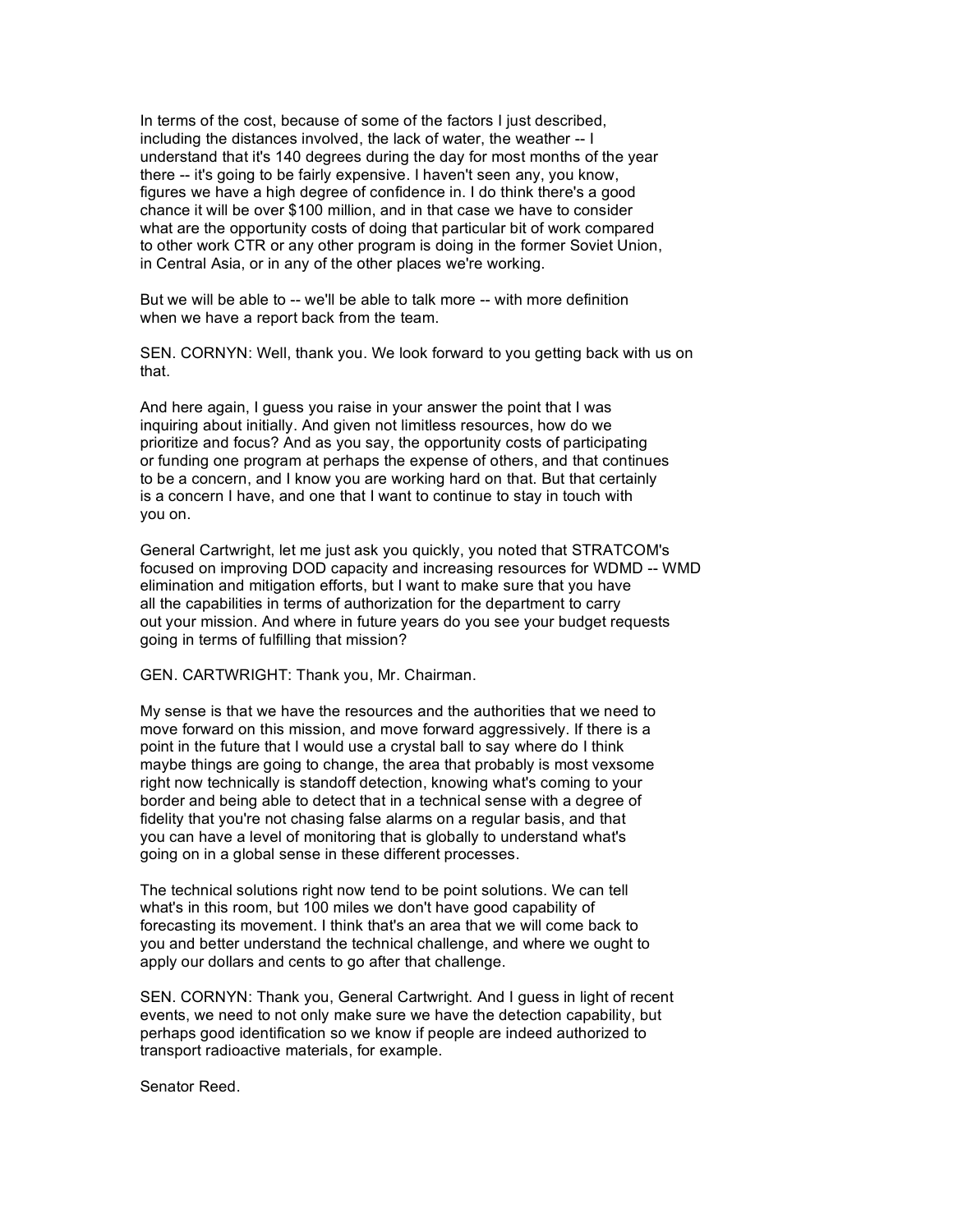SEN. REED: Well, thank you very much, Mr. Chairman.

Let me follow up that line of questioning, General Cartwright, with respect to the combating WMD mission. You responded to Senator Nelson that the Defense Threat Reduction Agency is the component commander. Could you elaborate? Do they report to you directly? And do they retain planning, budgeting and command-and-control responsibilities? How does it work?

GEN. CARTWRIGHT: Sir, they are by, by designation, a combat support agency within the Department of Defense, which creates a relationship between the chairman and the organization. And they have a charter and a set of missions. All of those missions are not necessarily associated with the mission of combating weapons of mass destruction. So in the department we have set up an arrangement that we've used for a lot of years where we take the director, in this case, and give him what we call dual hatting; in other words, he has two responsibilities.

So in the sense of combating weapons of mass destruction, he operates as a component for Strategic Command to provide those services in our charter to all of the regional combatant commanders as they need them, and to turn to me when there is competition for resources as the first level of let's see how we should prioritize resources, and then also to advocate for additional resources where it's appropriate. So that tends to be the relationship.SEN-DOD-DOE-NONPROLIF PAGE 43 03/29/2002 .STX

Inside the organization what we've tried to do is insert an element of military planning capability that was not there before to bring closer the skill set that's already resident in the Defense Threat Reduction Agency, and the skills necessary to service the regional combatant commanders in a timely fashion.

So there is a good articulation, and we don't have a separation. Oftentimes your ability to ask the right question is the key in crisis to know what's out there to help you. By bringing the planning skills into the organization, we get closer and draw that relationship closer, and that's at the heart of what we're trying to get accomplished.

SEN. REED: But you're still -- it's a work in progress?

GEN. CARTWRIGHT: It is.

SEN. REED: You're also -- on a day-to-day basis, they're responding to both CINCs, the chairman and yourself, and you're trying to get that more synchronized. Is that fair?

GEN. CARTWRIGHT: That's fair. In the synchronization or the integration of the process, a lot of what we're trying to do by bringing them into the STRATCOM portfolio, so to speak, is to avail them of a very direct and close relationship with things like intelligence, surveillance and reconnaissance so that, again, the partnership is much tighter to the extent that it's appropriate -- the information operations that we're responsible for, the missile defense operations -- so that you get a more holistic look at choices. And as customers, so to speak, the regional combatant commanders come in the door, they can expect not only a direct answer to maybe the wrong question, but the opportunity to find the right question and the right set of answers.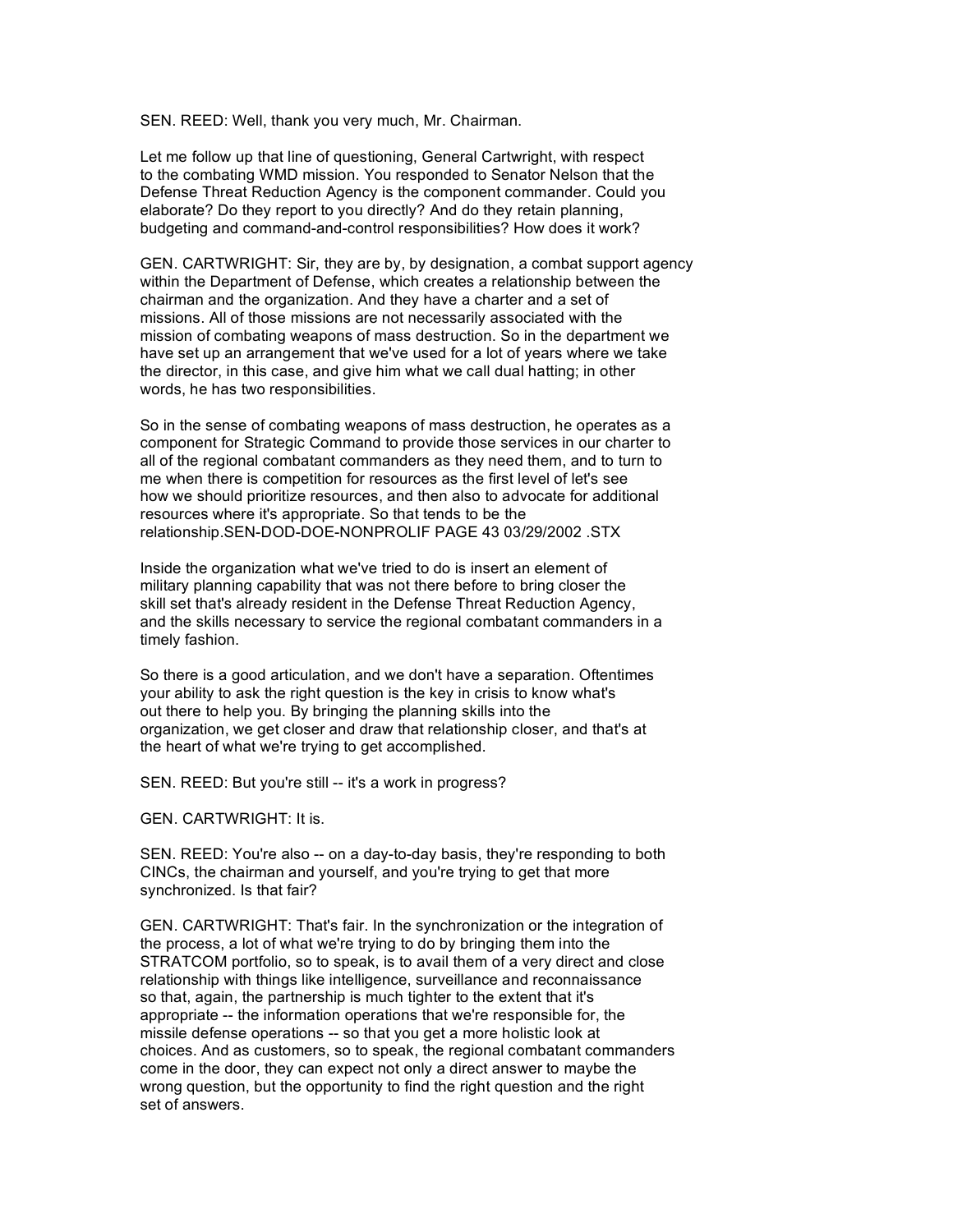SEN. REED: What's STRATCOM's role in the Proliferation Security Initiative?

GEN. CARTWRIGHT: We work closely through DTRA and through the operational forces -- and again, this is why the planners are so critical -- along with our -- really our lead agency, State Department, to one, set the environment; and two, to provide when necessary the operational planning and execution skills that are necessary for a particular action.

SEN. REED: Have you exercised this function yet?

GEN. CARTWRIGHT: We have in the planning, and we have in the seminars and the objective setting and the training activities that go broadly across the world.

SEN. REED: But you have a -- what's the next step in exercising?

GEN. CARTWRIGHT: The next step in exercising, we have a set of exercises that are international in scope, led by State, that go through this summer and into next year, that are scheduled. And we are a key participant in providing those and interfacing with not only State, but with the other governments and their military organizations to ensure -- for instance, we talked about a Navy capability -- to ensure that that matches up so that if we arrive at a juncture where we are trying to interdict something, that we have all of the right rules, we know how to operate together, we know who's to talk to who. All of that gets laid out. That's part of the exercise and planning activity that we're trying to do.

SEN. REED: Special Operations Command, in the QDR, has been given similar responsibilities, at least closely allied. Can you talk about your link up with Special Operations Command, particularly going forward?

GEN. CARTWRIGHT: Yes, sir.

There is a very tight relationship between Special Operations Command and Strategic Command, particularly in the areas of the intelligence, surveillance and reconnaissance; in the area of combating weapons of mass destruction; the teams that we put together that have -- that have been called render safe, but have the skills of the explosive ordnance disposal people; the skills that are brought to the table by the Defense Threat Reduction Agency; bringing those together in a way that we can deploy those in a timeline that is appropriate, that we can figure out what the size and availability of those and know how many of these teams do we need, how robust do they have to be. All of those things seem to be growing over time. Where do we want to take these teams?

Those are the types of things that General Brown and I work on on a regular basis. Our staffs are linked both virtually and physically. And we come together at the Defense Threat Reduction Agency in that planning cell, and in the technical expertise that Dr. Tegnelia and his organization bring.

So it is a very close relationship. I will tell you that SOCOM is probably more focused on the execution side of this activity. We're trying to prepare the battlespace, make sure that they have the tools necessary, as we do for each of the regional combatant commanders.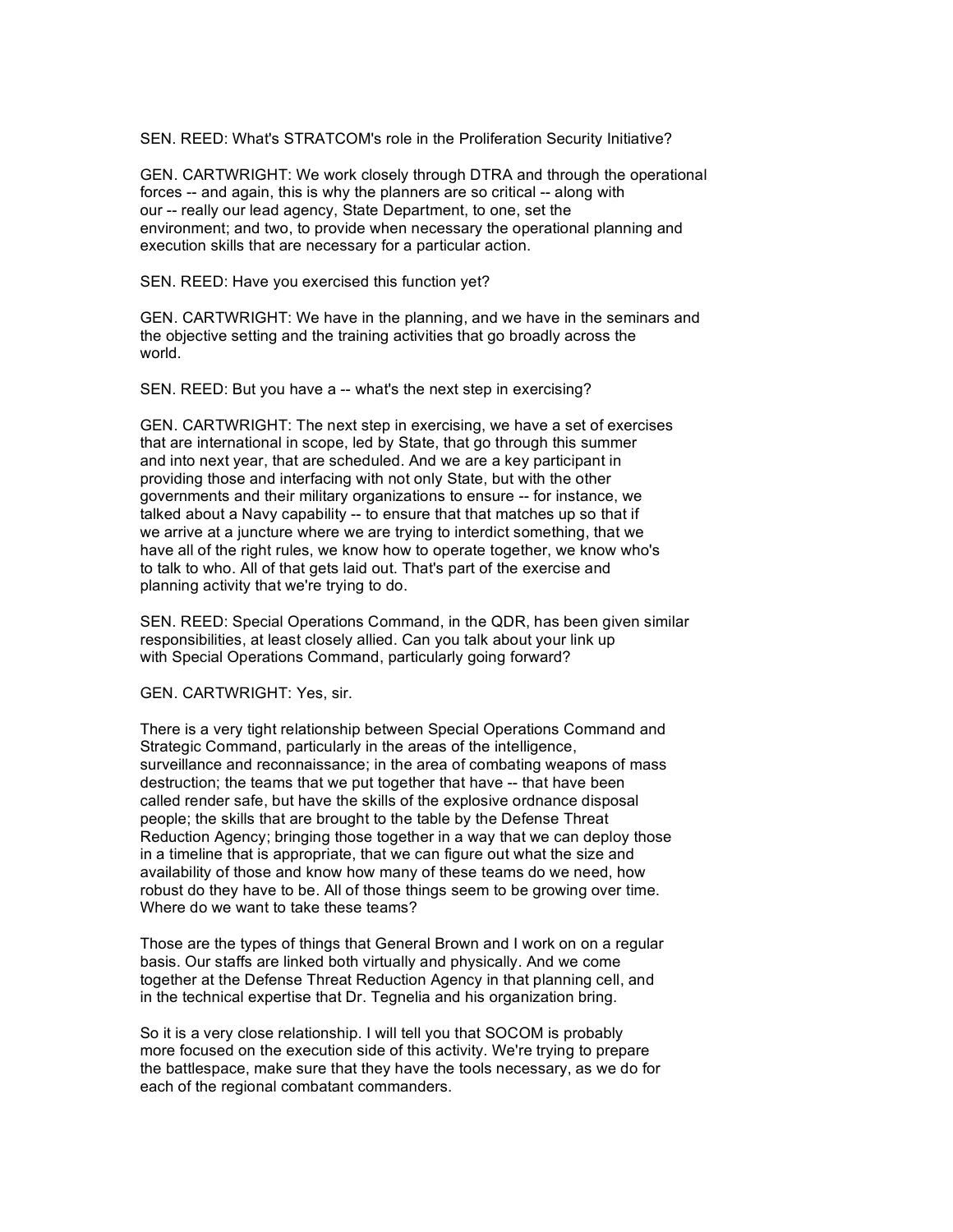SEN. REED: Can you comment briefly on the mission of the Global Innovation and Strategy Center?

GEN. CARTWRIGHT: Talked a little bit about that with Senator Nelson's question, but the idea here is that there are -- there emerge questions for which we often don't have answers. And in order to get the answers and get inside the decision cycles of an adversary who would operate with some limited knowledge of working our seams, we have established an opportunity to reach out to the commercial sector, both U.S. and abroad, and to the academic sector. And the idea here is, if I have a problem, is to grab the smartest and brightest people in the world and get them into -- my phrase - a hot, sweaty pile, and not let them out until we have a potential answer.

SEN. REED: That's good enough. (Laughter.) We don't want to go any further with that -- (laughter).

Final point, question, Dr. Cartwright. In your testimony, you describe one of your key initiatives as improve and expand U.S. forces capabilities to locate, track and tag shipments of WMD. Could you provide some amplification there about what you're doing? And do you need additional resources to do this?

GEN. CARTWRIGHT: This is another very close partnership with Special Operations Command, because they work in this area and have worked in this area for a lot of years.

The acknowledgement here is that the finding and fixing part of this cycle is probably broader than just radiological activities; that this find-and-fixed activity and tag it, so you know where it is and you can keep track of it, probably expands to other vexing problems like mobile threats that we have, missiles, et cetera. And so the intent here is to broaden the activity, not to diminish or dilute what SOCOM is trying to accomplish, but to start to broaden it out and make it available to the other regional combatant commanders for a broader set of targets.

SEN. REED: And just a final point, and maybe just a very quick response. It seems to me that this function is intimately involved with the national intelligence capability. And what's your general sort of satisfaction level with the integration, with the new regime of intelligence in the United States?

GEN. CARTWRIGHT: I will tell you that what we are trying to do on the Department of Defense side is focus through STRATCOM to the director of National Intelligence and his organization a single portal, so to speak, where the needs are coming from one voice and one place that are aggregated from all the regions, not to cut anybody out but to get them correlated and collated in a way that the intelligence community can respond.

That is starting to create synergies that we were unable to realize before, because once we understand the problem and we can work at it together, many of these threats that we deal with today and we anticipate we'll deal with in the future operate in the seams of authorities.

And so, by having that single portal and being able to get it very tight and very close -- and essentially we will open a center here in the next month at Bolling Air Force Base in the DIA spaces that bring the DNI's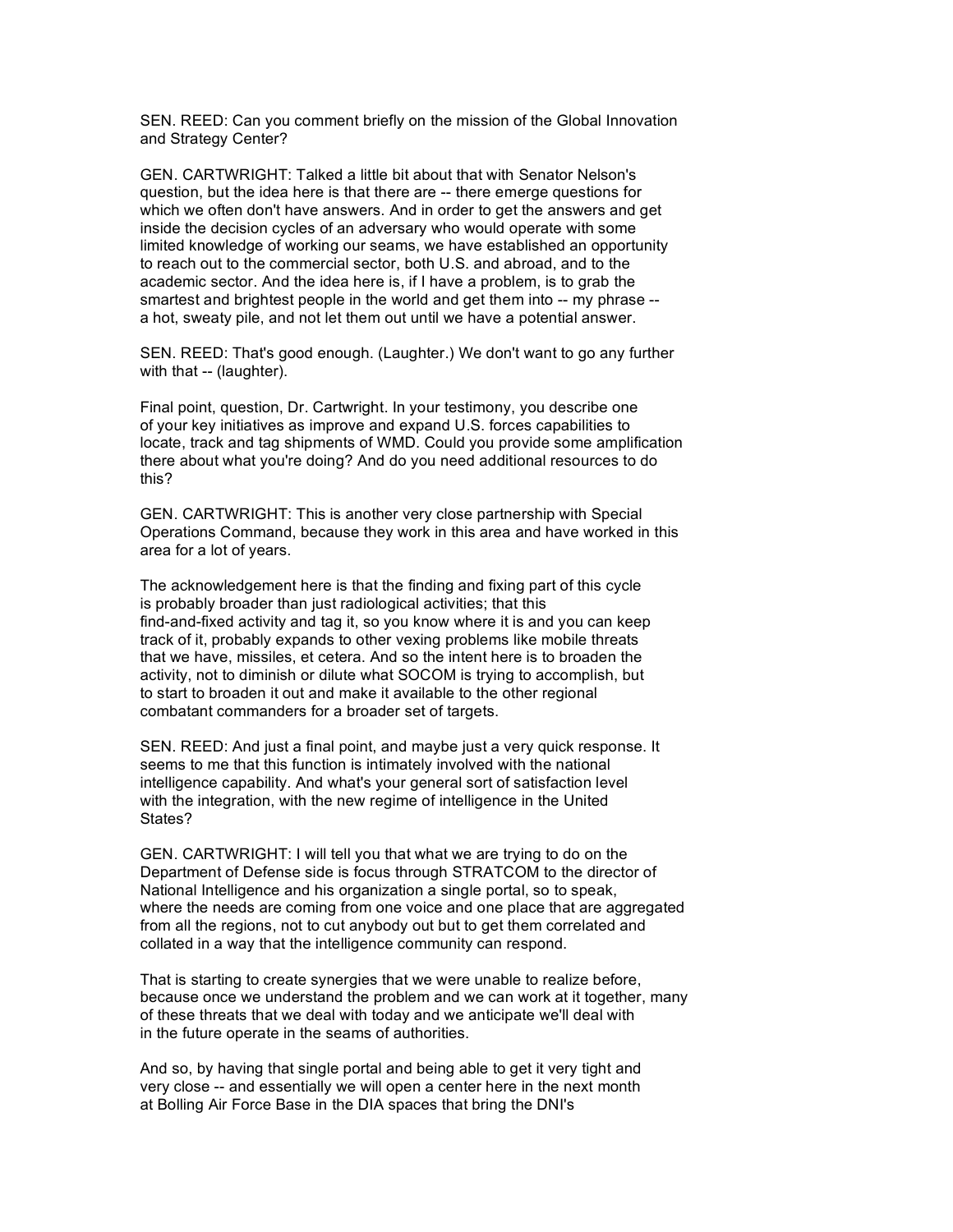capabilities, along with DOD's capabilities, at least to a common floor for operations so that we can see each others' problems, look at the opportunities to solve them in a way that creates synergy rather than the old construct of need to know. And so, if you don't know the right question to ask, you don't necessarily get what you need.

SEN. REED: Thank you, General.

Thank you, Mr. Chairman.

SEN. CORNYN: Senator Clinton.

SEN. CLINTON: Thank you, Mr. Chairman.

I want to follow up on the line of questioning first by the chairman and then by Senator Reed. Mr. Paul, with respect to the cost of the U.S.-Russian disposal program, what is the approximate cost? What are we talking about when you say that the Russians won't do it the way we would prefer unless they're paid for it, and the international community may not want to bear the cost? What are we talking about in terms of dollars?

MR. PAUL: For the Russian program --

SEN. CLINTON: Right.

MR. PAUL: -- or the Russian side? I'm hesitant to quote an exact price from their recent validated base line. I think -- I'm thinking \$2.7 billion is what they're saying.

SEN. CLINTON: So we're talking about \$2.7 billion.

MR. PAUL: I believe so.

SEN. CLINTON: And where is the source of that money, if it comes internationally? I mean, who contributes to that \$2.7 billion?

MR. PAUL: I believe that France has made a pledge of a few hundred million dollars. I don't know the exact number. I can get --

SEN. CLINTON: Yeah, I'd like --

MR. PAUL: -- that to you. It's a few hundred million dollars, because the MOX technology is of French origin. I shouldn't say that's why, but there is a connection there. They actually have that technology. So France has made a commitment, if the fuel were MOX.

There are a few others who have not made firm commitments, I believe, but have said that if the project is -- if it goes forward, they would be interested in making discussions. I don't know exactly how much money has been firmly committed by the international community. It's something that I will get you.

(Consults staff.) It turns out I do know how much. (Laughter.)

SEN. CLINTON: Thank goodness for those people who sit behind us.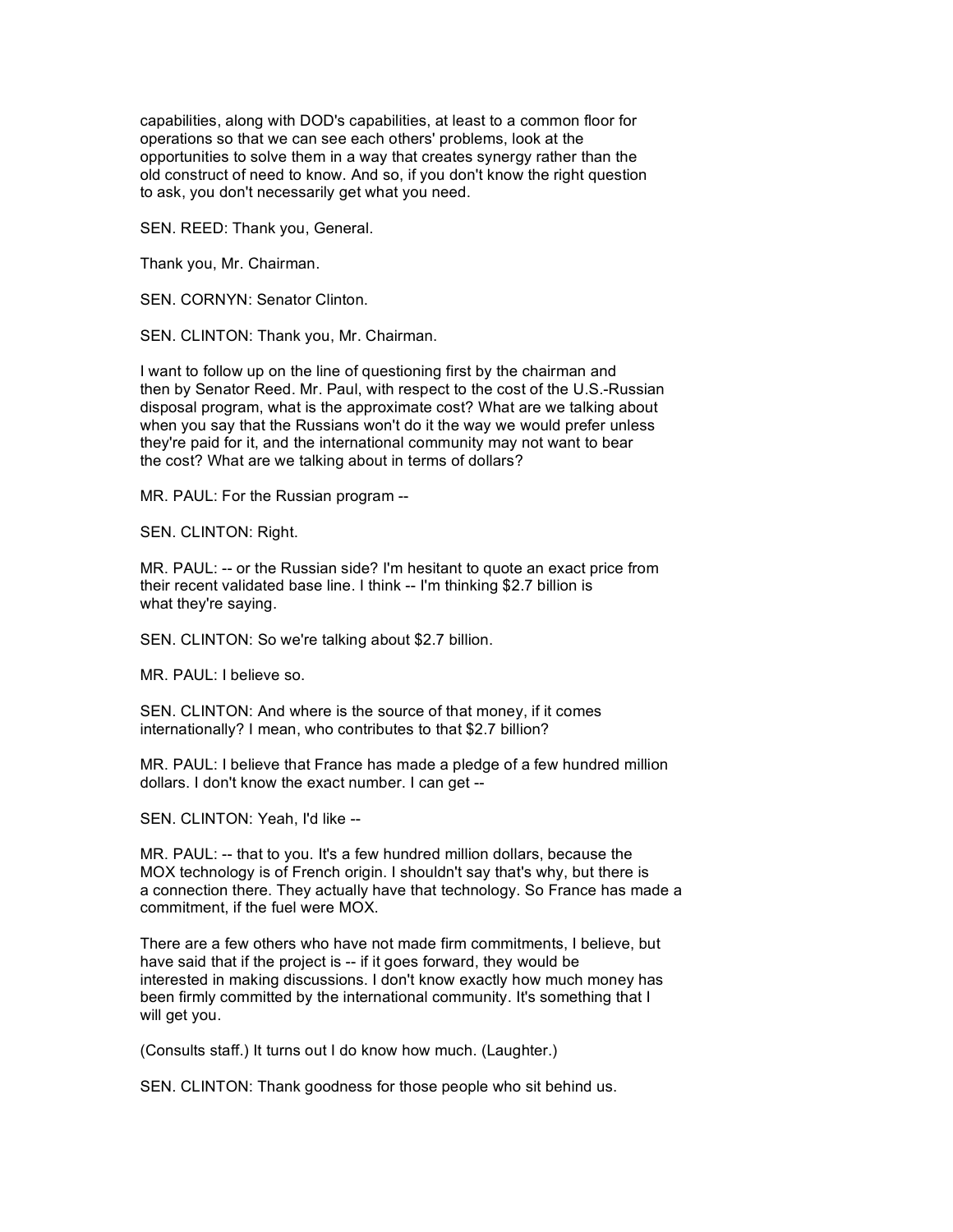MR. PAUL: It turns out I'm told that we have pledges totaling \$844 million.

SEN. CLINTON: Will this be an issue for the president to raise at the G-8?

MR. PAUL: I think that it is. It's something that we've discussed anyway about having that be mentioned. And it is a matter -- nonproliferation cooperation is something that the president has mentioned in international fora in the past. I think this is an issue that the Russians will -- I don't know about MOX specifically, but nonproliferation efforts is something that I believe that Russia, as chair, will raise as well.

SEN. CLINTON: We might want to emphasize that, Mr. Chairman, because I think, you know, your questions really go to the heart of whether the single biggest threat, the one that we were most interested in trying to address over the last several years, will be addressed and finalized at some point. So maybe we could follow up on that.

MR. PAUL: I appreciate that thought, too, on the G-8 summit. I'll follow up with that. I'll also get you a breakdown of the \$844 (million) to tell you which countries have made those pledges.

SEN. CLINTON: I appreciate that, Mr. Paul.

Let me follow up on the line of questioning by Senator Reed. You know, when the panel describes the various entities that are now part of our threat reduction/nonproliferation strategy, it really does sound like alphabet soup. I mean, it sounds like there are lots and lots of cooks in the kitchen. And when everybody's in charge, nobody's in charge.

And I'm concerned about duplication. I'm concerned about gaps. And I think it would be useful to get a matrix that actually lays out who is responsible for what, how they interact, what shared lines of command there may or may not be. I very much appreciate the work that everyone is doing on this.

But, for example, Mr. Paul, not to pick on you, but the Department of Energy's global initiatives for proliferation prevent program is incredibly important to assure that WMD experts from various countries are redirected to peaceful jobs, don't end up in Iran or you name it at this point.

However, I'm also aware there's a Department of State program that is focused on the similar objective. Are these programs duplicative? Are they complementary? What mechanism is in place to ensure proper coordination? And this is just a tiny example of what I see as a very, you know, sort of broadly dispersed responsibility on the biggest threat we face.

MR. PAUL: That's a good question and a good point. They are complementary. But if you weren't on top of them day in and day out and making sure that you have good coordination and communication, they could stumble over themselves.

The programs for proliferation prevention and the complementary State program is something that this administration and the previous administration both supported, and it has been very successful. But there is the potential for them to stumble over each other. That hasn't happened. We've worked very well together using the State Department's centers, if you will, for collecting the technical capabilities.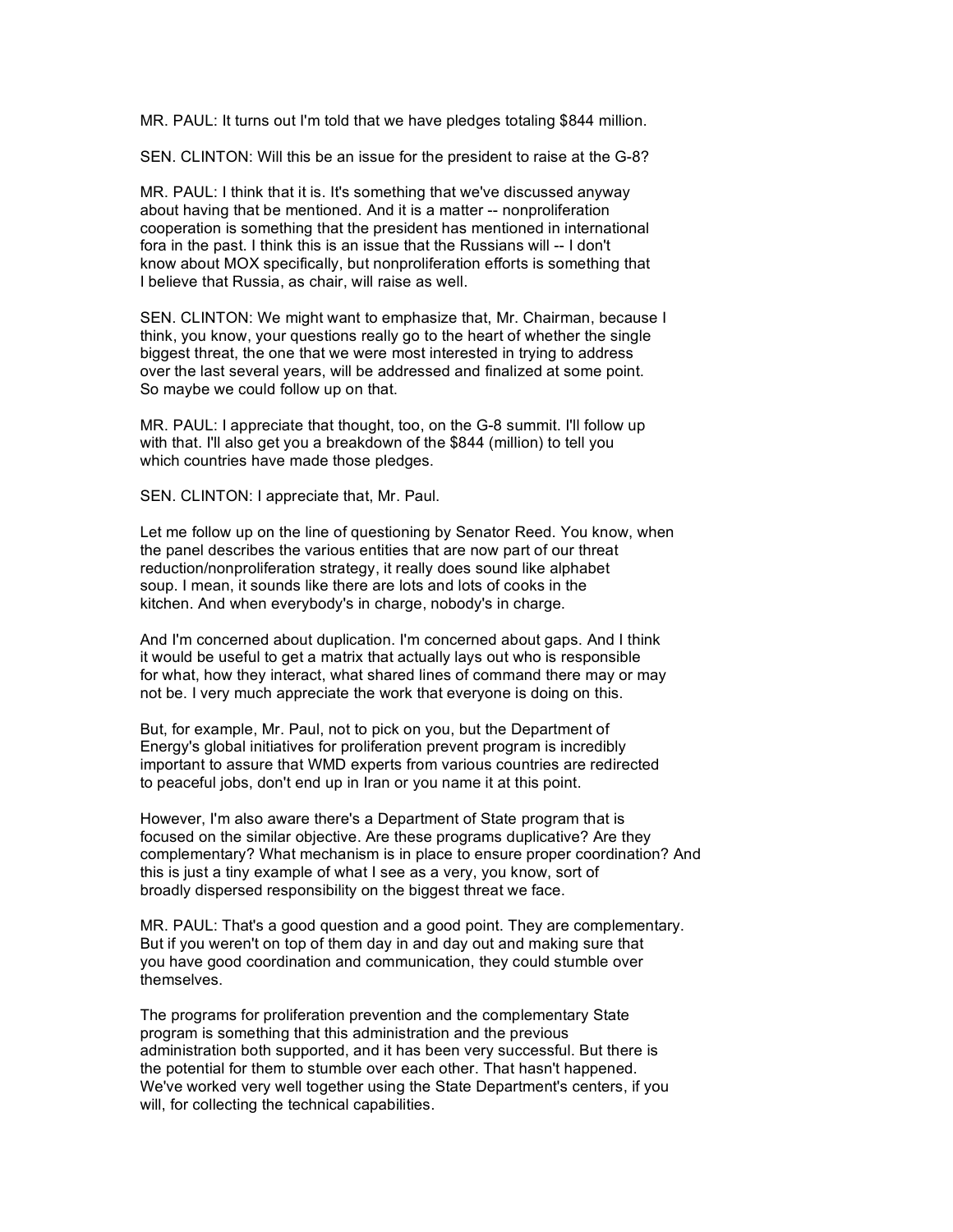And our piece, which is more deploying into the nuclear weapons facilities -- we reach out and we look for scientists, whether it be Russian scientists, former Soviet Union scientists, Libyan, Iraqi scientists, and we go out and try to link them up with peaceful uses, as I know you're familiar with this program. The State Department kind of maintains a clearing house of that.

But, quite frankly, you are making a very good point, that if you didn't communicate, if we didn't have such good relationship between our program and theirs, it could be difficult to manage.

SEN. CLINTON: I really appreciate that. And, as I say, maybe, Mr. Chairman, our staff could work with our witnesses and others to put forth that kind of matrix, because, you know, everyone gives lip service to the fact that this is the most dangerous threat we face. And there are lots of those cooks in the kitchen, and I just want to know who the chef is and sort of who the point person is. And, you know, it's in DOD. It's in State. It's on DOE. So it would be helpful, at least to me, if we could try to sort that out.

My final question -- it really would go to each of you, which is to add a layer of further complexity on this -- we do have the International Atomic Energy Agency. And the IAEA, you know, is responsible for promoting peaceful uses of nuclear technology and then ensuring, insofar as possible, that those technologies are not used to develop nuclear weapons. And it does so largely in its role as a watchdog.

Increasingly, the IAEA is playing a major international role. It frankly has credibility that sometimes we and our allies lack. It has access, as it now does, for example, to Iranian nuclear sites that, you know, we could only dream of. And I worry that we're not doing enough to bolster and support the IAEA and that there developed a kind of antagonistic relationship, for all the reasons we know.

So let me ask each of you, starting with Secretary Flory, is there more we could do to help bolster the IAEA by, for example, sending more U.S. personnel to Vienna or helping to provide technology or working better to coordinate with them? Because I think increasingly we're going to need an agency like that, given what is, I think, the appropriate warning or caution that Mr. Paul gave that we're on a fast march toward nuclear proliferation. And I wish we could do more to rein it in.

I think there are some things we could do. It may or may not be inevitable, but the fact is it's happening. So what do we do to really bolster the IAEA as a necessary component of our efforts to try to, you know, watch that and prevent it insofar as possible?

MR. FLORY: Senator, you raise a very good point. The IAEA plays an extremely important role. And after decades when it was there and frankly didn't get a lot of attention because things were kind of moving along, it came into world view first after the first Iraq war where it was learned how much Iraq had been able to accomplish while under IAEA scrutiny. And that led to the development of stronger safeguards by the IAEA, and most recently in the case of Iran.

In terms of resources and things like that, I think -- I don't know if I'm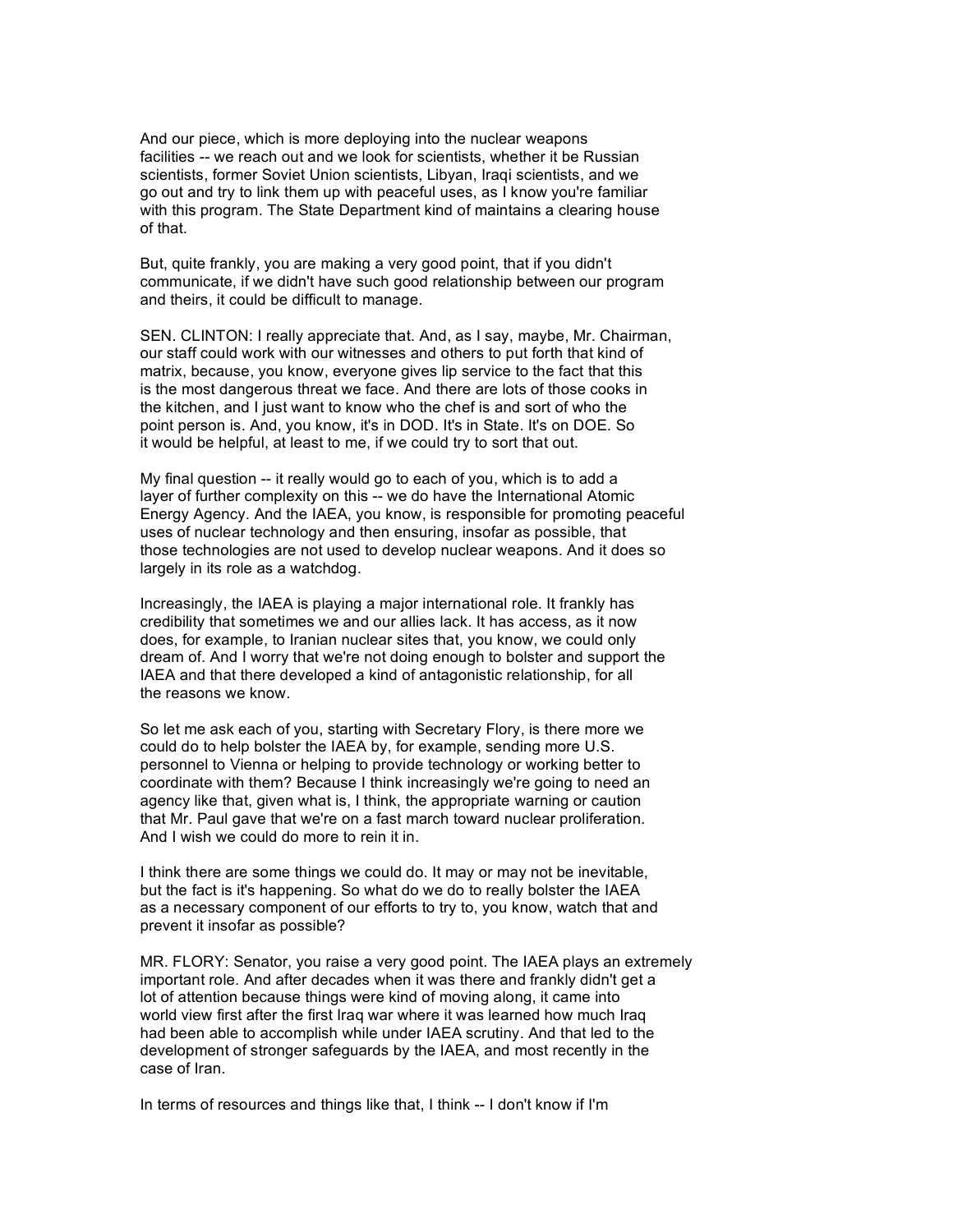allowed to do this, but I could take your question for the record vicariously on behalf of Bob Joseph, who was unable to be here.

## SEN. CLINTON: (Laughs.)

MR. FLORY: I'm sure he'll appreciate my doing this. But State is the lead, and we'll obviously be happy to contribute to answering that question in any way we can. But since it's a diplomatic mission, they probably are the best people to pull together an answer on that.

I think what is tremendously important is that -- and this is, again, something where the State Department is in the lead for us -- is that the matter of Iran be handled successfully. And the IAEA has grappled with this under the leadership, for much of that time, of a particular group of members. But as you've mentioned, it's focused attention on the IAEA. And I think it's important for the overall -- for the internationally established safeguard network that the international system that we're working with be able to solve this problem.

SEN. CLINTON: Thank you.

General, do you have anything to add to that?

GEN. CARTWRIGHT: I would just say that there are certainly things that we can do in partnership. The obvious ones are training, standards, technical experts, and making sure that we're on a common sheet of music, so to speak, in advocating for those standards and, once they're accepted, then advocating globally for them.

Those are our critical pieces. There are also pieces that would probably, in another session, we ought to sit down and talk a little bit about what we could do to assist them in setting the conditions for their ability to do their job.

SEN. CLINTON: That would be very helpful. I'm sure that you've given thought to that, and it might be something that we could look at.

MR. PAUL: That's actually something that the president has focused on quite a bit -- increasing the funding for the IAEA, continuing to provide the technical basis and support that the IAEA and Secretary ElBaradei need.

Every one of the more than 200 nuclear weapons inspectors at the IAEA were trained at Los Alamos National Laboratory here in America, here within the National Nuclear Security Administration. We're very proud to continue to fund that training. They come here to learn how to do what they do to keep the world safe.

We've led the way to strengthen the agency's ability to detect nuclear proliferation. We instituted a successful effort to increase the safeguards budget. The United States of America is the single largest contributor to the budget of the IAEA. In fact, we are even a larger contributor by a percentage basis to the IAEA than we are to the U.N.

We provide a quarter -- there's 128 members of the International Atomic Energy Agency. We provide one-quarter of all the funding. We also provide a lot of -- on a rotational basis, a lot of our technical experts from our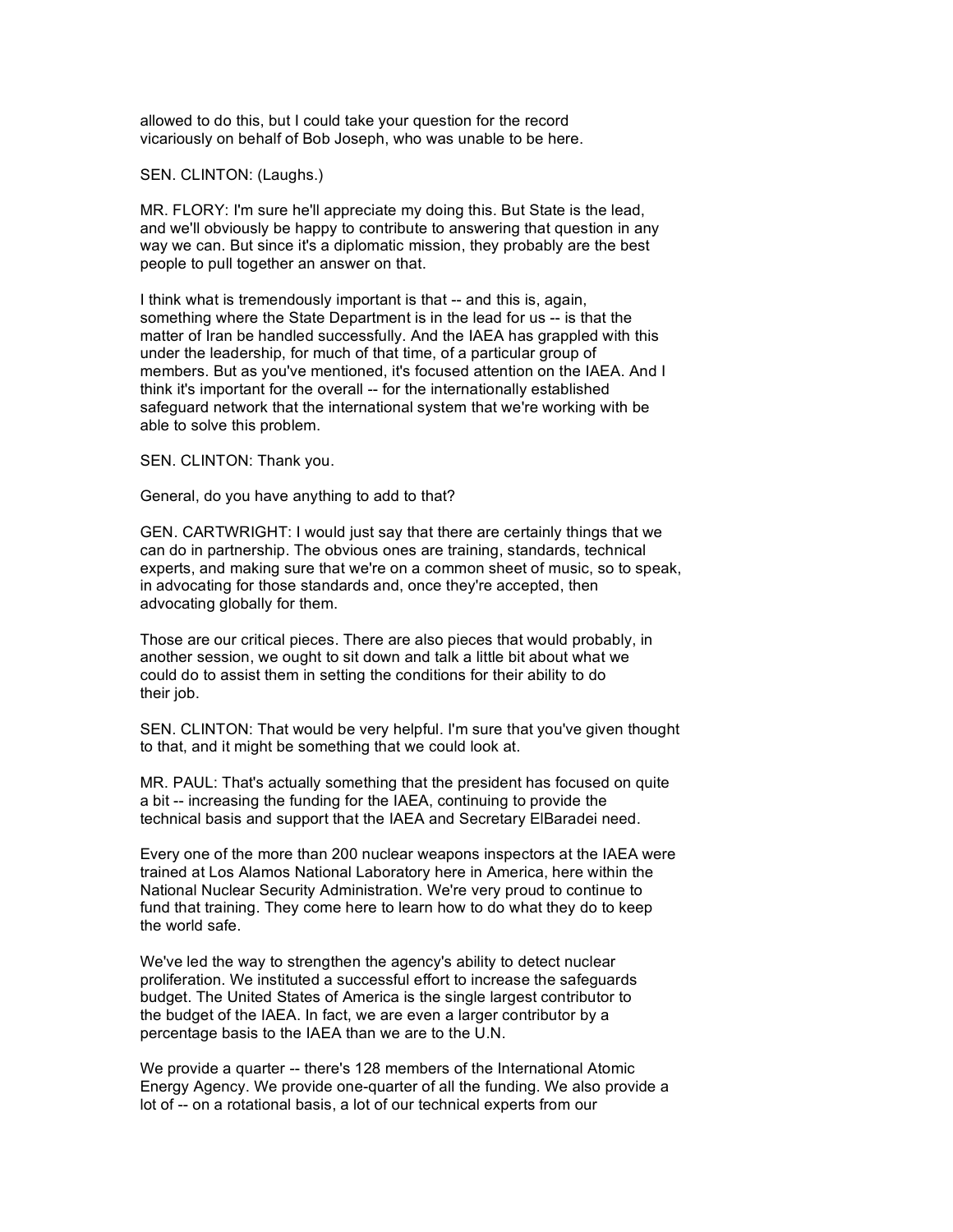national laboratories.

And with Ambassador Greg Schulte, recently sworn-in ambassador to the UNVIE, the U.N. mission there, along with our office, our DOE office there, we have engaged in an effort to increase the number of U.S.-origin persons and experts that go to the IAEA and work internally. It's something that I've spoken personally with Director ElBaradei about.

I have one deputy director general on his board who is American, who's actually the deputy director general for management for the IAEA, and I am in the process right now of increasing the number of technical experts that we send over there.

These are excellent points, and they're something -- they're things that we are working on on a day-to-day basis. And I think that it's a good testament to the leadership of the president, the leadership of Director ElBaradei. We've made some progress, but we can do more.

SEN. CLINTON: Thank you. Thank you very much, gentlemen.

Thank you, Mr. Chairman.

SEN. CORNYN: Thank you, Senator Clinton.

I, too, think it would be interesting to see that wire diagram.

SEN. CLINTON: Yeah.

SEN. CORNYN: It may be instructive for all of us.

Mr. Paul, the Megaports program is a Department of Energy nonproliferation program to install nuclear-detection equipment at major international seaports. Last Friday, March the 24th, a couple of newspapers ran articles alleging that, through the Megaports program, the United States was contracting with foreign companies to scan cargo for nuclear materials.

Could you please explain to us what the Megaports program is and how it operates in international seaports? If you would also tell us, what will be the role of private contractors in the Philippines, in the Bahamas and other countries where the Megaports program is being conducted? And finally, who will actually operate the radiation detection equipment, and how confident can we be that it will not be tampered with?

MR. PAUL: You can be very confident that the equipment and the material, the data stream that we get from it and the analysis of it, will not be tampered with.

Let me tell you a little bit about the Megaports program. It's a fantastic program. It's an opportunity for us to have an additional layer of defense and protection in order to detect the illicit trafficking of nuclear and radiological material through some of the major ports with the most through-put outside the United States, ports through which cargo would travel before it ultimately comes to a U.S. port.

We are currently up and running with our radiation detector equipment that we deploy in four ports. We have 10 this year that we are in construction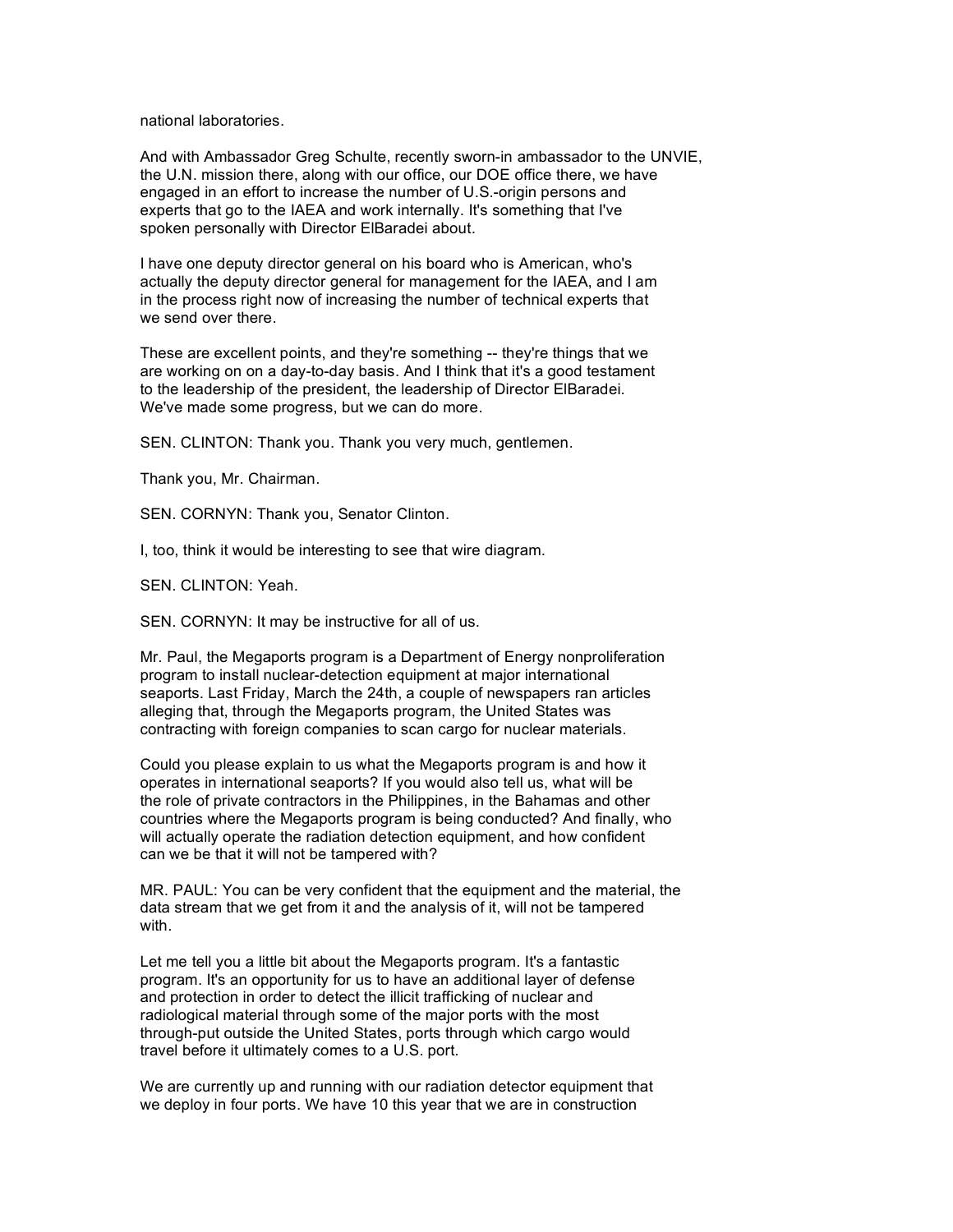mode. We have another 35, 40 that we're in negotiations with right now. It's a program that works very much in tandem with the Department of Homeland Security's CSI or Container Security Initiative.

CSI has U.S. federal Customs agents on site at foreign ports who, through profiles, review manifests of cargo to identify containers, for example, that should have further review inspection and detector inspection.

What we do is we put equipment in these foreign ports. We train the operators. These are foreign port federal government operators. So, for example, we go into the Port of Bahamas and we train their customs officials, because it's their port, to operate and analyze the data that comes from a radiation detector, a gamma-ray detector and a neutron detector, that is in that port.

If a cargo container were to come through that portal and an alarm were to sound, that data goes to a central alarm station that is manned by a government official. It is a customs official from the host government, because obviously these are in foreign governments' ports.

I think what was stated in a newspaper, not exactly correctly, was there are contractors --

SEN. CORNYN: That would surprise me.

MR. PAUL: Yeah, I know. It's -- well, just to set the record straight, in the Bahamas and in all other Megaports ports, and in all future Megaports ports, the data is -- the equipment and the data collection is operated by a federal government agent from the host country.

Now, obviously we have to work out agreements with the port on the logistics and how the ports themselves are operated, so that, for example, if a port -- excuse me -- if a terminal is owned by a private company, we can't change the fact that a private company operates it. But our radiation detection equipment in there is not operated by that private company. It's not touched by that private company -- cannot be tampered with by that private company.

If it is tampered with, we get an immediate alarm, a signal. If it's defeated so that there is a break in the signal, we get an immediate alarm. We also have technologies that allow us to be very vigilant in this setting. I'll say that.SEN-DOD-DOE-NONPROLIF PAGE 56 03/29/2002 .STX

SEN. CORNYN: And could you tell us just -- and I would just note that we just got word that there is a 15-minute vote on the floor so we're going to be wrapping up here rather quickly. What is the role that U.S. government personnel play at those foreign ports?

MR. PAUL: In most of those foreign ports, the CSI program is already in place -- the Container Security Initiative -- where there is a U.S. federal customs official reviewing manifests. We typically go into a port with Megaports and add the detector capability at a port where there is already CSI and, therefore, already a U.S. federal customs official. In those instances, which is most all of them, if a Megaports alarm were to sound and a government official from the foreign port got that alarm, it is common that he would -- that person would contact his counterpart, the U.S. federal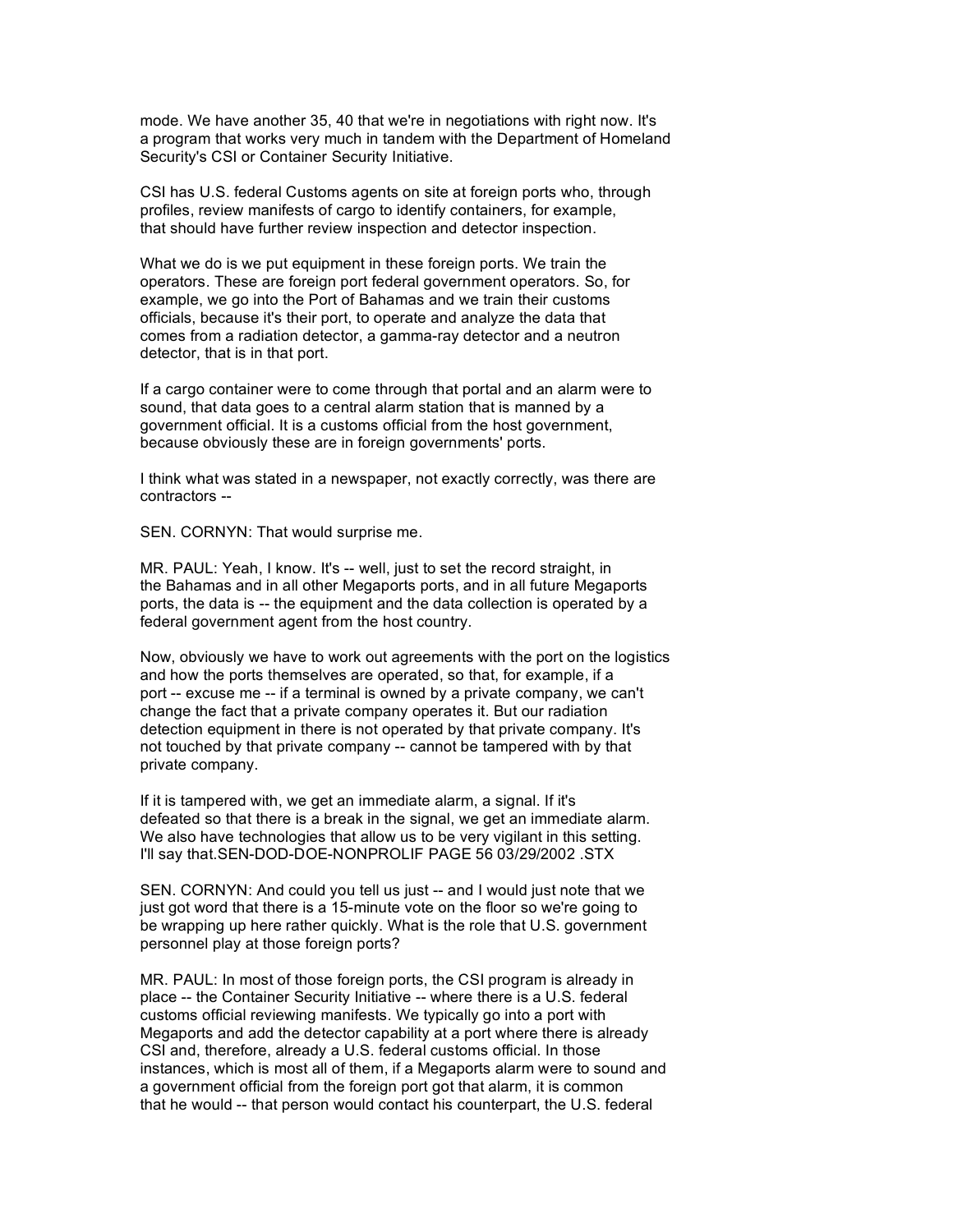customs official, there, but it's not a requirement. In the absence of a U.S. federal customs official, these -- they go straight to the embassy and then the embassy calls me or calls our office. But under no circumstances is a private company in control of that data, nor can they tamper with it.

# SEN. CORNYN: Thank you.

Mr. Flory, this is my last question -- then I'll turn it over to Senator Reed -- has to do with the Cooperative Threat Reduction program. And notwithstanding the success that that has program has enjoyed, we see the CTR budget declining this year and it looks like CTR budget's slated to remain flat or even decline further over the five-year defense plan. This strikes me as kind of odd because we also have a request for a \$44.5 million supplemental for the Cooperative Threat Reduction program to fund accelerated security improvements at Russian warhead sites agreed to by President Bush and President Putin at the Bratislava summit, as has already been testified to.

Could you explain that? And in particular, there's been some discussion - as I know you know -- about the use of supplementals to fund ongoing operations of the Department of Defense and why a supplemental is the appropriate way to go here as opposed to putting it in the baseline of the Department of Defense budget.

MR. FLORY: Mr. Chairman, in terms of the supplemental request, I don't know precisely the answer as to why that request came in as a supplemental. I suspect that it had to do with -- and this is a problem we have in many cases -- where the budget cycle is such a long, drawn-out process that sometimes things have changed and requirements have changed over time. We do -- we need the money to spend now in fiscal year '06. That's what's driving -- and the fact that it's part of a program that is specifically designed to accelerate a preexisting program that was supposed to have taken until 2012 and is now supposed to have taken until 2008.

With respect to this year's budget specifically -- you're right. Last year, it was, I think, about \$409 million. This year, we go down to 372 (million dollars). That reflected actually the program expectations at the time and, in particular, the fact that the assumptions driving the budget at the time the budget was put together assumed that there was going to be a drop off in funding for Shchuchye. Now, as I told you earlier, we have a delay in the Shchuchye project. We do not assume that that delay is going to transform into an additional financial requirement. Right now, we only know that it's going to take more time. If it were to turn out that more funding were required, we'd have to come back, but it's a function of the budget having been developed about a year ago and some of the problems only becoming manifest now.

# SEN. CORNYN: Thank you.

#### Senator Reed.

SEN. REED: I just want to quickly follow up. You've mentioned Shchuchye, but I have a series of specific questions about delay, about potential budget authorities that might be necessary in the future and, you know, when live-agent production will be -- destruction I should say, not production; destruction. We're destroying; we're not producing. And let me send those